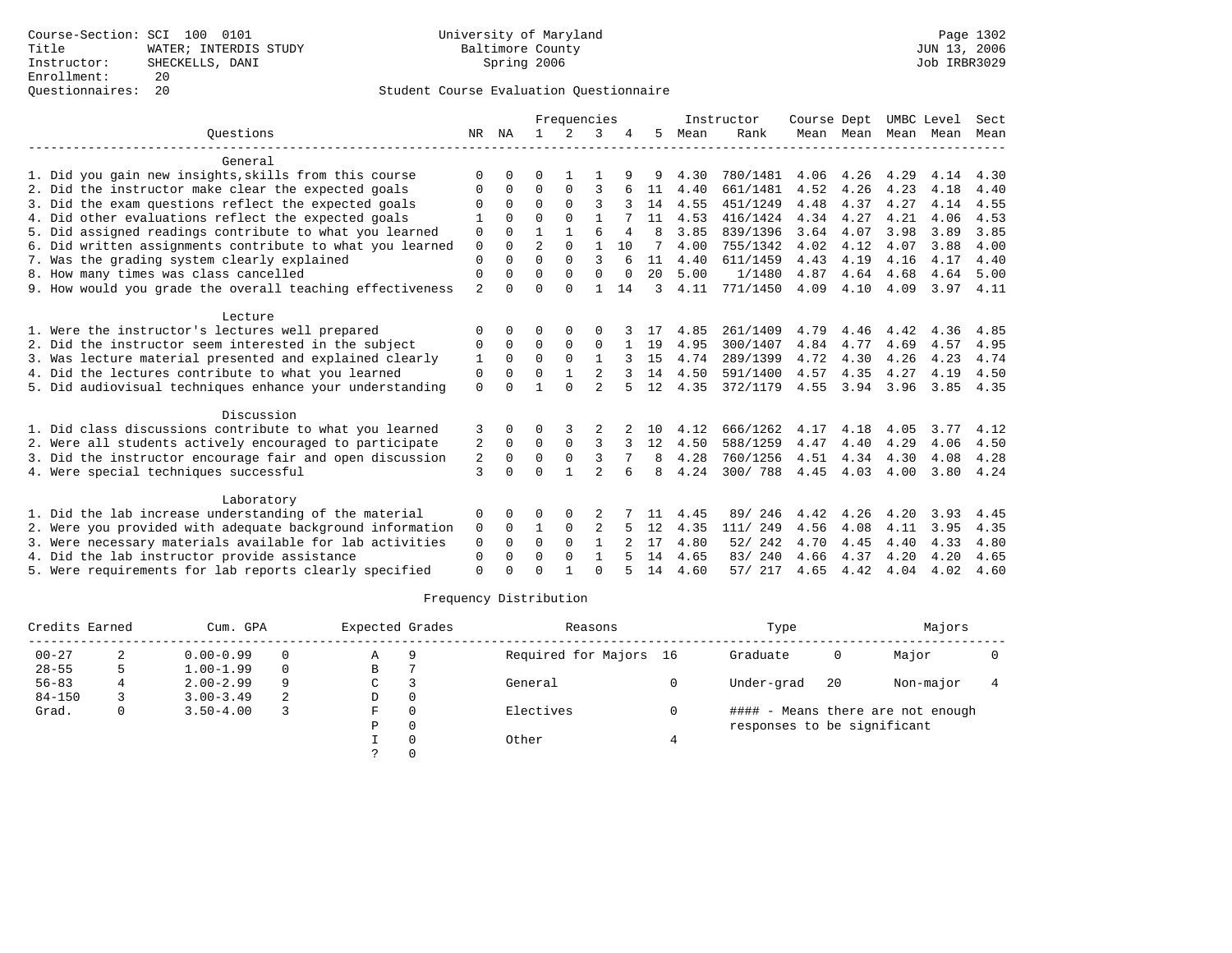|                                                           |                |          |          |                | Frequencies    |                |    |      | Instructor | Course Dept |      | UMBC Level          |      | Sect |
|-----------------------------------------------------------|----------------|----------|----------|----------------|----------------|----------------|----|------|------------|-------------|------|---------------------|------|------|
| Ouestions                                                 | NR             | ΝA       |          | 2              | 3              |                | 5  | Mean | Rank       |             |      | Mean Mean Mean Mean |      | Mean |
| General                                                   |                |          |          |                |                |                |    |      |            |             |      |                     |      |      |
| 1. Did you gain new insights, skills from this course     | 2              |          |          |                |                |                | 11 | 4.59 | 478/1481   | 4.06        | 4.26 | 4.29                | 4.14 | 4.59 |
| 2. Did the instructor make clear the expected goals       | 2              | $\Omega$ | $\Omega$ | $\Omega$       | 1              |                | 11 | 4.59 | 422/1481   | 4.52        | 4.26 | 4.23                | 4.18 | 4.59 |
| 3. Did the exam questions reflect the expected goals      | 2              | $\Omega$ | $\Omega$ | $\Omega$       | $\Omega$       |                | 11 | 4.65 | 357/1249   | 4.48        | 4.37 | 4.27                | 4.14 | 4.65 |
| 4. Did other evaluations reflect the expected goals       | 2              | $\cap$   |          | $\Omega$       |                |                | 10 | 4.35 | 620/1424   | 4.34        | 4.27 | 4.21                | 4.06 | 4.35 |
| 5. Did assigned readings contribute to what you learned   |                |          | $\Omega$ |                | 4              |                | 6  | 4.00 | 707/1396   | 3.64        | 4.07 | 3.98                | 3.89 | 4.00 |
| 6. Did written assignments contribute to what you learned | 1              | $\cap$   |          |                | $\mathfrak{D}$ |                | 9  | 4.11 | 683/1342   | 4.02        | 4.12 | 4.07                | 3.88 | 4.11 |
| 7. Was the grading system clearly explained               |                |          | $\Omega$ | $\mathfrak{D}$ | $\Omega$       |                | 10 | 4.33 | 695/1459   | 4.43        | 4.19 | 4.16                | 4.17 | 4.33 |
| 8. How many times was class cancelled                     | 1              | $\Omega$ | $\Omega$ |                | $\Omega$       |                | 16 | 4.78 | 863/1480   | 4.87        | 4.64 | 4.68                | 4.64 | 4.78 |
| 9. How would you grade the overall teaching effectiveness | 7              |          | $\Omega$ | $\Omega$       | $\overline{2}$ |                | 4  | 4.17 | 722/1450   | 4.09        | 4.10 | 4.09                | 3.97 | 4.17 |
| Lecture                                                   |                |          |          |                |                |                |    |      |            |             |      |                     |      |      |
| 1. Were the instructor's lectures well prepared           | 2              |          | $\Omega$ | $\Omega$       | $\Omega$       |                | 14 | 4.82 | 304/1409   | 4.79        | 4.46 | 4.42                | 4.36 | 4.82 |
| 2. Did the instructor seem interested in the subject      | 2              | $\Omega$ | $\Omega$ | $\Omega$       | $\Omega$       |                | 15 | 4.88 | 545/1407   | 4.84        | 4.77 | 4.69                | 4.57 | 4.88 |
| 3. Was lecture material presented and explained clearly   | 1              | $\Omega$ | $\Omega$ | $\Omega$       |                |                | 13 | 4.67 | 376/1399   | 4.72        | 4.30 | 4.26                | 4.23 | 4.67 |
| 4. Did the lectures contribute to what you learned        | 1              |          | $\Omega$ |                |                |                | 12 | 4.61 | 480/1400   | 4.57        | 4.35 | 4.27                | 4.19 | 4.61 |
| 5. Did audiovisual techniques enhance your understanding  | $\overline{2}$ |          | $\Omega$ | $\cap$         | $\Omega$       |                | 13 | 4.76 | 129/1179   | 4.55        | 3.94 | 3.96                | 3.85 | 4.76 |
| Discussion                                                |                |          |          |                |                |                |    |      |            |             |      |                     |      |      |
| 1. Did class discussions contribute to what you learned   | 11             |          |          |                |                |                |    | 4.25 | 570/1262   | 4.17        | 4.18 | 4.05                | 3.77 | 4.25 |
| 2. Were all students actively encouraged to participate   | 11             | $\Omega$ | 0        | 0              |                |                | 5  | 4.50 | 588/1259   | 4.47        | 4.40 | 4.29                | 4.06 | 4.50 |
| 3. Did the instructor encourage fair and open discussion  | 11             | $\Omega$ | $\Omega$ | $\Omega$       |                |                | 6  | 4.63 | 496/1256   | 4.51        | 4.34 | 4.30                | 4.08 | 4.63 |
| 4. Were special techniques successful                     | 12             | $\cap$   | $\Omega$ | $\cap$         |                |                | 4  | 4.43 | 209/788    | 4.45        | 4.03 | 4.00                | 3.80 | 4.43 |
| Laboratory                                                |                |          |          |                |                |                |    |      |            |             |      |                     |      |      |
| 1. Did the lab increase understanding of the material     |                |          | ∩        | $\Omega$       |                |                | 8  | 4.58 | 66/ 246    | 4.42        | 4.26 | 4.20                | 3.93 | 4.58 |
| 2. Were you provided with adequate background information | 7              | $\Omega$ | $\Omega$ | $\Omega$       | 0              | 4              | 8  | 4.67 | 53/ 249    | 4.56        | 4.08 | 4.11                | 3.95 | 4.67 |
| 3. Were necessary materials available for lab activities  | 8              | $\Omega$ | $\Omega$ | $\Omega$       | $\Omega$       | 2              | 9  | 4.82 | 242<br>50/ | 4.70        | 4.45 | 4.40                | 4.33 | 4.82 |
| 4. Did the lab instructor provide assistance              | 8              | $\Omega$ | $\Omega$ | $\Omega$       |                |                | 9  | 4.73 | 71/ 240    | 4.66        | 4.37 | 4.20                | 4.20 | 4.73 |
| 5. Were requirements for lab reports clearly specified    | 7              | $\cap$   | $\cap$   | $\cap$         |                | $\mathfrak{D}$ | 9  | 4.67 | 49/ 217    | 4.65        | 4.42 | 4.04                | 4.02 | 4.67 |

| Credits Earned |    | Cum. GPA      |          |   | Expected Grades | Reasons                | Type                        |    | Majors                            |  |  |
|----------------|----|---------------|----------|---|-----------------|------------------------|-----------------------------|----|-----------------------------------|--|--|
| $00 - 27$      |    | $0.00 - 0.99$ | $\Omega$ | A | 13              | Required for Majors 12 | Graduate                    | 0  | Major                             |  |  |
| $28 - 55$      | 0  | $1.00 - 1.99$ | $\Omega$ | В |                 |                        |                             |    |                                   |  |  |
| $56 - 83$      |    | $2.00 - 2.99$ |          | C |                 | General                | Under-grad                  | 19 | Non-major                         |  |  |
| $84 - 150$     | 10 | $3.00 - 3.49$ | 8        | D |                 |                        |                             |    |                                   |  |  |
| Grad.          | 0  | $3.50 - 4.00$ |          | F |                 | Electives              |                             |    | #### - Means there are not enough |  |  |
|                |    |               |          | P |                 |                        | responses to be significant |    |                                   |  |  |
|                |    |               |          |   |                 | Other                  |                             |    |                                   |  |  |
|                |    |               |          |   |                 |                        |                             |    |                                   |  |  |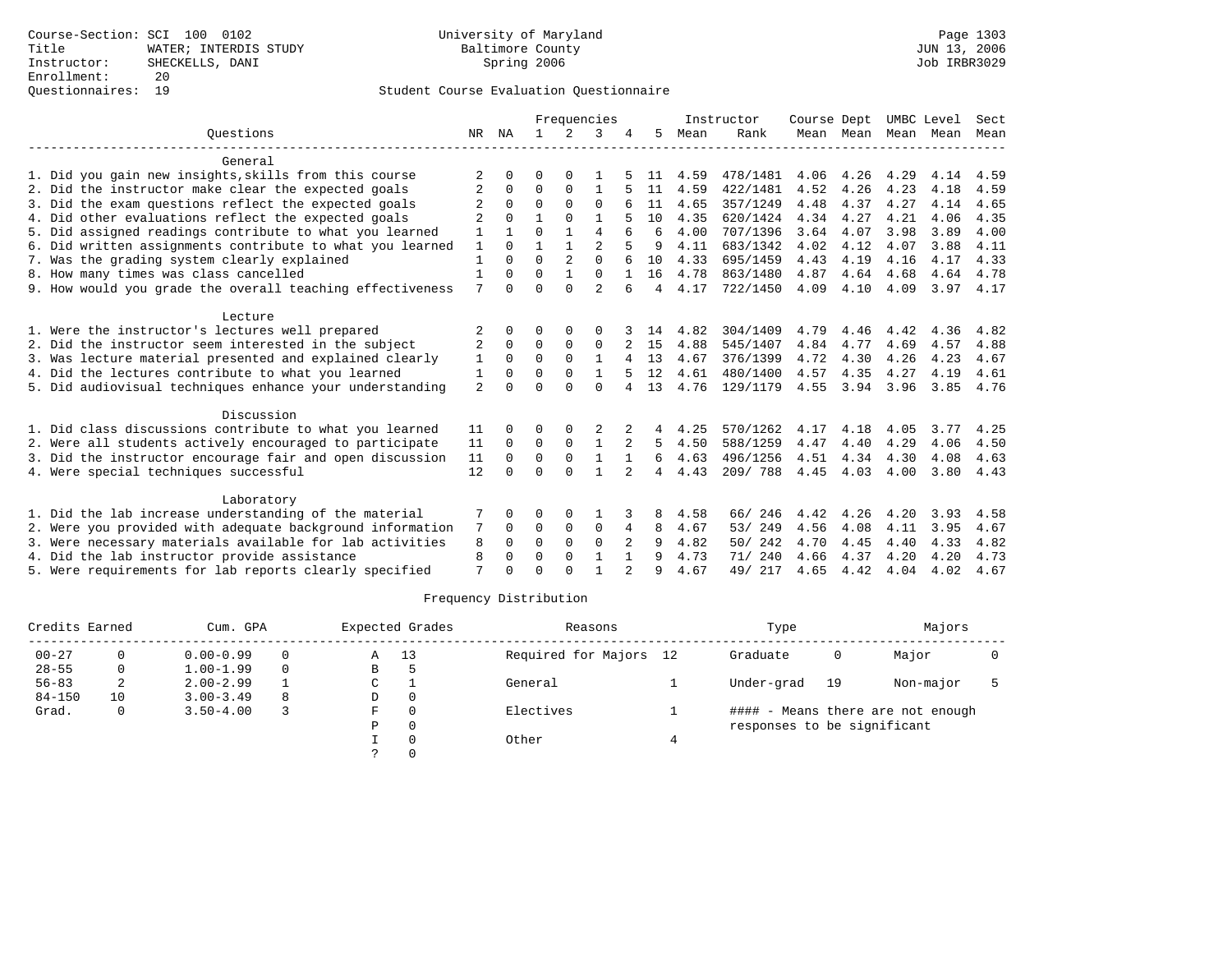|                                                           |                  |                          |                         |                             | Frequencies                 |                         |                     |      | Instructor                         | Course Dept UMBC Level   |      |                     |              | Sect         |
|-----------------------------------------------------------|------------------|--------------------------|-------------------------|-----------------------------|-----------------------------|-------------------------|---------------------|------|------------------------------------|--------------------------|------|---------------------|--------------|--------------|
| Questions                                                 |                  | NR NA                    | $\mathbf{1}$            | 2                           | 3                           | 4                       | 5                   | Mean | Rank                               |                          |      | Mean Mean Mean Mean |              | Mean         |
|                                                           |                  |                          |                         |                             |                             |                         |                     |      |                                    |                          |      |                     |              |              |
| General                                                   |                  |                          |                         |                             |                             |                         |                     |      |                                    |                          |      |                     |              |              |
| 1. Did you gain new insights, skills from this course     | 0                | 0                        | $\Omega$                | $\Omega$                    | 3                           | 5                       | 11                  | 4.42 | 652/1481                           | 4.06                     | 4.26 | 4.29                | 4.14         | 4.42         |
| 2. Did the instructor make clear the expected goals       | $\mathbf{0}$     | $\mathbf 0$              | $\mathbf 0$             | $\mathbf{0}$                | $\mathbf 0$                 | 5                       | 14                  | 4.74 | 246/1481                           | 4.52                     | 4.26 | 4.23                | 4.18         | 4.74         |
| 3. Did the exam questions reflect the expected goals      | 0                | $\mathbf 0$              | 0                       | 0                           | 1                           | 3                       | 15                  | 4.74 | 261/1249                           | 4.48                     | 4.37 | 4.27                | 4.14         | 4.74         |
| 4. Did other evaluations reflect the expected goals       | $\mathbf 0$      | $\mathbf 0$              | $\mathbf 0$             | $\mathbf{0}$                | $\overline{2}$              | 4                       | 13                  | 4.58 | 364/1424                           | 4.34                     | 4.27 | 4.21                | 4.06         | 4.58         |
| 5. Did assigned readings contribute to what you learned   | 0                | 5                        | $\mathbf 0$             | 4                           | $\overline{2}$              | 2                       | 6                   | 3.71 | 950/1396                           | 3.64                     | 4.07 | 3.98                | 3.89         | 3.71         |
| 6. Did written assignments contribute to what you learned | $\mathbf{0}$     | $\mathbf{1}$<br>$\Omega$ | $\Omega$                | $\mathbf 0$                 | 6                           | 4                       | 8                   | 4.11 | 683/1342                           | 4.02                     | 4.12 | 4.07                | 3.88         | 4.11         |
| 7. Was the grading system clearly explained               | 1                | $\mathbf 0$              | $\Omega$<br>$\mathbf 0$ | $\mathbf{1}$<br>$\mathbf 0$ | $\mathbf{1}$<br>$\mathbf 0$ | $\overline{2}$          | 14                  | 4.61 | 332/1459                           | 4.43                     | 4.19 | 4.16                | 4.17         | 4.61         |
| 8. How many times was class cancelled                     | $\mathbf 0$<br>6 | $\Omega$                 | $\mathbf{1}$            | $\Omega$                    | $\overline{2}$              | $\mathbf 0$<br>9        | 19                  | 5.00 | 1/1480                             | 4.87<br>4.09             | 4.64 | 4.68<br>4.09        | 4.64<br>3.97 | 5.00<br>3.69 |
| 9. How would you grade the overall teaching effectiveness |                  |                          |                         |                             |                             |                         |                     |      | 1 3.69 1146/1450                   |                          | 4.10 |                     |              |              |
| Lecture                                                   |                  |                          |                         |                             |                             |                         |                     |      |                                    |                          |      |                     |              |              |
| 1. Were the instructor's lectures well prepared           | 2                | $\mathbf 0$              | 0                       | 0                           | 0                           | 3                       | 14                  | 4.82 | 304/1409                           | 4.79                     | 4.46 | 4.42                | 4.36         | 4.82         |
| 2. Did the instructor seem interested in the subject      | 3                | $\mathbf 0$              | $\mathbf 0$             | 0                           | 0                           | $\Omega$                | 16                  | 5.00 | 1/1407                             | 4.84                     | 4.77 | 4.69                | 4.57         | 5.00         |
| 3. Was lecture material presented and explained clearly   | 2                | $\mathbf 0$              | $\mathbf 0$             | $\mathbf 0$                 | 0                           | 6                       | 11                  | 4.65 | 404/1399                           | 4.72                     | 4.30 | 4.26                | 4.23         | 4.65         |
| 4. Did the lectures contribute to what you learned        | 2                | $\Omega$                 | $\Omega$                | $\Omega$                    | $\mathbf{1}$                | 5                       | 11                  | 4.59 | 511/1400                           | 4.57                     | 4.35 | 4.27                | 4.19         | 4.59         |
| 5. Did audiovisual techniques enhance your understanding  | 2                | $\Omega$                 | $\Omega$                | $\mathbf{1}$                | $\Omega$                    | 5                       | 11                  | 4.53 | 248/1179                           | 4.55                     | 3.94 | 3.96                | 3.85         | 4.53         |
|                                                           |                  |                          |                         |                             |                             |                         |                     |      |                                    |                          |      |                     |              |              |
| Discussion                                                |                  |                          |                         |                             |                             |                         |                     |      |                                    |                          |      |                     |              |              |
| 1. Did class discussions contribute to what you learned   | 12               | 0                        | 0                       | 0                           | 1                           | 2                       | 4                   | 4.43 | 418/1262                           | 4.17                     | 4.18 | 4.05                | 3.77         | 4.43         |
| 2. Were all students actively encouraged to participate   | 12               | $\mathbf 0$              | $\mathbf 0$             | $\mathbf 0$                 | $\mathbf{1}$                | $\mathbf{1}$            | 5                   | 4.57 | 532/1259                           | 4.47                     | 4.40 | 4.29                | 4.06         | 4.57         |
| 3. Did the instructor encourage fair and open discussion  | 12               | 0                        | $\mathbf 0$             | $\mathbf{0}$                | $\mathbf{1}$                | 0                       | 6                   | 4.71 | 406/1256                           | 4.51                     | 4.34 | 4.30                | 4.08         | 4.71         |
| 4. Were special techniques successful                     | 12               | 2                        | $\Omega$                | $\Omega$                    | $\Omega$                    | $\Omega$                | 5                   | 5.00 | 1/ 788                             | 4.45                     | 4.03 | 4.00                | 3.80         | 5.00         |
|                                                           |                  |                          |                         |                             |                             |                         |                     |      |                                    |                          |      |                     |              |              |
| Laboratory                                                |                  |                          |                         |                             |                             |                         |                     |      |                                    |                          |      |                     |              |              |
| 1. Did the lab increase understanding of the material     | 2                | 0                        | 0                       | 0                           | 0                           |                         | 5 12                | 4.71 | 53/ 246                            | 4.42                     | 4.26 | 4.20                | 3.93         | 4.71         |
| 2. Were you provided with adequate background information | 2                | 0                        | 0                       | 0                           | 1                           | $\overline{4}$          | 12                  | 4.65 | 56/ 249                            | 4.56                     | 4.08 | 4.11                | 3.95         | 4.65         |
| 3. Were necessary materials available for lab activities  | 2                | $\mathbf 0$              | $\mathbf 0$             | $\mathbf 0$                 | $\mathbf 0$                 |                         | 1 16                | 4.94 | 24/ 242                            | 4.70                     | 4.45 | 4.40                | 4.33         | 4.94         |
| 4. Did the lab instructor provide assistance              | 2                | $\Omega$                 | $\mathbf 0$             | $\mathbf{0}$                | $\Omega$                    | $\Omega$                | 17                  | 5.00 | 1/240                              | 4.66                     | 4.37 | 4.20                | 4.20         | 5.00         |
| 5. Were requirements for lab reports clearly specified    | 2                | $\mathbf 0$              | $\Omega$                | $\Omega$                    | $\Omega$                    | $\mathbf{1}$            | 16                  | 4.94 | 13/ 217                            | 4.65                     | 4.42 | 4.04                | 4.02         | 4.94         |
|                                                           |                  |                          |                         |                             |                             |                         |                     |      |                                    |                          |      |                     |              |              |
| Seminar                                                   |                  |                          |                         |                             |                             |                         |                     |      |                                    |                          |      |                     |              |              |
| 1. Were assigned topics relevant to the announced theme   | 18               | $\mathbf 0$              | 0                       | $\Omega$                    | $\Omega$                    | $\Omega$                | -1.                 |      | $5.00$ ****/<br>68                 | ****                     | 4.66 | 4.49                | 4.54         | ****<br>**** |
| 2. Was the instructor available for individual attention  | 18               | $\mathbf 0$              | $\mathbf 0$             | $\mathbf 0$                 | $\mathbf{0}$                | $\Omega$                | $\mathbf{1}$        |      | 69<br>$5.00$ ****/                 | ****                     | 4.26 | 4.53                | 4.18         | ****         |
| 3. Did research projects contribute to what you learned   | 18               | $\mathbf 0$              | $\mathbf 0$             | $\mathsf 0$                 | $\mathbf 0$                 | $\mathbf 0$             | $\mathbf{1}$        |      | $5.00$ ****/<br>63                 | $***$ * *<br>$***$ * * * | 4.24 | 4.44                | 4.17         | $***$        |
| 4. Did presentations contribute to what you learned       | 17               | $\mathbf 0$<br>$\Omega$  | $\mathbf 0$<br>$\Omega$ | $\mathbf 0$<br>$\Omega$     | $\mathbf 0$<br>$\Omega$     | $\mathbf 0$<br>$\Omega$ | 2<br>$\overline{2}$ |      | $5.00$ ****/<br>69<br>$5.00$ ****/ | $***$ * * *              | 4.19 | 4.35                | 4.14         | ****         |
| 5. Were criteria for grading made clear                   | 17               |                          |                         |                             |                             |                         |                     |      | 68                                 |                          | 3.98 | 3.92                | 3.80         |              |
| Field Work                                                |                  |                          |                         |                             |                             |                         |                     |      |                                    |                          |      |                     |              |              |
| 1. Did field experience contribute to what you learned    | 18               | $\mathbf 0$              | 0                       | 0                           | 0                           | 0                       | 1                   |      | 59<br>$5.00$ ****/                 | ****                     | 3.92 | 4.30                | 4.00         | ****         |
| 2. Did you clearly understand your evaluation criteria    | 18               | $\mathbf 0$              | $\mathbf 0$             | $\mathbf 0$                 | $\mathbf 0$                 | $\Omega$                | $\mathbf{1}$        |      | 51<br>$5.00$ ****/                 | ****                     | 4.04 | 4.00                | 3.44         | ****         |
| 3. Was the instructor available for consultation          | 18               | $\mathbf 0$              | $\mathbf 0$             | $\mathbf 0$                 | $\mathbf 0$                 | $\Omega$                | $\mathbf{1}$        |      | 36<br>$5.00$ ****/                 | ****                     | 5.00 | 4.60                | 5.00         | ****         |
| 4. To what degree could you discuss your evaluations      | 17               | $\mathbf{0}$             | $\mathbf 0$             | $\mathbf 0$                 | $\mathbf 0$                 | $\Omega$                | 2                   | 5.00 | $***/$<br>41                       | $***$ * * *              | 3.68 | 4.26                | $***$ * * *  | ****         |
| 5. Did conferences help you carry out field activities    | 17               | $\Omega$                 | $\Omega$                | $\Omega$                    | $\Omega$                    | $\Omega$                | 2                   |      | 31<br>$5.00$ ****/                 | $***$ * *                | 3.50 | 4.42                | ****         | ****         |
|                                                           |                  |                          |                         |                             |                             |                         |                     |      |                                    |                          |      |                     |              |              |
| Self Paced                                                |                  |                          |                         |                             |                             |                         |                     |      |                                    |                          |      |                     |              |              |
| 1. Did self-paced system contribute to what you learned   | 18               | 0                        | 0                       | 0                           | 0                           | 0                       | 1                   |      | $5.00$ ****/<br>55                 | ****                     | 3.90 | 4.55                | 4.48         |              |
| 2. Did study questions make clear the expected goal       | 18               | $\mathbf 0$              | 0                       | $\mathbf 0$                 | $\mathbf 0$                 | 0                       | 1                   |      | 31<br>$5.00$ ****/                 | ****                     | 4.28 | 4.75                | 4.42         | $***$        |
| 3. Were your contacts with the instructor helpful         | 18               | $\Omega$                 | $\mathbf 0$             | $\mathbf 0$                 | 0                           | $\Omega$                | 1                   | 5.00 | 51<br>$***/$                       | $***$ * *                | 4.42 | 4.65                | 4.63         | $***$        |
| 4. Was the feedback/tutoring by proctors helpful          | 17               | $\Omega$                 | $\mathbf 0$             | $\mathbf 0$                 | $\Omega$                    | $\Omega$                | 2                   |      | $5.00$ ****/<br>34                 | ****                     | 4.50 | 4.83                | 4.67         | $***$        |
| 5. Were there enough proctors for all the students        | 17               | $\Omega$                 | $\Omega$                | $\Omega$                    | $\Omega$                    | $\Omega$                | 2                   |      | $5.00$ ****/<br>24                 | $***$ * *                | 4.50 | 4.82                | 4.58         | $***$        |
|                                                           |                  |                          |                         |                             |                             |                         |                     |      |                                    |                          |      |                     |              |              |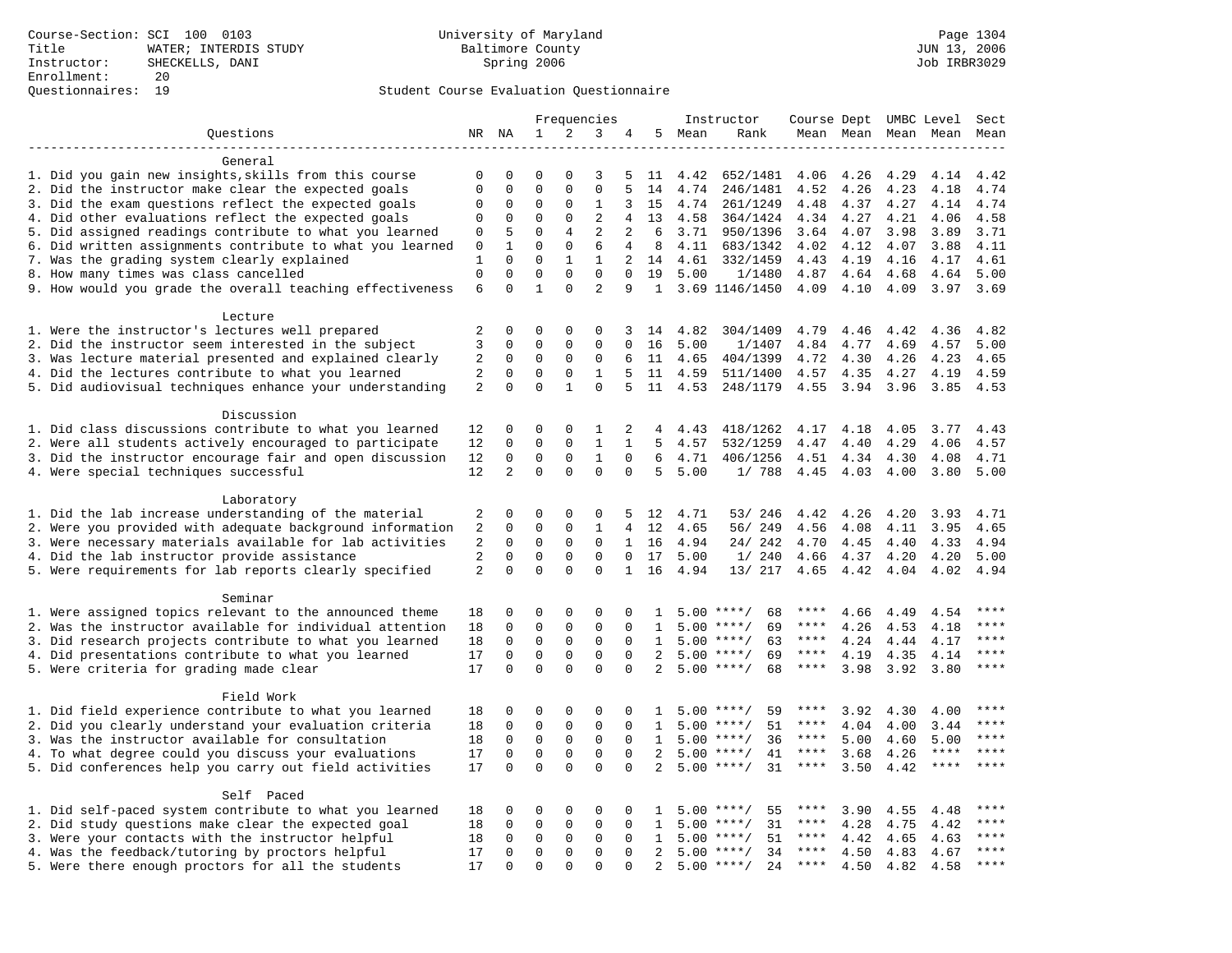| Course-Section: SCI 100 0103 |                       | University of Maryland                  | Page 1304    |
|------------------------------|-----------------------|-----------------------------------------|--------------|
| Title                        | WATER; INTERDIS STUDY | Baltimore County                        | JUN 13, 2006 |
| Instructor:                  | SHECKELLS, DANI       | Spring 2006                             | Job IRBR3029 |
| Enrollment:                  | 20                    |                                         |              |
| Ouestionnaires: 19           |                       | Student Course Evaluation Questionnaire |              |

| Credits Earned |   | Cum. GPA      | Expected Grades |          | Reasons                | Type                        |    | Majors                            |                          |  |
|----------------|---|---------------|-----------------|----------|------------------------|-----------------------------|----|-----------------------------------|--------------------------|--|
| $00 - 27$      |   | $0.00 - 0.99$ | Α               | 6        | Required for Majors 15 | Graduate                    | 0  | Major                             |                          |  |
| $28 - 55$      |   | $1.00 - 1.99$ | В               | 8        |                        |                             |    |                                   |                          |  |
| $56 - 83$      |   | $2.00 - 2.99$ | C               |          | General                | Under-grad                  | 19 | Non-major                         | $\overline{\phantom{a}}$ |  |
| $84 - 150$     |   | $3.00 - 3.49$ | D               | $\Omega$ |                        |                             |    |                                   |                          |  |
| Grad.          | 0 | $3.50 - 4.00$ | F               | $\Omega$ | Electives              |                             |    | #### - Means there are not enough |                          |  |
|                |   |               | Ρ               | $\Omega$ |                        | responses to be significant |    |                                   |                          |  |
|                |   |               |                 | $\Omega$ | Other                  |                             |    |                                   |                          |  |
|                |   |               |                 |          |                        |                             |    |                                   |                          |  |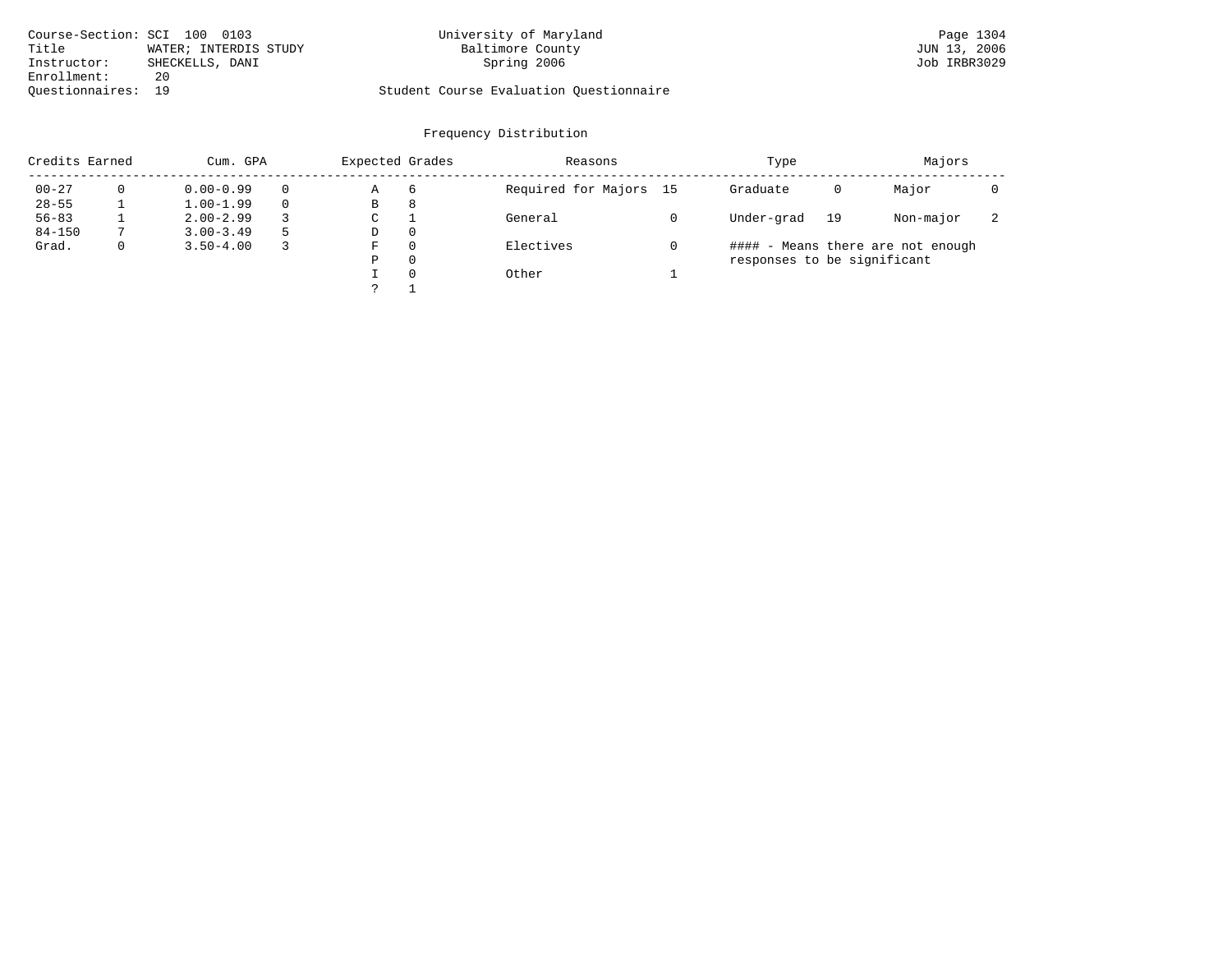|                                                           |                |              |              |              | Frequencies    |                |                |         | Instructor          | Course Dept UMBC Level |           |      |             | Sect        |
|-----------------------------------------------------------|----------------|--------------|--------------|--------------|----------------|----------------|----------------|---------|---------------------|------------------------|-----------|------|-------------|-------------|
| Ouestions                                                 |                | NR NA        | $\mathbf{1}$ | 2            | 3              | 4              | 5              | Mean    | Rank                |                        | Mean Mean |      | Mean Mean   | Mean        |
|                                                           |                |              |              |              |                |                |                |         |                     |                        |           |      |             |             |
| General                                                   |                |              |              |              |                |                |                |         |                     |                        |           |      |             |             |
| 1. Did you gain new insights, skills from this course     | 1              | $\Omega$     | $\Omega$     | $\Omega$     | 4              | 6              | 2              |         | 3.83 1206/1481      | 4.06                   | 4.26      | 4.29 | 4.14        | 3.83        |
| 2. Did the instructor make clear the expected goals       | $\overline{2}$ | $\Omega$     | $\Omega$     | $\Omega$     | $\mathbf{1}$   | 6              | 4              | 4.27    | 801/1481            | 4.52                   | 4.26      | 4.23 | 4.18        | 4.27        |
| 3. Did the exam questions reflect the expected goals      | 1              | $\mathbf 0$  | $\Omega$     | $\mathbf{1}$ | $\Omega$       | 5              | 6              | 4.33    | 679/1249            | 4.48                   | 4.37      | 4.27 | 4.14        | 4.33        |
| 4. Did other evaluations reflect the expected goals       | 1              | $\mathbf 0$  | $\mathbf 0$  | $\mathbf{1}$ | $\mathbf{1}$   | 5              | 5              | 4.17    | 840/1424            | 4.34                   | 4.27      | 4.21 | 4.06        | 4.17        |
| 5. Did assigned readings contribute to what you learned   | 1              | 2            | $\mathbf{1}$ | $\mathbf{1}$ | $\overline{4}$ | $\mathbf{1}$   | 3              |         | 3.40 1136/1396      | 3.64                   | 4.07      | 3.98 | 3.89        | 3.40        |
| 6. Did written assignments contribute to what you learned | 1              | $\mathbf{1}$ | $\Omega$     | $\mathbf{1}$ | $\mathbf{1}$   | 5              | 4              | 4.09    | 701/1342            | 4.02                   | 4.12      | 4.07 | 3.88        | 4.09        |
| 7. Was the grading system clearly explained               | 1              | $\Omega$     | $\Omega$     | $\mathbf{0}$ | $\overline{2}$ | $\mathbf{1}$   | 9              | 4.58    | 367/1459            | 4.43                   | 4.19      | 4.16 | 4.17        | 4.58        |
| 8. How many times was class cancelled                     | 2              | $\Omega$     | $\Omega$     | $\Omega$     | $\Omega$       | 4              | 7              | 4.64    | 974/1480            | 4.87                   | 4.64      | 4.68 | 4.64        | 4.64        |
| 9. How would you grade the overall teaching effectiveness | 5              | $\Omega$     | $\Omega$     | $\Omega$     | $\Omega$       | $\overline{4}$ | $\overline{4}$ | 4.50    | 334/1450            | 4.09                   | 4.10      | 4.09 | 3.97        | 4.50        |
|                                                           |                |              |              |              |                |                |                |         |                     |                        |           |      |             |             |
| Lecture                                                   |                |              |              |              |                |                |                |         |                     |                        |           |      |             |             |
| 1. Were the instructor's lectures well prepared           | 1              | $\mathbf 0$  | 0            | 0            | 1              | $\mathbf{1}$   | 10             | 4.75    | 417/1409            | 4.79                   | 4.46      | 4.42 | 4.36        | 4.75        |
| 2. Did the instructor seem interested in the subject      | 1              | 0            | 0            | $\mathbf{1}$ | 0              | 0              | 11             | 4.75    | 823/1407            | 4.84                   | 4.77      | 4.69 | 4.57        | 4.75        |
| 3. Was lecture material presented and explained clearly   | 1              | $\mathbf 0$  | 0            | 0            | $\Omega$       | $\mathbf{1}$   | 11             | 4.92    | 116/1399            | 4.72                   | 4.30      | 4.26 | 4.23        | 4.92        |
| 4. Did the lectures contribute to what you learned        | 1              | 0            | $\mathbf 0$  | $\mathbf{1}$ | $\mathbf{1}$   | $\mathbf{1}$   | 9              | 4.50    | 591/1400            | 4.57                   | 4.35      | 4.27 | 4.19        | 4.50        |
| 5. Did audiovisual techniques enhance your understanding  | $\mathbf{1}$   | $\mathbf{1}$ | $\Omega$     | $\Omega$     | $\mathbf{1}$   | $\overline{2}$ | 8              |         | 4.64 192/1179       | 4.55                   | 3.94      | 3.96 | 3.85        | 4.64        |
|                                                           |                |              |              |              |                |                |                |         |                     |                        |           |      |             |             |
| Discussion                                                |                |              |              |              |                |                |                |         |                     |                        |           |      |             |             |
| 1. Did class discussions contribute to what you learned   | 6              | 0            | $\Omega$     | $\Omega$     | 2              | 2              | 3              | 4.14    | 645/1262            | 4.17                   | 4.18      | 4.05 | 3.77        | 4.14        |
| 2. Were all students actively encouraged to participate   | 6              | $\Omega$     | $\mathbf{1}$ | $\mathbf{0}$ | $\mathbf{1}$   | $\mathbf{1}$   |                | 4, 00   | 895/1259            | 4.47                   | 4.40      | 4.29 | 4.06        | 4.00        |
| 3. Did the instructor encourage fair and open discussion  | 6              | $\mathbf 0$  | $\mathbf 0$  | $\mathbf{0}$ | $\mathbf{1}$   | 2              |                | 4, 4.43 | 658/1256            | 4.51                   | 4.34      | 4.30 | 4.08        | 4.43        |
| 4. Were special techniques successful                     | 6              | $\Omega$     | $\Omega$     | $\Omega$     | 3              | $\Omega$       | $4 \quad$      | 4.14    | 347/ 788            | 4.45                   | 4.03      | 4.00 | 3.80        | 4.14        |
|                                                           |                |              |              |              |                |                |                |         |                     |                        |           |      |             |             |
| Laboratory                                                |                |              |              |              |                |                |                |         |                     |                        |           |      |             | ****        |
| 1. Did the lab increase understanding of the material     | 10             | 0            | 0            | $\Omega$     | $\Omega$       | 2              |                |         | $4.33$ ****/ 246    | 4.42                   | 4.26      | 4.20 | 3.93        | $***$       |
| 2. Were you provided with adequate background information | 10             | $\mathbf 0$  | $\mathbf 0$  | $\mathsf 0$  | $\mathbf 0$    | 2              | $\mathbf{1}$   |         | $4.33$ ****/ 249    | 4.56                   | 4.08      | 4.11 | 3.95        |             |
| 3. Were necessary materials available for lab activities  | 9              | $\mathbf 0$  | $\mathbf 0$  | $\mathbf{1}$ | $\mathbf{1}$   | $\Omega$       | 2              | 3.75    | 220/ 242            | 4.70                   | 4.45      | 4.40 | 4.33        | 3.75        |
| 4. Did the lab instructor provide assistance              | 10             | $\Omega$     | $\mathbf 0$  | $\mathbf 0$  | $\mathbf{1}$   | $\Omega$       | $2^{\circ}$    |         | $4.33$ ****/ 240    | 4.66                   | 4.37      | 4.20 | 4.20        | $***$       |
| 5. Were requirements for lab reports clearly specified    | 9              | $\Omega$     | $\Omega$     | $\mathbf{1}$ | $\Omega$       | $\Omega$       | 3              | 4.25    | 106/ 217            | 4.65                   | 4.42      | 4.04 | 4.02        | 4.25        |
| Seminar                                                   |                |              |              |              |                |                |                |         |                     |                        |           |      |             |             |
| 2. Was the instructor available for individual attention  | 12             | $\Omega$     | $\Omega$     | 0            | $\Omega$       |                | $\Omega$       | 4.00    | 69<br>$***$ /       |                        | 4.26      | 4.53 | 4.18        |             |
| 5. Were criteria for grading made clear                   | 12             | $\Omega$     | $\mathbf 0$  | $\mathbf{1}$ | $\mathbf 0$    | $\Omega$       | $\Omega$       |         | 68<br>$2.00$ ****/  | $***$ * * *            | 3.98      | 3.92 | 3.80        | ****        |
|                                                           |                |              |              |              |                |                |                |         |                     |                        |           |      |             |             |
| Field Work                                                |                |              |              |              |                |                |                |         |                     |                        |           |      |             |             |
| 1. Did field experience contribute to what you learned    | 12             | 0            | 0            | 0            | $\Omega$       |                | 0              | 4.00    | $***$ /<br>59       |                        | 3.92      | 4.30 | 4.00        | ****        |
| 4. To what degree could you discuss your evaluations      | 12             | $\Omega$     | $\mathbf 0$  | 0            | 1              | $\Omega$       | $\Omega$       |         | $3.00$ ****/<br>41  | ****                   | 3.68      | 4.26 | ****        | $***$       |
| 5. Did conferences help you carry out field activities    | 12             | $\Omega$     | $\mathbf{1}$ | $\Omega$     | $\Omega$       | $\Omega$       | $\Omega$       |         | $1.00$ ****/<br>31  | $***$ * * *            | 3.50      | 4.42 | $***$ * * * | $***$ * * * |
|                                                           |                |              |              |              |                |                |                |         |                     |                        |           |      |             |             |
| Self Paced                                                |                |              |              |              |                |                |                |         |                     |                        |           |      |             |             |
| 1. Did self-paced system contribute to what you learned   | 12             | 0            | 0            | 1            | $\Omega$       | 0              | $\Omega$       |         | $2.00$ ****/<br>55  | ****                   | 3.90      | 4.55 | 4.48        | $***$       |
| 2. Did study questions make clear the expected goal       | 12             | 0            | $\mathbf 0$  | $\mathbf 0$  | 1              | $\mathbf 0$    | 0              | 3.00    | 31<br>$***/$        | ****                   | 4.28      | 4.75 | 4.42        | ****        |
| 3. Were your contacts with the instructor helpful         | 12             | $\Omega$     | $\mathbf 0$  | $\mathbf 0$  | $\mathbf{1}$   | $\Omega$       | $\Omega$       |         | $3.00$ ****/<br>51  | $***$ * *              | 4.42      | 4.65 | 4.63        | $***$       |
| 4. Was the feedback/tutoring by proctors helpful          | 12             | $\Omega$     | $\mathbf{1}$ | $\mathbf{0}$ | $\mathbf 0$    | $\Omega$       | $\Omega$       |         | $1.00$ ****/<br>34  | $***$ * *              | 4.50      | 4.83 | 4.67        | $***$       |
| 5. Were there enough proctors for all the students        | 12             | $\Omega$     | $\Omega$     | $\Omega$     | $\mathbf{1}$   | $\Omega$       | $\Omega$       |         | 2.4<br>$3.00$ ****/ | ****                   | 4.50      | 4.82 | 4.58        | ****        |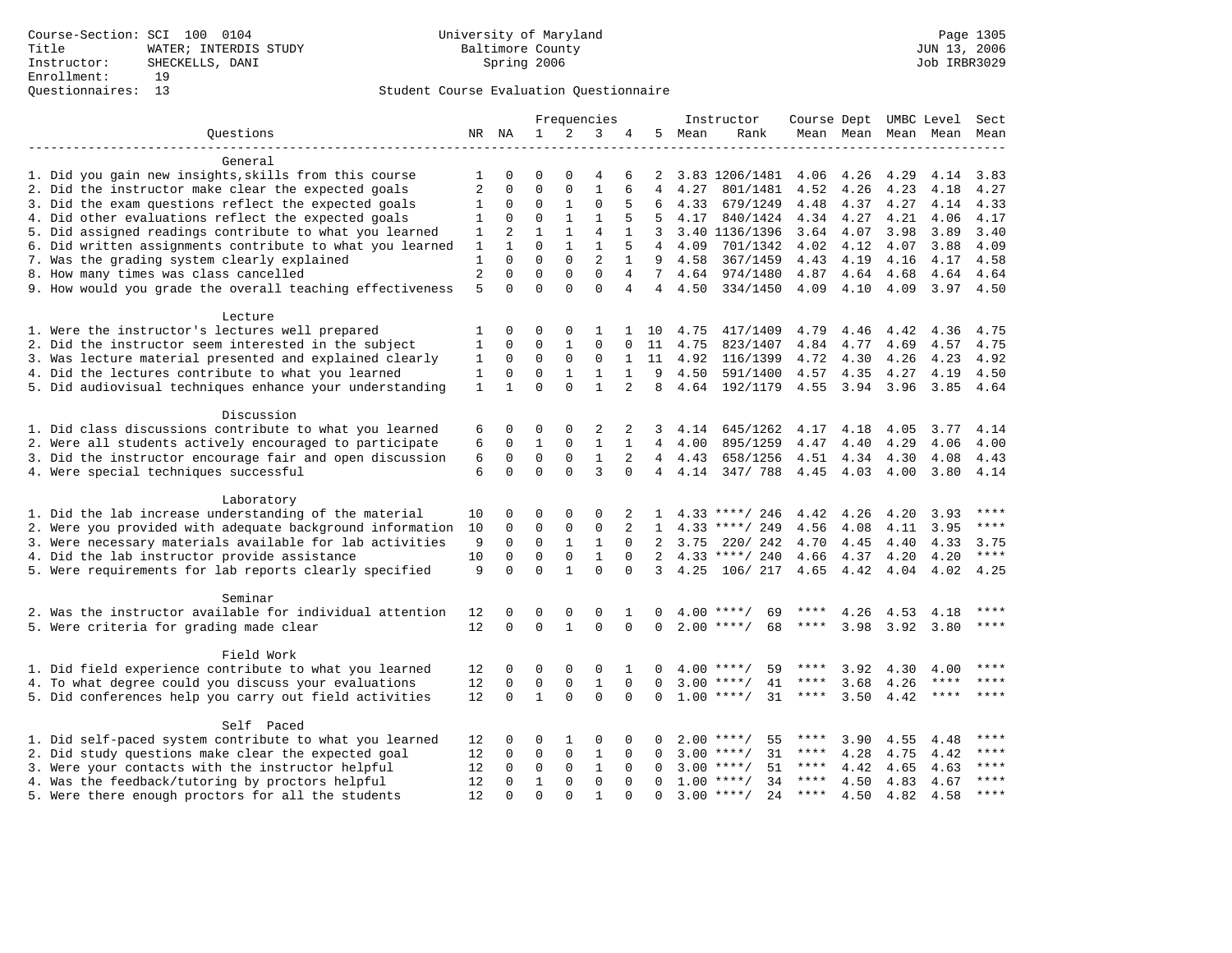| Course-Section: SCI 100 0104 |                       | University of Maryland                  | Page 1305    |
|------------------------------|-----------------------|-----------------------------------------|--------------|
| Title                        | WATER; INTERDIS STUDY | Baltimore County                        | JUN 13, 2006 |
| Instructor:                  | SHECKELLS, DANI       | Spring 2006                             | Job IRBR3029 |
| Enrollment:                  |                       |                                         |              |
| Ouestionnaires: 13           |                       | Student Course Evaluation Questionnaire |              |

| Credits Earned |   | Cum. GPA      |          | Expected Grades |          | Reasons             |        | Type                        |    | Majors                            |  |
|----------------|---|---------------|----------|-----------------|----------|---------------------|--------|-----------------------------|----|-----------------------------------|--|
| $00 - 27$      |   | $0.00 - 0.99$ | $\Omega$ | Α               | 4        | Required for Majors | 8      | Graduate                    | 0  | Major                             |  |
| $28 - 55$      | 4 | $1.00 - 1.99$ | $\Omega$ | B               | 5        |                     |        |                             |    |                                   |  |
| $56 - 83$      |   | $2.00 - 2.99$ | 4        | C               |          | General             |        | Under-grad                  | 13 | Non-major                         |  |
| $84 - 150$     |   | $3.00 - 3.49$ |          | D               | $\Omega$ |                     |        |                             |    |                                   |  |
| Grad.          |   | $3.50 - 4.00$ | 2        | F               | $\Omega$ | Electives           |        |                             |    | #### - Means there are not enough |  |
|                |   |               |          | Ρ               | 0        |                     |        | responses to be significant |    |                                   |  |
|                |   |               |          |                 | $\Omega$ | Other               | $\sim$ |                             |    |                                   |  |
|                |   |               |          |                 | $\Omega$ |                     |        |                             |    |                                   |  |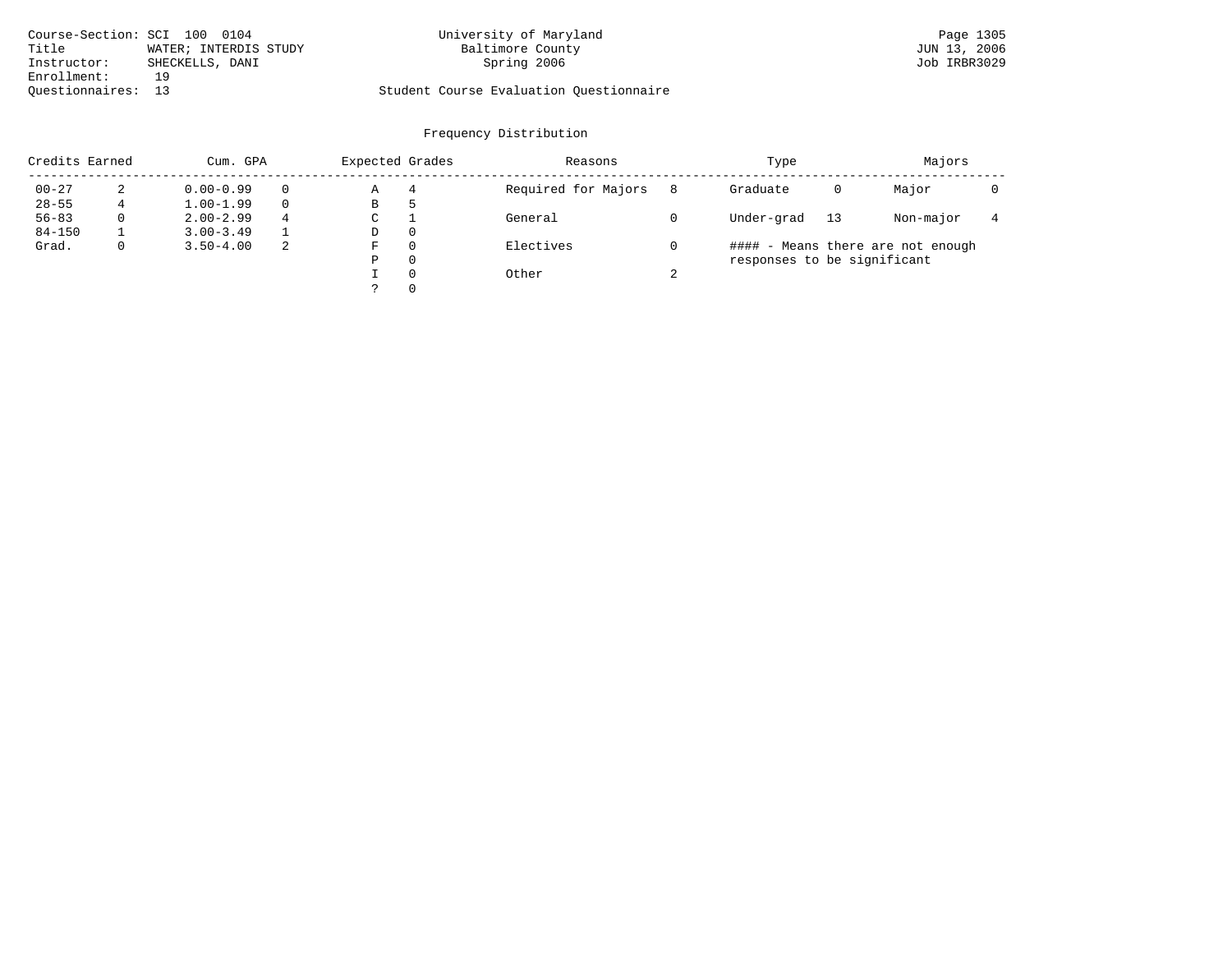|                                                                                                                     |                   |                         |               |                             | Frequencies      |                     |              |                 | Instructor                         | Course Dept UMBC Level |              |              |              | Sect         |
|---------------------------------------------------------------------------------------------------------------------|-------------------|-------------------------|---------------|-----------------------------|------------------|---------------------|--------------|-----------------|------------------------------------|------------------------|--------------|--------------|--------------|--------------|
| Questions                                                                                                           |                   | NR NA                   | $\mathbf{1}$  | 2                           | 3                | 4                   | 5            | Mean            | Rank                               |                        | Mean Mean    |              | Mean Mean    | Mean         |
|                                                                                                                     |                   |                         |               |                             |                  |                     |              |                 |                                    |                        |              |              |              |              |
| General                                                                                                             |                   |                         |               |                             |                  |                     |              |                 |                                    |                        |              |              |              |              |
| 1. Did you gain new insights, skills from this course                                                               | 2                 | $\Omega$                | 0             | 1                           | 3                | 7                   | 10           | 4.24            | 870/1481                           | 4.06                   | 4.26         | 4.29         | 4.14         | 4.24         |
| 2. Did the instructor make clear the expected goals                                                                 | 3                 | $\mathbf 0$             | $\mathbf{0}$  | $\mathbf 0$                 | 2                | 7                   | 11           | 4.45            | 603/1481                           | 4.52                   | 4.26         | 4.23         | 4.18         | 4.45         |
| 3. Did the exam questions reflect the expected goals                                                                | 2                 | 0                       | $\mathbf 0$   | $\mathbf 0$                 | 2                | 5                   | 14           | 4.57            | 432/1249                           | 4.48                   | 4.37         | 4.27         | 4.14         | 4.57         |
| 4. Did other evaluations reflect the expected goals                                                                 | 2                 | 2                       | $\mathbf 0$   | $\overline{a}$              | $\overline{2}$   | 5                   | 10           | 4.21            | 784/1424                           | 4.34                   | 4.27         | 4.21         | 4.06         | 4.21         |
| 5. Did assigned readings contribute to what you learned                                                             | $\overline{a}$    | 6                       | $\mathbf 1$   | $\mathbf 0$                 | 3                | 3                   | 8            | 4.13            | 613/1396                           | 3.64                   | 4.07         | 3.98         | 3.89         | 4.13         |
| 6. Did written assignments contribute to what you learned                                                           | $\overline{a}$    | $\mathbf 0$<br>$\Omega$ | 2<br>$\Omega$ | $\mathbf 0$                 | $\mathbf{2}$     | 5                   | 12           | 4.19            | 592/1342                           | 4.02                   | 4.12         | 4.07         | 3.88         | 4.19         |
| 7. Was the grading system clearly explained                                                                         | 2                 | $\mathbf 0$             | $\mathbf{0}$  | $\mathbf{1}$<br>$\mathbf 0$ | 1<br>$\mathbf 0$ | $\overline{4}$<br>3 | 15<br>19     | 4.57            | 378/1459                           | 4.43                   | 4.19         | 4.16         | 4.17         | 4.57         |
| 8. How many times was class cancelled<br>9. How would you grade the overall teaching effectiveness                  | $\mathbf{1}$<br>7 | $\mathbf{1}$            | $\Omega$      | $\Omega$                    | $\mathbf{1}$     | 11                  |              | 4.86<br>3, 4.13 | 756/1480<br>751/1450               | 4.87<br>4.09           | 4.64<br>4.10 | 4.68<br>4.09 | 4.64<br>3.97 | 4.86<br>4.13 |
|                                                                                                                     |                   |                         |               |                             |                  |                     |              |                 |                                    |                        |              |              |              |              |
| Lecture                                                                                                             |                   |                         |               |                             |                  |                     |              |                 |                                    |                        |              |              |              |              |
| 1. Were the instructor's lectures well prepared                                                                     | 2                 | $\mathbf 0$             | $\mathbf{0}$  | $\mathbf 0$                 | 0                | 4                   | 17           | 4.81            | 334/1409                           | 4.79                   | 4.46         | 4.42         | 4.36         | 4.81         |
| 2. Did the instructor seem interested in the subject                                                                | $\sqrt{2}$        | $\mathbf 0$             | $\mathbf 0$   | $\mathbf 0$                 | $\mathbf{0}$     | 5                   | 16           | 4.76            | 804/1407                           | 4.84                   | 4.77         | 4.69         | 4.57         | 4.76         |
| 3. Was lecture material presented and explained clearly                                                             | 2                 | 0                       | $\mathsf 0$   | 0                           | 0                | 6                   | 15           | 4.71            | 311/1399                           | 4.72                   | 4.30         | 4.26         | 4.23         | 4.71         |
| 4. Did the lectures contribute to what you learned                                                                  | 2                 | 0                       | $\mathbf{0}$  | $\mathbf 0$                 | 1                | 6                   | 14           | 4.62            | 480/1400                           | 4.57                   | 4.35         | 4.27         | 4.19         | 4.62         |
| 5. Did audiovisual techniques enhance your understanding                                                            | 2                 | $\mathbf 0$             | $\Omega$      | $\Omega$                    | $\Omega$         | 6                   | 15           | 4.71            | 152/1179                           | 4.55                   | 3.94         | 3.96         | 3.85         | 4.71         |
|                                                                                                                     |                   |                         |               |                             |                  |                     |              |                 |                                    |                        |              |              |              |              |
| Discussion                                                                                                          |                   |                         |               |                             |                  |                     |              |                 |                                    |                        |              |              |              |              |
| 1. Did class discussions contribute to what you learned                                                             | 9                 | 0                       | $\mathbf{0}$  | $\mathbf 0$                 | 2                | 1                   | 11           | 4.64            | 274/1262                           | 4.17                   | 4.18         | 4.05         | 3.77         | 4.64         |
| 2. Were all students actively encouraged to participate                                                             | 9                 | $\mathbf 0$             | $\mathbf 0$   | $\mathbf 0$                 | 2                | $\mathbf{1}$        | 11           | 4.64            | 470/1259                           | 4.47                   | 4.40         | 4.29         | 4.06         | 4.64         |
| 3. Did the instructor encourage fair and open discussion                                                            | 9                 | 0                       | $\mathbf 0$   | $\mathbf 0$                 | $\mathbf{1}$     | $\mathbf{1}$        | 12           | 4.79            | 320/1256                           | 4.51                   | 4.34         | 4.30         | 4.08         | 4.79         |
| 4. Were special techniques successful                                                                               | 9                 | $\Omega$                | $\Omega$      | $\Omega$                    | $\mathbf{1}$     | 2                   | 11           | 4.71            | 117/ 788                           | 4.45                   | 4.03         | 4.00         | 3.80         | 4.71         |
|                                                                                                                     |                   |                         |               |                             |                  |                     |              |                 |                                    |                        |              |              |              |              |
| Laboratory                                                                                                          |                   |                         |               |                             |                  |                     |              |                 |                                    |                        |              |              |              |              |
| 1. Did the lab increase understanding of the material                                                               | 5                 | 0                       | 0             | 1                           | 3                | 3                   | 11           | 4.33            | 116/ 246                           | 4.42                   | 4.26         | 4.20         | 3.93         | 4.33         |
| 2. Were you provided with adequate background information                                                           | 5                 | $\mathbf 0$             | $\mathbf{0}$  | $\mathbf 0$                 | $\mathbf{2}$     | 5                   | 11           | 4.50            | 76/ 249                            | 4.56                   | 4.08         | 4.11         | 3.95         | 4.50         |
| 3. Were necessary materials available for lab activities                                                            | 5                 | $\mathbf 0$             | $\mathbf{0}$  | $\mathbf 0$                 | $\mathbf{1}$     | 3                   | 14           | 4.72            | 69/ 242                            | 4.70                   | 4.45         | 4.40         | 4.33         | 4.72         |
| 4. Did the lab instructor provide assistance                                                                        | 5                 | 0                       | $\mathbf 0$   | $\mathbf 0$                 | $\mathbf 0$      | 3                   | 15           | 4.83            | 47/ 240                            | 4.66                   | 4.37         | 4.20         | 4.20         | 4.83         |
| 5. Were requirements for lab reports clearly specified                                                              | 5                 | $\Omega$                | $\mathbf{1}$  | $\Omega$                    | $\Omega$         | $\overline{4}$      | 13           | 4.56            | 61/ 217                            | 4.65                   | 4.42         | 4.04         | 4.02         | 4.56         |
|                                                                                                                     |                   |                         |               |                             |                  |                     |              |                 |                                    |                        |              |              |              |              |
| Seminar                                                                                                             |                   | $\mathbf 0$             | $\mathbf 0$   | $\mathsf 0$                 | $\mathsf 0$      |                     |              |                 |                                    | ****                   |              |              |              | ****         |
| 1. Were assigned topics relevant to the announced theme<br>2. Was the instructor available for individual attention | 21<br>21          | $\mathbf 0$             | $\mathbf 0$   | $\mathsf 0$                 | $\mathsf 0$      | 0<br>$\mathbf{1}$   | 1            | 4.50            | 68<br>$5.00$ ****/<br>$***/$<br>69 | $***$ * *              | 4.66<br>4.26 | 4.49<br>4.53 | 4.54<br>4.18 | ****         |
| 3. Did research projects contribute to what you learned                                                             | 21                | $\mathbf 0$             | $\mathbf 0$   | $\mathsf 0$                 | $\mathbf 0$      | $\mathbf{1}$        | 1            | 4.50            | $***$ /<br>63                      | $***$ * * *            | 4.24         | 4.44         | 4.17         | ****         |
| 4. Did presentations contribute to what you learned                                                                 | 20                | $\mathbf 0$             | $\mathbf{0}$  | $\mathbf 0$                 | $\mathbf{0}$     | $\mathbf{1}$        | 2            | 4.67            | $***$ /<br>69                      | $***$ * *              | 4.19         | 4.35         | 4.14         | ****         |
| 5. Were criteria for grading made clear                                                                             | 21                | $\mathbf 0$             | $\Omega$      | $\Omega$                    | $\Omega$         | $\mathbf{1}$        | $\mathbf{1}$ |                 | $4.50$ ****/<br>68                 | ****                   | 3.98         | 3.92         | 3.80         | ****         |
|                                                                                                                     |                   |                         |               |                             |                  |                     |              |                 |                                    |                        |              |              |              |              |
| Field Work                                                                                                          |                   |                         |               |                             |                  |                     |              |                 |                                    |                        |              |              |              |              |
| 1. Did field experience contribute to what you learned                                                              | 21                | 0                       | 0             | $\Omega$                    | $\Omega$         | $\Omega$            | 2            |                 | $5.00$ ****/<br>59                 | ****                   | 3.92         | 4.30         | 4.00         | ****         |
| 2. Did you clearly understand your evaluation criteria                                                              | 21                | $\mathbf 0$             | $\mathsf 0$   | $\mathbf 0$                 | $\mathbf 0$      | $\mathbf 0$         | 2            | 5.00            | 51<br>****/                        | ****                   | 4.04         | 4.00         | 3.44         | $***$ * * *  |
| 3. Was the instructor available for consultation                                                                    | 21                | 0                       | $\mathsf 0$   | 0                           | 0                | $\mathbf{1}$        | 1            | 4.50            | $***/$<br>36                       | ****                   | 5.00         | 4.60         | 5.00         | ****         |
| 4. To what degree could you discuss your evaluations                                                                | 21                | $\mathbf 0$             | $\mathbf 0$   | $\mathbf 0$                 | $\mathbf{0}$     | 0                   | 2            | 5.00            | $***/$<br>41                       | $***$ * *              | 3.68         | 4.26         | $***$ * * *  | $***$        |
| 5. Did conferences help you carry out field activities                                                              | 21                | $\Omega$                | $\Omega$      | $\Omega$                    | $\Omega$         | $\mathbf{1}$        | 1            | 4.50            | 31<br>$***/$                       | $***$ * *              | 3.50         | 4.42         | $***$ * * *  | ****         |
|                                                                                                                     |                   |                         |               |                             |                  |                     |              |                 |                                    |                        |              |              |              |              |
| Self Paced                                                                                                          |                   |                         |               |                             |                  |                     |              |                 |                                    |                        |              |              |              |              |
| 1. Did self-paced system contribute to what you learned                                                             | 21                | 0                       | $\mathbf 0$   | $\mathsf 0$                 | $\mathsf 0$      | 1                   | $\mathbf{1}$ | 4.50            | 55<br>$***$ /                      | ****                   | 3.90         | 4.55         | 4.48         |              |
| 2. Did study questions make clear the expected goal                                                                 | 21                | $\mathbf 0$             | $\mathbf 0$   | $\mathsf 0$                 | $\mathbf{0}$     | $\mathbf{1}$        | 1            | 4.50            | $***/$<br>31                       | $***$ * *              | 4.28         | 4.75         | 4.42         | ****         |
| 3. Were your contacts with the instructor helpful                                                                   | 21                | $\mathbf 0$             | $\mathsf 0$   | 0                           | $\mathbf 0$      | 0                   | 2            | 5.00            | 51<br>$***$ /                      | ****                   | 4.42         | 4.65         | 4.63         | ****         |
| 4. Was the feedback/tutoring by proctors helpful                                                                    | 21                | 0                       | $\mathbf 0$   | $\mathbf 0$                 | $\mathbf{0}$     | 0                   | 2            | 5.00            | $***/$<br>34                       | ****                   | 4.50         | 4.83         | 4.67         | * * * *      |
| 5. Were there enough proctors for all the students                                                                  | 21                | $\Omega$                | $\mathbf{0}$  | $\Omega$                    | $\Omega$         | $\Omega$            | 2            |                 | $5.00$ ****/<br>24                 | $***$ * * *            | 4.50         | 4.82         | 4.58         | ****         |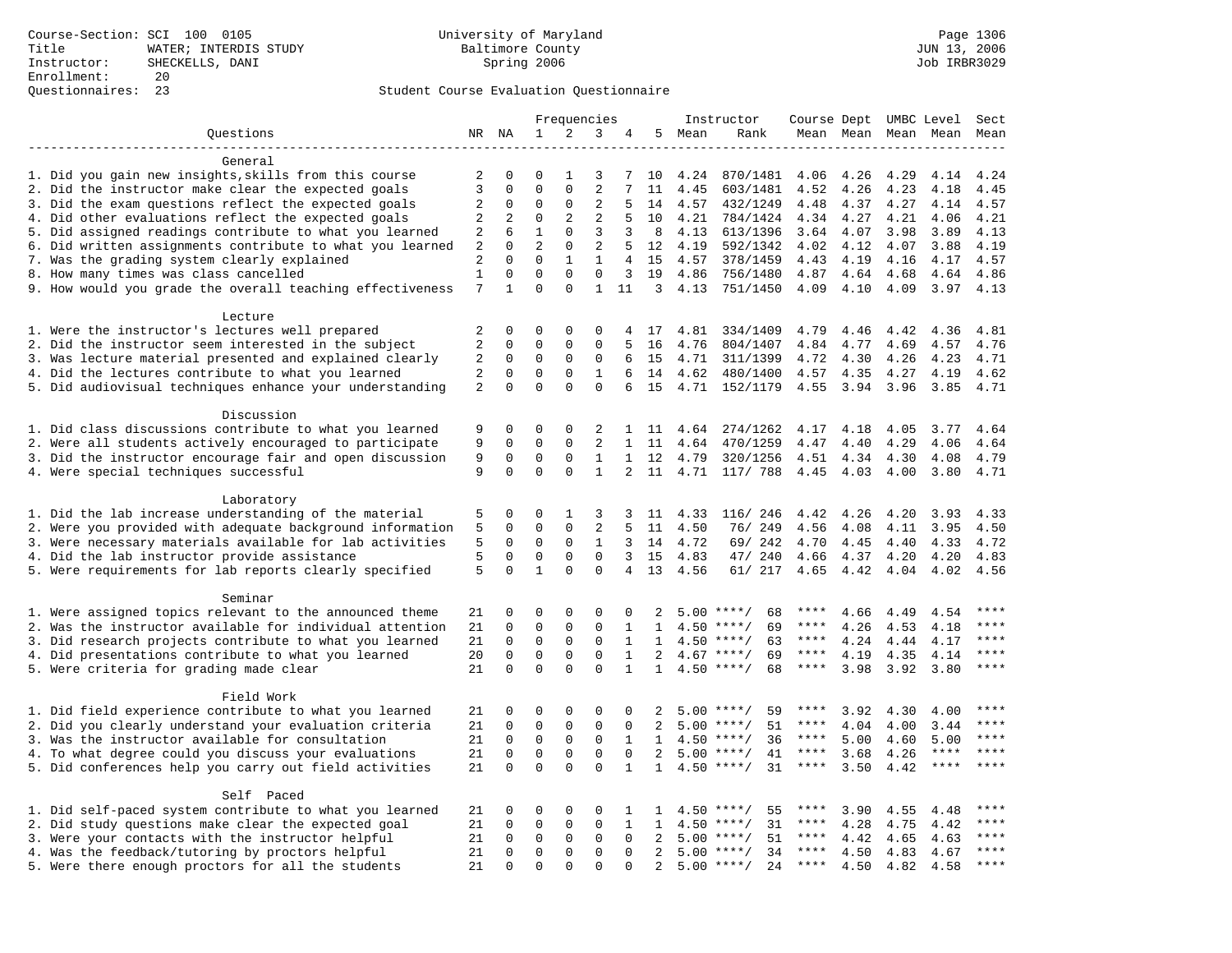| Course-Section: SCI 100 0105 |                       | University of Maryland                  | Page 1306    |
|------------------------------|-----------------------|-----------------------------------------|--------------|
| Title                        | WATER; INTERDIS STUDY | Baltimore County                        | JUN 13, 2006 |
| Instructor:                  | SHECKELLS, DANI       | Spring 2006                             | Job IRBR3029 |
| Enrollment:                  | 20                    |                                         |              |
| Ouestionnaires: 23           |                       | Student Course Evaluation Questionnaire |              |

| Credits Earned | Cum. GPA      |          | Expected Grades |          | Reasons                | Type                        |    | Majors                            |    |
|----------------|---------------|----------|-----------------|----------|------------------------|-----------------------------|----|-----------------------------------|----|
| $00 - 27$      | $0.00 - 0.99$ | $\Omega$ | Α               | 8        | Required for Majors 13 | Graduate                    | 0  | Major                             |    |
| $28 - 55$      | $1.00 - 1.99$ |          | B               | 12       |                        |                             |    |                                   |    |
| $56 - 83$      | $2.00 - 2.99$ |          | C               |          | General                | Under-grad                  | 23 | Non-major                         | 10 |
| $84 - 150$     | $3.00 - 3.49$ | 6        | D               | $\Omega$ |                        |                             |    |                                   |    |
| Grad.          | $3.50 - 4.00$ | 5        | F               | $\Omega$ | Electives              |                             |    | #### - Means there are not enough |    |
|                |               |          | Ρ               | 0        |                        | responses to be significant |    |                                   |    |
|                |               |          |                 | $\Omega$ | Other                  |                             |    |                                   |    |
|                |               |          |                 | $\Omega$ |                        |                             |    |                                   |    |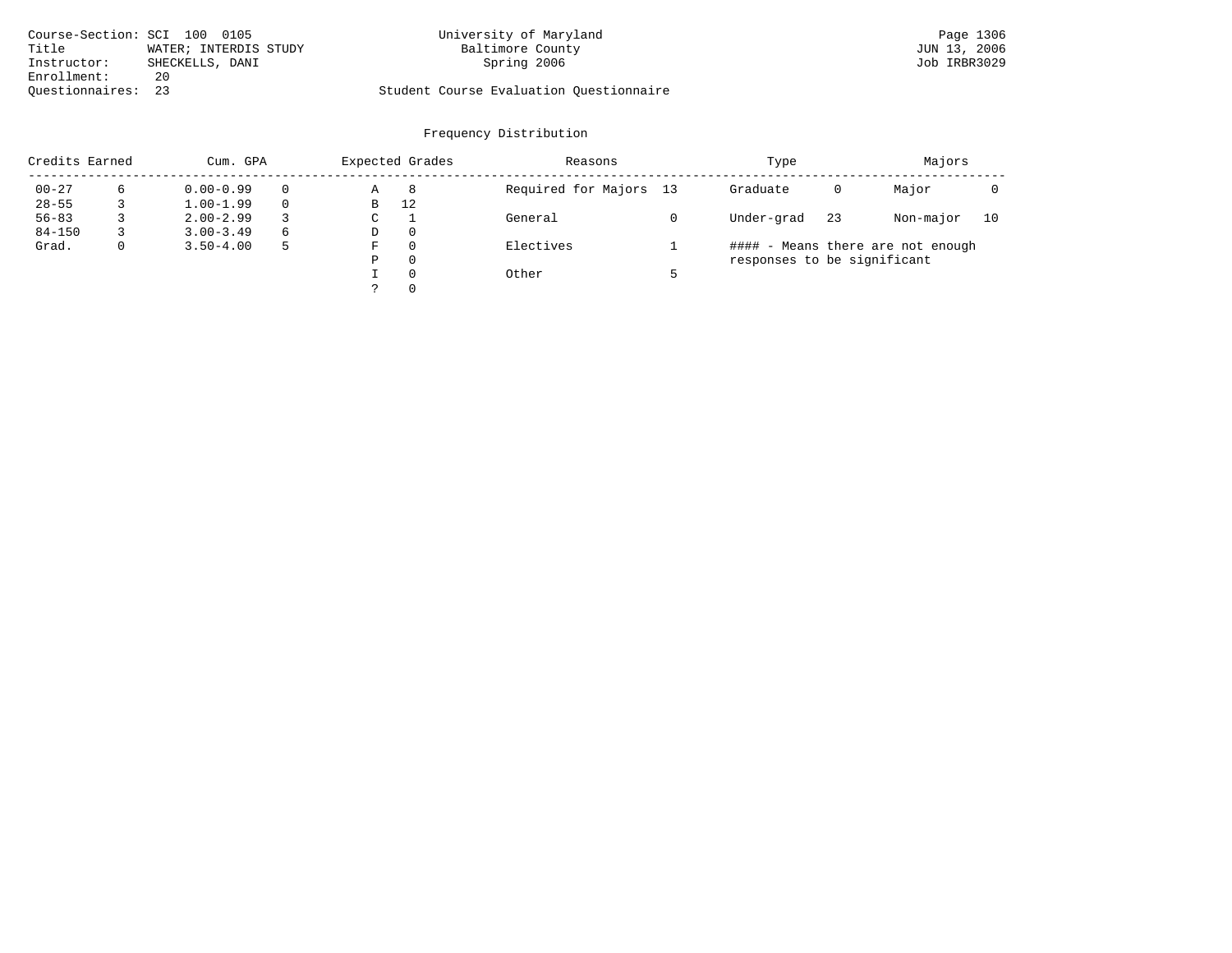|                                                           |                |              |                |                | Frequencies    |              |                 |      | Instructor         | Course Dept UMBC Level |           |      |             | Sect        |
|-----------------------------------------------------------|----------------|--------------|----------------|----------------|----------------|--------------|-----------------|------|--------------------|------------------------|-----------|------|-------------|-------------|
| Questions                                                 |                | NR NA        | 1              | 2              | 3              | 4            | 5               | Mean | Rank               |                        | Mean Mean |      | Mean Mean   | Mean        |
|                                                           |                |              |                |                |                |              |                 |      |                    |                        |           |      |             |             |
| General                                                   |                |              |                |                |                |              |                 |      |                    |                        |           |      |             |             |
| 1. Did you gain new insights, skills from this course     | 0              | $\mathbf 0$  | $\Omega$       | 1              | 6              | 2            | 6               |      | 3.87 1187/1481     | 4.06                   | 4.26      | 4.29 | 4.14        | 3.87        |
| 2. Did the instructor make clear the expected goals       | 0              | 0            | $\mathbf 0$    | $\mathbf{0}$   | $\mathbf 1$    | 5            | 9               | 4.53 | 481/1481           | 4.52                   | 4.26      | 4.23 | 4.18        | 4.53        |
| 3. Did the exam questions reflect the expected goals      | $\mathbf 0$    | $\mathbf 0$  | 0              | $\mathbf 0$    | 1              | 6            | 8               | 4.47 | 548/1249           | 4.48                   | 4.37      | 4.27 | 4.14        | 4.47        |
| 4. Did other evaluations reflect the expected goals       | $\mathbf 0$    | $\mathbf{0}$ | $\mathbf 0$    | $\mathbf{0}$   | $\mathbf{1}$   | 6            | 8               | 4.47 | 485/1424           | 4.34                   | 4.27      | 4.21 | 4.06        | 4.47        |
| 5. Did assigned readings contribute to what you learned   | 1              | 1            | $\overline{2}$ | $\overline{2}$ | $\overline{4}$ | 3            | 2               |      | 3.08 1278/1396     | 3.64                   | 4.07      | 3.98 | 3.89        | 3.08        |
| 6. Did written assignments contribute to what you learned | 0              | $\mathbf 0$  | 1              | 1              | 4              | 6            | 3               |      | 3.60 1071/1342     | 4.02                   | 4.12      | 4.07 | 3.88        | 3.60        |
| 7. Was the grading system clearly explained               | $\mathbf{0}$   | $\Omega$     | $\Omega$       | $\Omega$       | 3              | 5            | $7\overline{ }$ | 4.27 | 766/1459           | 4.43                   | 4.19      | 4.16 | 4.17        | 4.27        |
| 8. How many times was class cancelled                     | $\mathbf 0$    | $\mathbf 0$  | $\mathbf 0$    | $\mathbf{0}$   | $\mathbf{0}$   | 0            | 15              | 5.00 | 1/1480             | 4.87                   | 4.64      | 4.68 | 4.64        | 5.00        |
| 9. How would you grade the overall teaching effectiveness | 2              | 0            | $\Omega$       | $\mathbf{1}$   | $\mathbf{1}$   | 8            | $\overline{3}$  | 4.00 | 836/1450           | 4.09                   | 4.10      | 4.09 | 3.97        | 4.00        |
| Lecture                                                   |                |              |                |                |                |              |                 |      |                    |                        |           |      |             |             |
| 1. Were the instructor's lectures well prepared           | 1              | $\mathbf 0$  | 0              | $\mathbf 0$    | 2              | 4            | 8               | 4.43 | 865/1409           | 4.79                   | 4.46      | 4.42 | 4.36        | 4.43        |
| 2. Did the instructor seem interested in the subject      | $\sqrt{2}$     | $\mathbf 0$  | 0              | $\mathbf 0$    | 0              | 2            | 11              | 4.85 | 636/1407           | 4.84                   | 4.77      | 4.69 | 4.57        | 4.85        |
| 3. Was lecture material presented and explained clearly   | $\overline{2}$ | $\mathbf 0$  | $\mathbf 0$    | $\mathbf{0}$   | $\mathbf{0}$   | 5            | 8               | 4.62 | 445/1399           | 4.72                   | 4.30      | 4.26 | 4.23        | 4.62        |
| 4. Did the lectures contribute to what you learned        | 2              | $\mathbf 0$  | $\mathbf 0$    | $\mathbf 0$    | 0              | 6            | 7               | 4.54 | 561/1400           | 4.57                   | 4.35      | 4.27 | 4.19        | 4.54        |
| 5. Did audiovisual techniques enhance your understanding  | $\overline{2}$ | $\Omega$     | $\mathbf{1}$   | $\mathbf{1}$   | $\overline{2}$ | 2            | $7\overline{ }$ | 4.00 | 590/1179           | 4.55                   | 3.94      | 3.96 | 3.85        | 4.00        |
| Discussion                                                |                |              |                |                |                |              |                 |      |                    |                        |           |      |             |             |
| 1. Did class discussions contribute to what you learned   | 7              | 0            | 0              | 1              | 0              | 4            | 3               | 4.13 | 659/1262           | 4.17                   | 4.18      | 4.05 | 3.77        | 4.13        |
| 2. Were all students actively encouraged to participate   | 7              | 0            | $\Omega$       | $\Omega$       | 1              | $\mathbf{1}$ | 6               | 4.63 | 489/1259           | 4.47                   | 4.40      | 4.29 | 4.06        | 4.63        |
| 3. Did the instructor encourage fair and open discussion  | 7              | $\mathbf 0$  | $\mathbf 0$    | $\mathbf{0}$   | $\mathbf 0$    | 2            | 6               | 4.75 | 357/1256           | 4.51                   | 4.34      | 4.30 | 4.08        | 4.75        |
| 4. Were special techniques successful                     | 7              | $\mathbf{1}$ | $\Omega$       | $\Omega$       | $\overline{2}$ | 2            | $\mathbf{3}$    | 4.14 | 347/ 788           | 4.45                   | 4.03      | 4.00 | 3.80        | 4.14        |
|                                                           |                |              |                |                |                |              |                 |      |                    |                        |           |      |             |             |
| Laboratory                                                |                |              |                |                |                |              |                 |      |                    |                        |           |      |             |             |
| 1. Did the lab increase understanding of the material     | 1              | $\Omega$     | 0              | 1              | 1              | 7            | 5               | 4.14 | 144/246            | 4.42                   | 4.26      | 4.20 | 3.93        | 4.14        |
| 2. Were you provided with adequate background information | 1              | $\mathbf 0$  | $\mathbf 0$    | $\mathbf{1}$   | $\mathbf{0}$   | 6            | 7               | 4.36 | 111/ 249           | 4.56                   | 4.08      | 4.11 | 3.95        | 4.36        |
| 3. Were necessary materials available for lab activities  | 1              | 0            | $\mathbf 0$    | $\mathbf 0$    | 0              | $\mathbf{1}$ | 13              | 4.93 | 32/ 242            | 4.70                   | 4.45      | 4.40 | 4.33        | 4.93        |
| 4. Did the lab instructor provide assistance              | 2              | $\mathbf 0$  | $\mathbf 0$    | $\mathbf 0$    | $\mathbf{1}$   | 3            | 9               | 4.62 | 89/ 240            | 4.66                   | 4.37      | 4.20 | 4.20        | 4.62        |
| 5. Were requirements for lab reports clearly specified    | 2              | $\Omega$     | $\Omega$       | $\Omega$       | $\mathbf{1}$   | 3            | 9               | 4.62 | 55/ 217            | 4.65                   | 4.42      | 4.04 | 4.02        | 4.62        |
| Seminar                                                   |                |              |                |                |                |              |                 |      |                    |                        |           |      |             |             |
| 1. Were assigned topics relevant to the announced theme   | 14             | $\mathbf 0$  | $\mathbf 0$    | $\Omega$       | 1              | 0            | $\Omega$        |      | 68<br>$3.00$ ****/ | ****                   | 4.66      | 4.49 | 4.54        | ****        |
| 2. Was the instructor available for individual attention  | 14             | $\mathbf 0$  | 0              | $\mathbf{0}$   | $\mathbf{1}$   | 0            | 0               | 3.00 | $***/$<br>69       | ****                   | 4.26      | 4.53 | 4.18        | ****        |
| 3. Did research projects contribute to what you learned   | 14             | 0            | 0              | $\mathsf 0$    | $\mathbf{1}$   | $\mathbf 0$  | 0               |      | $3.00$ ****/<br>63 | $***$ * *              | 4.24      | 4.44 | 4.17        | ****        |
| 4. Did presentations contribute to what you learned       | 14             | $\Omega$     | $\mathbf 0$    | $\mathsf 0$    | $\mathbf{1}$   | $\Omega$     | $\Omega$        |      | $3.00$ ****/<br>69 | $***$ * * *            | 4.19      | 4.35 | 4.14        | $***$       |
| 5. Were criteria for grading made clear                   | 14             | $\Omega$     | $\Omega$       | $\Omega$       | $\Omega$       | $\mathbf{1}$ | $\Omega$        |      | $4.00$ ****/<br>68 | $***$ * *              | 3.98      | 3.92 | 3.80        | $***$       |
| Field Work                                                |                |              |                |                |                |              |                 |      |                    |                        |           |      |             |             |
| 1. Did field experience contribute to what you learned    | 13             | 0            | 1              | 0              | 0              | 0            | 1               |      | $3.00$ ****/<br>59 | ****                   | 3.92      | 4.30 | 4.00        | ****        |
| 2. Did you clearly understand your evaluation criteria    | 13             | $\mathbf 0$  | $\mathbf 0$    | $\mathbf{0}$   | $\mathbf{1}$   | $\mathbf 0$  | $\mathbf{1}$    |      | 51<br>$4.00$ ****/ | ****                   | 4.04      | 4.00 | 3.44        | $***$       |
| 3. Was the instructor available for consultation          | 13             | $\mathbf 0$  | $\mathbf 0$    | $\mathbf{0}$   | $\mathbf{1}$   | $\Omega$     | 1               |      | $4.00$ ****/<br>36 | $***$ * *              | 5.00      | 4.60 | 5.00        | ****        |
| 4. To what degree could you discuss your evaluations      | 13             | $\Omega$     | $\Omega$       | $\Omega$       | $1\,$          | $\Omega$     | 1               |      | $4.00$ ****/<br>41 | $***$ * * *            | 3.68      | 4.26 | $***$ * * * | $***$       |
| 5. Did conferences help you carry out field activities    | 13             | $\Omega$     | $\Omega$       | $\Omega$       | $\mathbf{1}$   | $\Omega$     | $\mathbf{1}$    |      | $4.00$ ****/<br>31 | $***$ * *              | 3.50      | 4.42 | $***$ * * * |             |
| Self Paced                                                |                |              |                |                |                |              |                 |      |                    |                        |           |      |             |             |
| 2. Did study questions make clear the expected goal       | 14             | $\mathbf 0$  | 0              | 0              | 1              | $\Omega$     | $\Omega$        |      | $3.00$ ****/<br>31 | ****                   | 4.28      | 4.75 | 4.42        |             |
| 3. Were your contacts with the instructor helpful         | 14             | $\Omega$     | $\mathbf 0$    | $\mathbf{0}$   | $\mathbf{1}$   | $\Omega$     | $\Omega$        | 3.00 | $***/$<br>51       | ****                   | 4.42      | 4.65 | 4.63        | $***$ * * * |
| 4. Was the feedback/tutoring by proctors helpful          | 14             | $\mathbf 0$  | $\mathbf 0$    | 0              | $\mathbf{1}$   | 0            | $\Omega$        |      | $3.00$ ****/<br>34 | ****                   | 4.50      | 4.83 | 4.67        | ****        |
| 5. Were there enough proctors for all the students        | 14             | $\mathbf 0$  | $\mathbf 0$    | $\mathbf 0$    | 1              | 0            | 0               |      | $3.00$ ****/<br>24 | ****                   | 4.50      | 4.82 | 4.58        | $***$       |
|                                                           |                |              |                |                |                |              |                 |      |                    |                        |           |      |             |             |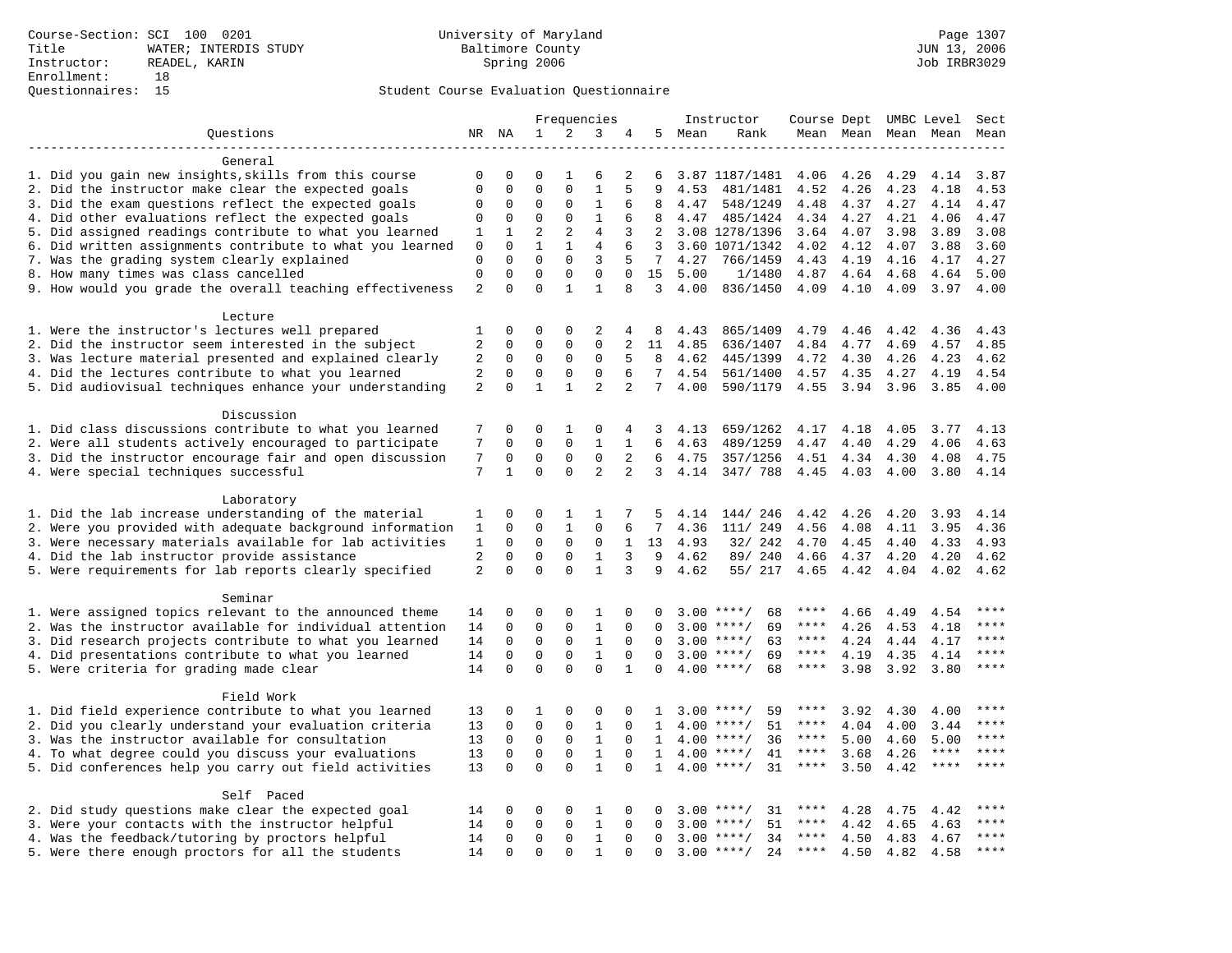| Course-Section: SCI 100 0201 |                       | University of Maryland                  | Page 1307    |
|------------------------------|-----------------------|-----------------------------------------|--------------|
| Title                        | WATER; INTERDIS STUDY | Baltimore County                        | JUN 13, 2006 |
| Instructor:                  | READEL, KARIN         | Spring 2006                             | Job IRBR3029 |
| Enrollment:                  | 1 R                   |                                         |              |
| Ouestionnaires: 15           |                       | Student Course Evaluation Questionnaire |              |

| Credits Earned |   | Cum. GPA      |          | Expected Grades |          | Reasons             | Type                        |    | Majors                            |  |
|----------------|---|---------------|----------|-----------------|----------|---------------------|-----------------------------|----|-----------------------------------|--|
| $00 - 27$      |   | $0.00 - 0.99$ | $\Omega$ | Α               | 8        | Required for Majors | Graduate                    | 0  | Major                             |  |
| $28 - 55$      |   | $1.00 - 1.99$ | $\Omega$ | В               | 4        |                     |                             |    |                                   |  |
| $56 - 83$      | 4 | $2.00 - 2.99$ | 5        | C               | 2        | General             | Under-grad                  | 15 | Non-major                         |  |
| $84 - 150$     |   | $3.00 - 3.49$ | 4        | D               | $\Omega$ |                     |                             |    |                                   |  |
| Grad.          |   | $3.50 - 4.00$ | 2        | F               | C        | Electives           |                             |    | #### - Means there are not enough |  |
|                |   |               |          | Ρ               | 0        |                     | responses to be significant |    |                                   |  |
|                |   |               |          |                 | $\Omega$ | Other               |                             |    |                                   |  |
|                |   |               |          |                 | $\Omega$ |                     |                             |    |                                   |  |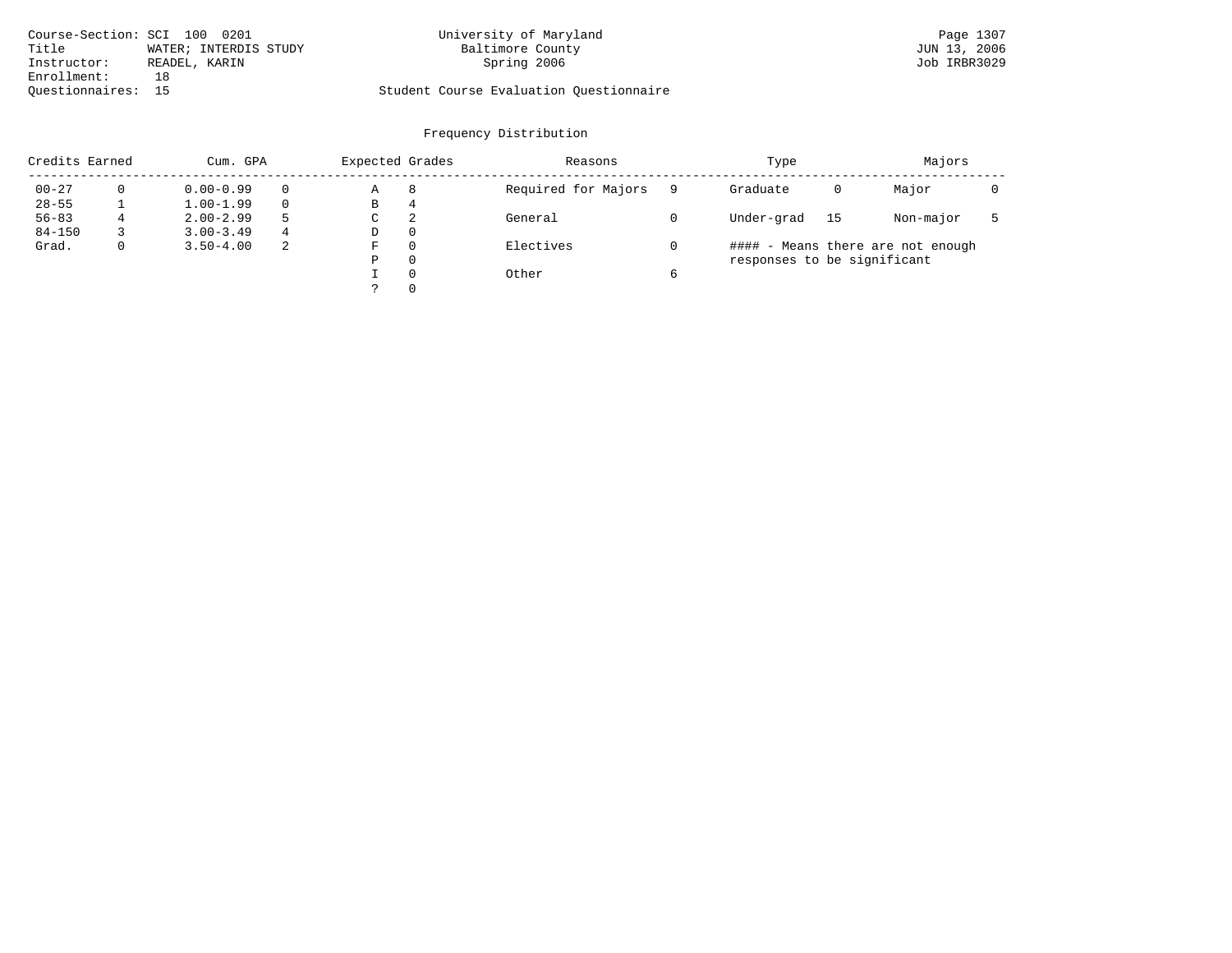|                                                                                                                     |                             |                          |                              |                  | Frequencies       |                   |              |              | Instructor                               | Course Dept UMBC Level |              |              |              | Sect         |
|---------------------------------------------------------------------------------------------------------------------|-----------------------------|--------------------------|------------------------------|------------------|-------------------|-------------------|--------------|--------------|------------------------------------------|------------------------|--------------|--------------|--------------|--------------|
| Questions                                                                                                           |                             | NR NA                    | $\mathbf{1}$                 | 2                | 3                 | 4                 | 5            | Mean         | Rank                                     |                        | Mean Mean    |              | Mean Mean    | Mean         |
|                                                                                                                     |                             |                          |                              |                  |                   |                   |              |              |                                          |                        |              |              |              |              |
| General                                                                                                             |                             |                          |                              |                  |                   |                   |              |              |                                          |                        |              |              |              |              |
| 1. Did you gain new insights, skills from this course                                                               | 0                           | 0                        | 2                            | 2                | 2                 | 8                 | 4            |              | 3.56 1341/1481                           | 4.06                   | 4.26         | 4.29         | 4.14         | 3.56         |
| 2. Did the instructor make clear the expected goals                                                                 | $\mathbf{0}$                | $\mathbf 0$              | $\mathbf{1}$                 | $\mathbf 0$      | $\overline{2}$    | 5                 | 10           | 4.28         | 801/1481                                 | 4.52                   | 4.26         | 4.23         | 4.18         | 4.28         |
| 3. Did the exam questions reflect the expected goals                                                                | 0                           | $\mathbf 0$              | 0                            | 1                | 2                 | 6                 | 9            | 4.28         | 726/1249                                 | 4.48                   | 4.37         | 4.27         | 4.14         | 4.28         |
| 4. Did other evaluations reflect the expected goals                                                                 | $\mathbf 0$                 | $\mathbf 0$              | $\overline{2}$               | $\Omega$         | $\overline{4}$    | 4                 | 8            |              | 3.89 1101/1424                           | 4.34                   | 4.27         | 4.21         | 4.06         | 3.89         |
| 5. Did assigned readings contribute to what you learned                                                             | $\mathbf 0$                 | $\mathbf 0$              | 3                            | $\mathbf 0$      | 5                 | 6                 | 4            |              | 3.44 1114/1396                           | 3.64                   | 4.07         | 3.98         | 3.89         | 3.44         |
| 6. Did written assignments contribute to what you learned                                                           | $\mathbf 0$                 | $\mathbf 0$              | $\mathbf{1}$<br>$\mathbf{1}$ | $\mathbf 0$      | 6                 | 5                 | 6            | 3.83         | 934/1342                                 | 4.02                   | 4.12         | 4.07         | 3.88         | 3.83         |
| 7. Was the grading system clearly explained                                                                         | $\mathbf 0$<br>$\mathbf{0}$ | $\Omega$<br>$\mathbf{0}$ | $\mathbf 0$                  | 1<br>$\mathbf 0$ | 3<br>$\mathbf{0}$ | 5<br>3            | 8            | 4.00         | 961/1459                                 | 4.43                   | 4.19         | 4.16         | 4.17         | 4.00         |
| 8. How many times was class cancelled<br>9. How would you grade the overall teaching effectiveness                  | 3                           | $\Omega$                 | $\Omega$                     | $\Omega$         | 3                 | 9                 | 15<br>3      | 4.83<br>4.00 | 797/1480<br>836/1450                     | 4.87<br>4.09           | 4.64<br>4.10 | 4.68<br>4.09 | 4.64<br>3.97 | 4.83<br>4.00 |
|                                                                                                                     |                             |                          |                              |                  |                   |                   |              |              |                                          |                        |              |              |              |              |
| Lecture                                                                                                             |                             |                          |                              |                  |                   |                   |              |              |                                          |                        |              |              |              |              |
| 1. Were the instructor's lectures well prepared                                                                     | $\mathbf 0$                 | $\mathbf 0$              | $\mathbf 0$                  | $\mathbf 0$      | 1                 |                   | 10           | 4.50         | 762/1409                                 | 4.79                   | 4.46         | 4.42         | 4.36         | 4.50         |
| 2. Did the instructor seem interested in the subject                                                                | $\mathbf{0}$                | $\mathbf 0$              | 0                            | $\mathbf{0}$     | $\mathbf{1}$      | 3                 | 14           | 4.72         | 880/1407                                 | 4.84                   | 4.77         | 4.69         | 4.57         | 4.72         |
| 3. Was lecture material presented and explained clearly                                                             | 0                           | $\mathbf 0$              | 0                            | $\mathbf 0$      | 1                 | 6                 | 11           | 4.56         | 513/1399                                 | 4.72                   | 4.30         | 4.26         | 4.23         | 4.56         |
| 4. Did the lectures contribute to what you learned                                                                  | $\mathbf 0$                 | $\mathbf 0$              | 1                            | $\mathbf{0}$     | $\overline{2}$    | 7                 | 8            | 4.17         | 937/1400                                 | 4.57                   | 4.35         | 4.27         | 4.19         | 4.17         |
| 5. Did audiovisual techniques enhance your understanding                                                            | $\mathbf{1}$                | $\Omega$                 | $\Omega$                     | $\mathbf{1}$     | 3                 | 5                 | 8            | 4.18         | 503/1179                                 | 4.55                   | 3.94         | 3.96         | 3.85         | 4.18         |
|                                                                                                                     |                             |                          |                              |                  |                   |                   |              |              |                                          |                        |              |              |              |              |
| Discussion                                                                                                          |                             |                          |                              |                  |                   |                   |              |              |                                          |                        |              |              |              |              |
| 1. Did class discussions contribute to what you learned                                                             | 10                          | $\mathbf 0$              | 0                            | $\mathbf{0}$     | 2                 | 2                 | 4            | 4.25         | 570/1262                                 | 4.17                   | 4.18         | 4.05         | 3.77         | 4.25         |
| 2. Were all students actively encouraged to participate                                                             | 10                          | $\mathbf 0$              | $\mathbf 0$                  | $\mathbf 0$      | $\mathbf 0$       | 3                 | 5            | 4.63         | 489/1259                                 | 4.47                   | 4.40         | 4.29         | 4.06         | 4.63         |
| 3. Did the instructor encourage fair and open discussion                                                            | 10                          | 0                        | $\mathbf 0$                  | 0                | $1\,$             | 1                 | 6            | 4.63         | 496/1256                                 | 4.51                   | 4.34         | 4.30         | 4.08         | 4.63         |
| 4. Were special techniques successful                                                                               | 10                          | $\mathbf{1}$             | $\Omega$                     | $\Omega$         | 2                 | $\mathbf{1}$      | 4            | 4.29         | 278/788                                  | 4.45                   | 4.03         | 4.00         | 3.80         | 4.29         |
|                                                                                                                     |                             |                          |                              |                  |                   |                   |              |              |                                          |                        |              |              |              |              |
| Laboratory                                                                                                          |                             |                          |                              |                  |                   |                   |              |              |                                          |                        |              |              |              |              |
| 1. Did the lab increase understanding of the material                                                               | 6                           | 0                        | 1                            | 0                | 2                 | 3                 | 6            | 4.08         | 151/ 246                                 | 4.42                   | 4.26         | 4.20         | 3.93         | 4.08         |
| 2. Were you provided with adequate background information                                                           | 6                           | $\mathbf 0$              | 0                            | $\mathbf{1}$     | $\mathbf{1}$      | 3                 | 7            | 4.33         | 114/ 249                                 | 4.56                   | 4.08         | 4.11         | 3.95         | 4.33         |
| 3. Were necessary materials available for lab activities                                                            | 6                           | $\mathbf 0$              | $\mathbf{1}$                 | $\mathbf 0$      | $\mathbf 0$       | 3                 | 8            | 4.42         | 140/242                                  | 4.70                   | 4.45         | 4.40         | 4.33         | 4.42         |
| 4. Did the lab instructor provide assistance                                                                        | 7                           | $\mathbf 0$              | $\mathbf 0$                  | $\mathbf 0$      | 3                 | $\mathbf{1}$      | 7            | 4.36         | 131/ 240                                 | 4.66                   | 4.37         | 4.20         | 4.20         | 4.36         |
| 5. Were requirements for lab reports clearly specified                                                              | 6                           | $\Omega$                 | $\Omega$                     | $\mathbf{1}$     | $\Omega$          | $\overline{4}$    | 7            | 4.42         | 79/ 217                                  | 4.65                   | 4.42         | 4.04         | 4.02         | 4.42         |
|                                                                                                                     |                             |                          |                              |                  |                   |                   |              |              |                                          |                        |              |              |              |              |
| Seminar                                                                                                             |                             |                          | 0                            | $\mathsf 0$      | $\Omega$          |                   | $\mathbf{1}$ |              |                                          | ****                   |              |              |              | ****         |
| 1. Were assigned topics relevant to the announced theme<br>2. Was the instructor available for individual attention | 15<br>15                    | 1<br>$\mathbf 0$         | $\mathbf{1}$                 | $\mathsf 0$      | $\mathbf 0$       | 1<br>$\mathbf{1}$ | 1            |              | 68<br>$4.50$ ****/<br>$3.33$ ****/<br>69 | $***$ * *              | 4.66<br>4.26 | 4.49<br>4.53 | 4.54<br>4.18 | ****         |
| 3. Did research projects contribute to what you learned                                                             | 16                          | $\mathbf 0$              | $\mathbf 0$                  | $\mathsf 0$      | $\mathbf 0$       | 1                 | 1            |              | 63<br>$4.50$ ****/                       | $***$ * * *            | 4.24         | 4.44         | 4.17         | ****         |
| 4. Did presentations contribute to what you learned                                                                 | 16                          | $\mathbf 0$              | $\mathbf 0$                  | $\mathbf 0$      | 0                 | $\mathbf{1}$      | 1            | 4.50         | $***/$<br>69                             | $***$ * *              | 4.19         | 4.35         | 4.14         | $***$        |
| 5. Were criteria for grading made clear                                                                             | 16                          | $\mathbf 0$              | $\Omega$                     | $\Omega$         | $\Omega$          | $\mathbf{1}$      | $\mathbf{1}$ |              | $4.50$ ****/<br>68                       | $***$ * * *            | 3.98         | 3.92         | 3.80         | ****         |
|                                                                                                                     |                             |                          |                              |                  |                   |                   |              |              |                                          |                        |              |              |              |              |
| Field Work                                                                                                          |                             |                          |                              |                  |                   |                   |              |              |                                          |                        |              |              |              |              |
| 1. Did field experience contribute to what you learned                                                              | 17                          | $\Omega$                 | $\Omega$                     | $\Omega$         | $\Omega$          | $\Omega$          | $\mathbf{1}$ |              | $5.00$ ****/<br>59                       | ****                   | 3.92         | 4.30         | 4.00         | ****         |
| 2. Did you clearly understand your evaluation criteria                                                              | 17                          | $\mathbf 0$              | $\mathbf 0$                  | $\mathbf 0$      | $\mathbf 0$       | $\mathbf 0$       | 1            | 5.00         | 51<br>****/                              | ****                   | 4.04         | 4.00         | 3.44         | $***$        |
| 3. Was the instructor available for consultation                                                                    | 17                          | $\mathbf 0$              | $\mathbf 0$                  | 0                | 0                 | $\mathbf 0$       | 1            |              | $5.00$ ****/<br>36                       | ****                   | 5.00         | 4.60         | 5.00         | ****         |
| 4. To what degree could you discuss your evaluations                                                                | 17                          | $\mathbf 0$              | $\mathbf 0$                  | $\mathbf{0}$     | $\mathbf 0$       | $\Omega$          | 1            |              | $5.00$ ****/<br>41                       | $***$ * *              | 3.68         | 4.26         | $***$ * * *  | $***$        |
| 5. Did conferences help you carry out field activities                                                              | 17                          | $\Omega$                 | $\Omega$                     | $\Omega$         | $\Omega$          | $\Omega$          | $\mathbf{1}$ | 5.00         | 31<br>$***/$                             | $***$ * *              | 3.50         | 4.42         | $***$ * * *  | ****         |
|                                                                                                                     |                             |                          |                              |                  |                   |                   |              |              |                                          |                        |              |              |              |              |
| Self Paced                                                                                                          |                             |                          |                              |                  |                   |                   |              |              |                                          |                        |              |              |              |              |
| 1. Did self-paced system contribute to what you learned                                                             | 17                          | $\Omega$                 | 0                            | $\mathsf 0$      | $\Omega$          | $\Omega$          | $\mathbf{1}$ |              | 55<br>$5.00$ ****/                       | ****                   | 3.90         | 4.55         | 4.48         | $***$ * * *  |
| 2. Did study questions make clear the expected goal                                                                 | 17                          | $\mathbf 0$              | $\mathbf 0$                  | $\mathbf 0$      | $\mathbf 0$       | $\mathbf{0}$      | 1            | 5.00         | $***/$<br>31                             | $***$ * *              | 4.28         | 4.75         | 4.42         | ****         |
| 3. Were your contacts with the instructor helpful                                                                   | 17                          | $\mathbf 0$              | $\mathbf 0$                  | $\mathbf 0$      | 0                 | $\Omega$          | 1            | 5.00         | 51<br>$***/$                             | ****                   | 4.42         | 4.65         | 4.63         | ****         |
| 4. Was the feedback/tutoring by proctors helpful                                                                    | 17                          | $\mathbf 0$              | $\mathbf 0$                  | $\mathbf 0$      | $\mathbf 0$       | $\Omega$          | $\mathbf{1}$ | 5.00         | $***/$<br>34                             | ****                   | 4.50         | 4.83         | 4.67         | ****         |
| 5. Were there enough proctors for all the students                                                                  | 17                          | $\Omega$                 | $\Omega$                     | $\Omega$         | $\Omega$          |                   | $\mathbf{1}$ |              | $5.00$ ****/<br>24                       | $***$ * * *            | 4.50         | 4.82         | 4.58         | ****         |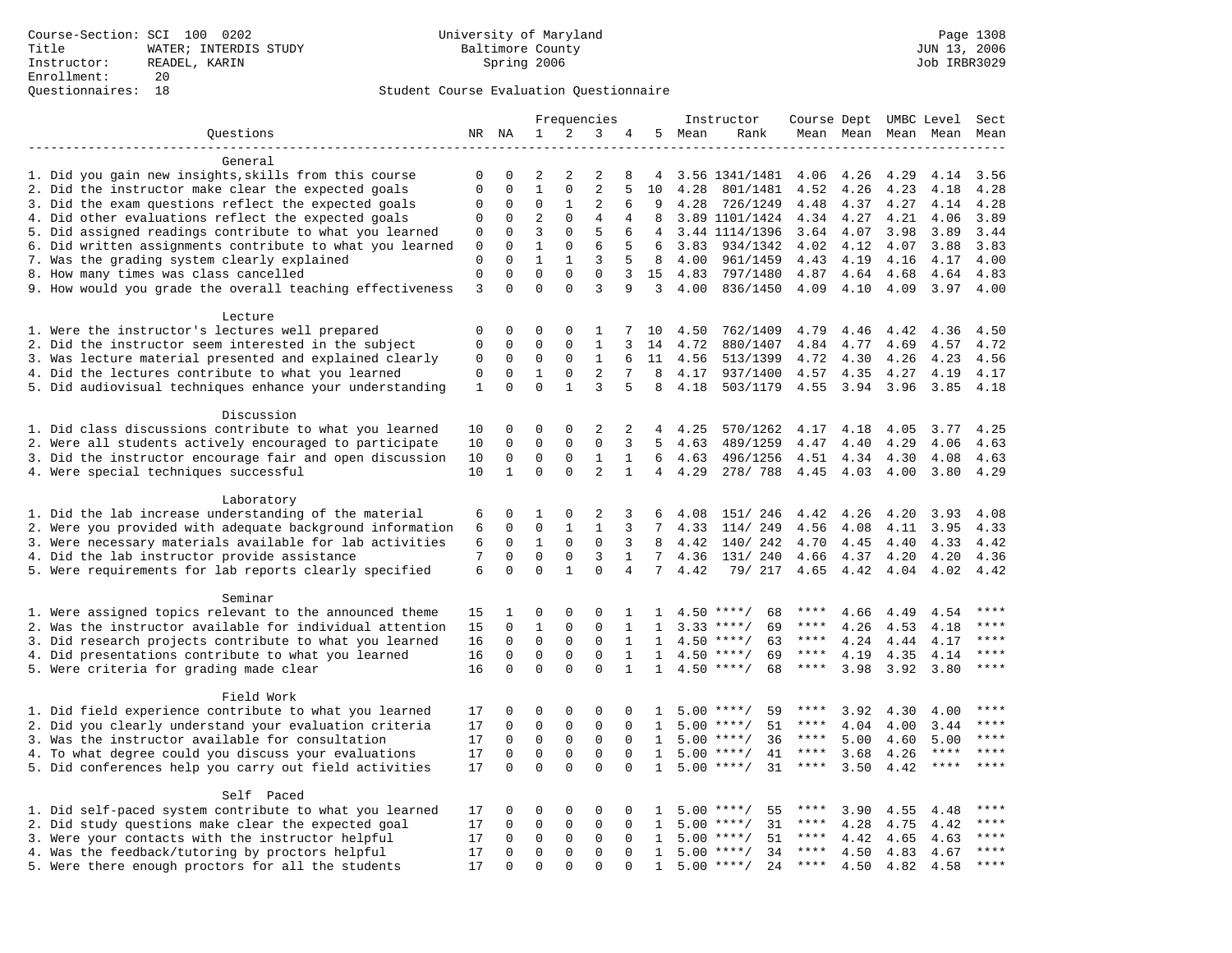| Course-Section: SCI 100 0202 |                       | University of Maryland                  | Page 1308    |
|------------------------------|-----------------------|-----------------------------------------|--------------|
| Title                        | WATER; INTERDIS STUDY | Baltimore County                        | JUN 13, 2006 |
| Instructor:                  | READEL, KARIN         | Spring 2006                             | Job IRBR3029 |
| Enrollment:                  | 20                    |                                         |              |
| Ouestionnaires: 18           |                       | Student Course Evaluation Questionnaire |              |

| Credits Earned |   | Cum. GPA      |          | Expected Grades |          | Reasons                | Type                        |    | Majors                            |  |
|----------------|---|---------------|----------|-----------------|----------|------------------------|-----------------------------|----|-----------------------------------|--|
| $00 - 27$      |   | $0.00 - 0.99$ | $\Omega$ | Α               | 6        | Required for Majors 16 | Graduate                    | 0  | Major                             |  |
| $28 - 55$      |   | $1.00 - 1.99$ |          | B               | 10       |                        |                             |    |                                   |  |
| $56 - 83$      | 4 | $2.00 - 2.99$ |          | C               | $\Omega$ | General                | Under-grad                  | 18 | Non-major                         |  |
| $84 - 150$     | 8 | $3.00 - 3.49$ | 6        | D               | -0       |                        |                             |    |                                   |  |
| Grad.          |   | $3.50 - 4.00$ | 4        | F               | $\Omega$ | Electives              |                             |    | #### - Means there are not enough |  |
|                |   |               |          | Ρ               | 0        |                        | responses to be significant |    |                                   |  |
|                |   |               |          |                 | $\Omega$ | Other                  |                             |    |                                   |  |
|                |   |               |          |                 | $\Omega$ |                        |                             |    |                                   |  |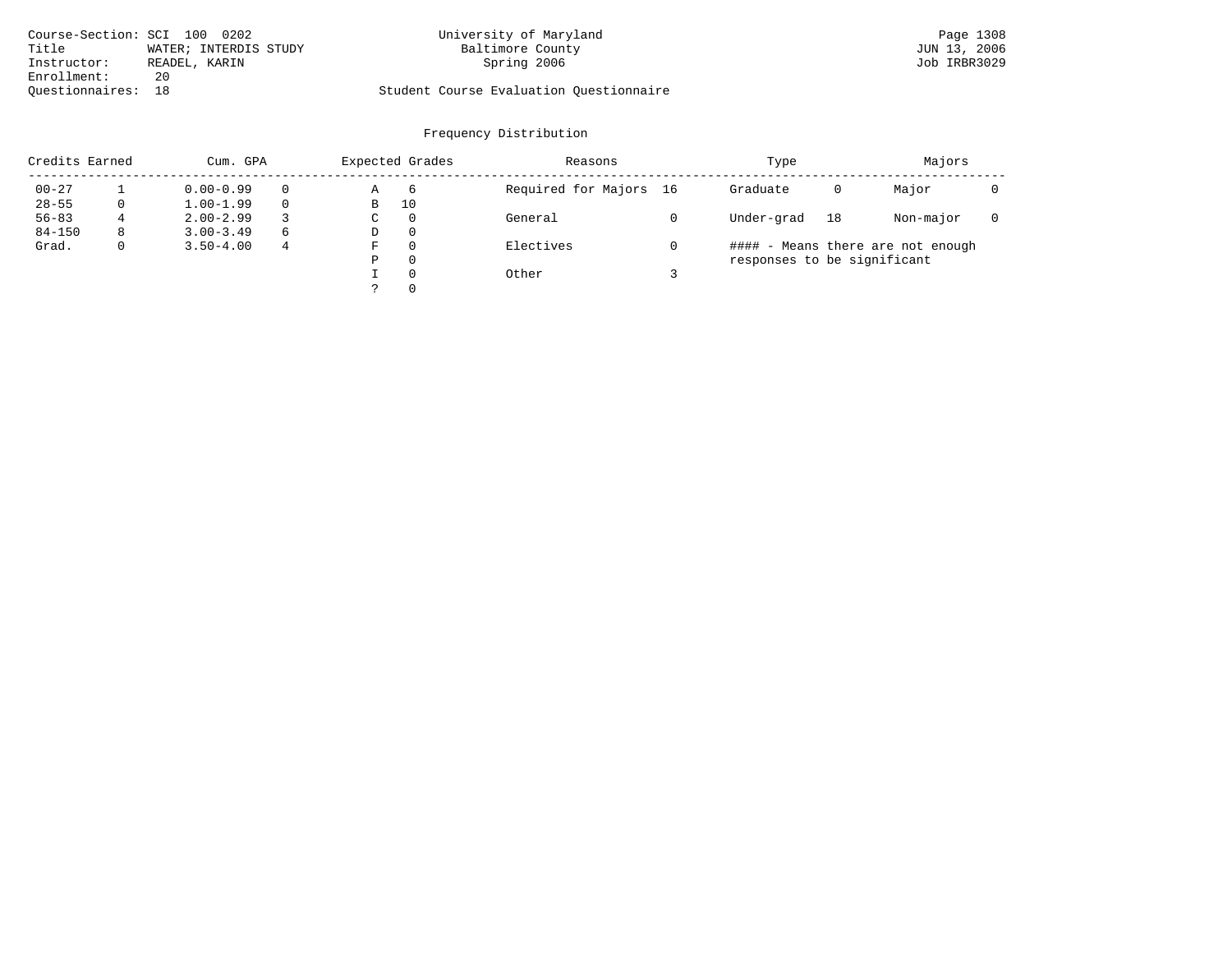|                                                           |                                |                             |                         |                          | Frequencies                    |                |                    |        | Instructor                | Course Dept UMBC Level |      |                     |             | Sect         |
|-----------------------------------------------------------|--------------------------------|-----------------------------|-------------------------|--------------------------|--------------------------------|----------------|--------------------|--------|---------------------------|------------------------|------|---------------------|-------------|--------------|
| Questions                                                 |                                | NR NA                       | 1                       | 2                        | 3                              | 4              |                    | 5 Mean | Rank                      |                        |      | Mean Mean Mean Mean |             | Mean         |
| -------------------                                       |                                |                             |                         |                          |                                |                |                    |        |                           |                        |      |                     |             |              |
| General                                                   |                                |                             |                         |                          |                                |                |                    |        |                           |                        |      |                     |             |              |
| 1. Did you gain new insights, skills from this course     | 0                              | 0                           | 0                       | 1                        | 8                              | 3              | 4                  |        | 3.63 1315/1481            | 4.06                   | 4.26 | 4.29                | 4.14        | 3.63         |
| 2. Did the instructor make clear the expected goals       | $\mathbf{0}$                   | $\mathbf 0$                 | $\mathbf 0$             | $\mathbf{0}$             | $\overline{2}$                 | 8              | 6                  | 4.25   | 822/1481                  | 4.52                   | 4.26 | 4.23                | 4.18        | 4.25         |
| 3. Did the exam questions reflect the expected goals      | $\mathbf 0$                    | $\mathbf 0$                 | $\Omega$                | $\mathbf 0$              | 3                              | 6              | 7                  | 4.25   | 742/1249                  | 4.48                   | 4.37 | 4.27                | 4.14        | 4.25         |
| 4. Did other evaluations reflect the expected goals       | 0                              | $\Omega$                    | $\Omega$                | $\mathbf{1}$             | $\overline{4}$                 | 3              | 8                  | 4.13   | 885/1424                  | 4.34                   | 4.27 | 4.21                | 4.06        | 4.13         |
| 5. Did assigned readings contribute to what you learned   | $\mathbf 0$                    | 3                           | $\mathbf{1}$            | 2                        | 5                              | $\mathbf{1}$   | 4                  |        | 3.38 1145/1396            | 3.64                   | 4.07 | 3.98                | 3.89        | 3.38         |
| 6. Did written assignments contribute to what you learned | 1                              | $\mathbf{0}$                | $\mathbf 0$             | $\mathbf{1}$             | 3                              | 5              | 6                  | 4.07   | 719/1342                  | 4.02                   | 4.12 | 4.07                | 3.88        | 4.07         |
| 7. Was the grading system clearly explained               | 1                              | $\Omega$                    | $\Omega$<br>$\mathbf 0$ | $\mathbf{1}$             | 6                              | 2              | 6                  |        | 3.87 1078/1459            | 4.43                   | 4.19 | 4.16                | 4.17        | 3.87         |
| 8. How many times was class cancelled                     | $\mathbf{1}$<br>$\overline{4}$ | $\mathbf 0$<br>$\mathbf{1}$ | $\Omega$                | $\mathbf{1}$<br>$\Omega$ | $\mathbf{1}$<br>$\overline{a}$ | $\Omega$<br>8  | 13<br>$\mathbf{1}$ | 4.67   | 951/1480<br>3.91 973/1450 | 4.87<br>4.09           | 4.64 | 4.68                | 4.64        | 4.67<br>3.91 |
| 9. How would you grade the overall teaching effectiveness |                                |                             |                         |                          |                                |                |                    |        |                           |                        | 4.10 | 4.09                | 3.97        |              |
| Lecture                                                   |                                |                             |                         |                          |                                |                |                    |        |                           |                        |      |                     |             |              |
| 1. Were the instructor's lectures well prepared           | 3                              | $\mathbf 0$                 | 0                       | $\mathbf 0$              | 1                              | 0              | 12                 | 4.85   | 275/1409                  | 4.79                   | 4.46 | 4.42                | 4.36        | 4.85         |
| 2. Did the instructor seem interested in the subject      | $\overline{2}$                 | 0                           | 0                       | $\mathbf 0$              | 1                              | 0              | 13                 | 4.86   | 614/1407                  | 4.84                   | 4.77 | 4.69                | 4.57        | 4.86         |
| 3. Was lecture material presented and explained clearly   | 2                              | 0                           | 0                       | $\mathbf 0$              | 1                              | 1              | 12                 | 4.79   | 234/1399                  | 4.72                   | 4.30 | 4.26                | 4.23        | 4.79         |
| 4. Did the lectures contribute to what you learned        | 2                              | $\Omega$                    | $\mathbf 0$             | $\Omega$                 | $\mathbf{1}$                   | 3              | 10                 | 4.64   | 444/1400                  | 4.57                   | 4.35 | 4.27                | 4.19        | 4.64         |
| 5. Did audiovisual techniques enhance your understanding  | 2                              | $\Omega$                    | $\Omega$                | $\Omega$                 | $\mathbf{1}$                   | $\overline{2}$ | 11                 | 4.71   | 152/1179                  | 4.55                   | 3.94 | 3.96                | 3.85        | 4.71         |
|                                                           |                                |                             |                         |                          |                                |                |                    |        |                           |                        |      |                     |             |              |
| Discussion                                                |                                |                             |                         |                          |                                |                |                    |        |                           |                        |      |                     |             |              |
| 1. Did class discussions contribute to what you learned   | 5                              | $\mathbf 0$                 | 2                       | $\mathbf{0}$             | 1                              | 3              | 5                  | 3.82   | 855/1262                  | 4.17                   | 4.18 | 4.05                | 3.77        | 3.82         |
| 2. Were all students actively encouraged to participate   | 5                              | 0                           | $\mathbf 0$             | $\mathbf 0$              | $\mathbf 0$                    | 4              | $7\overline{ }$    | 4.64   | 480/1259                  | 4.47                   | 4.40 | 4.29                | 4.06        | 4.64         |
| 3. Did the instructor encourage fair and open discussion  | 5                              | $\mathbf 0$                 | 1                       | $\mathbf 0$              | $\mathbf{1}$                   | 3              | 6                  | 4.18   | 815/1256                  | 4.51                   | 4.34 | 4.30                | 4.08        | 4.18         |
| 4. Were special techniques successful                     | 5                              | $\Omega$                    | $\Omega$                | $\Omega$                 | $\mathbf{1}$                   | 3              | $7\phantom{.0}$    | 4.55   | 166/788                   | 4.45                   | 4.03 | 4.00                | 3.80        | 4.55         |
|                                                           |                                |                             |                         |                          |                                |                |                    |        |                           |                        |      |                     |             |              |
| Laboratory                                                |                                |                             |                         |                          |                                |                |                    |        |                           |                        |      |                     |             |              |
| 1. Did the lab increase understanding of the material     | 10                             | 0                           | 0                       | 1                        | 2                              | $\mathbf{1}$   | 2                  | 3.67   | 202/246                   | 4.42                   | 4.26 | 4.20                | 3.93        | 3.67         |
| 2. Were you provided with adequate background information | 10                             | 0                           | $\mathbf 0$             | $\mathbf{1}$             | $\overline{2}$                 | 0              | 3                  | 3.83   | 170/ 249                  | 4.56                   | 4.08 | 4.11                | 3.95        | 3.83         |
| 3. Were necessary materials available for lab activities  | 10                             | $\mathbf 0$                 | 0                       | 0                        | 2                              | 1              | 3                  | 4.17   | 175/ 242                  | 4.70                   | 4.45 | 4.40                | 4.33        | 4.17         |
| 4. Did the lab instructor provide assistance              | 10                             | $\Omega$                    | $\mathbf 0$             | $\mathbf{1}$             | 3                              | $\Omega$       | $\overline{2}$     | 3.50   | 199/ 240                  | 4.66                   | 4.37 | 4.20                | 4.20        | 3.50         |
| 5. Were requirements for lab reports clearly specified    | 10                             | $\Omega$                    | $\Omega$                | $\Omega$                 | $\overline{a}$                 | $\Omega$       | $\overline{4}$     | 4.33   | 94/ 217                   | 4.65                   | 4.42 | 4.04                | 4.02        | 4.33         |
| Seminar                                                   |                                |                             |                         |                          |                                |                |                    |        |                           |                        |      |                     |             |              |
| 1. Were assigned topics relevant to the announced theme   | 15                             | $\mathbf 0$                 | 0                       | $\mathbf{0}$             | 1                              | 0              | 0                  |        | $3.00$ ****/<br>68        | ****                   | 4.66 | 4.49                | 4.54        | ****         |
| 2. Was the instructor available for individual attention  | 15                             | $\mathbf 0$                 | 0                       | $\mathsf 0$              | $\mathbf{1}$                   | $\mathbf 0$    | 0                  |        | $3.00$ ****/<br>69        | $***$ * *              | 4.26 | 4.53                | 4.18        |              |
| 3. Did research projects contribute to what you learned   | 15                             | $\mathbf 0$                 | $\mathbf 0$             | $\mathbf{0}$             | $\mathbf{1}$                   | $\mathbf 0$    | 0                  |        | $3.00$ ****/<br>63        | ****                   | 4.24 | 4.44                | 4.17        | ****         |
| 4. Did presentations contribute to what you learned       | 15                             | $\mathbf 0$                 | $\mathbf 0$             | $\mathbf 0$              | 1                              | $\mathbf 0$    | $\Omega$           |        | $3.00$ ****/<br>69        | $***$ * * *            | 4.19 | 4.35                | 4.14        | $***$        |
| 5. Were criteria for grading made clear                   | 15                             | $\Omega$                    | $\Omega$                | $\Omega$                 | $\mathbf{1}$                   | $\Omega$       | $\Omega$           |        | $3.00$ ****/<br>68        | ****                   | 3.98 | 3.92                | 3.80        | ****         |
|                                                           |                                |                             |                         |                          |                                |                |                    |        |                           |                        |      |                     |             |              |
| Field Work                                                |                                |                             |                         |                          |                                |                |                    |        |                           |                        |      |                     |             |              |
| 1. Did field experience contribute to what you learned    | 15                             | 0                           | 0                       | $\mathbf 0$              | 1                              | 0              | 0                  |        | $3.00$ ****/<br>59        | ****                   | 3.92 | 4.30                | 4.00        |              |
| 2. Did you clearly understand your evaluation criteria    | 15                             | $\mathbf 0$                 | $\mathbf 0$             | 0                        | 1                              | 0              | $\Omega$           |        | $3.00$ ****/<br>51        | ****                   | 4.04 | 4.00                | 3.44        | ****         |
| 3. Was the instructor available for consultation          | 15                             | 0                           | $\mathbf 0$             | $\mathbf 0$              | $\mathbf{1}$                   | $\mathbf 0$    | $\Omega$           |        | $3.00$ ****/<br>36        | ****                   | 5.00 | 4.60                | 5.00        | $***$ * * *  |
| 4. To what degree could you discuss your evaluations      | 14                             | 1                           | $\mathbf 0$             | $\mathbf{0}$             | $\mathbf{1}$                   | $\Omega$       | $\Omega$           |        | $3.00$ ****/<br>41        | $***$ * *              | 3.68 | 4.26                | ****        | $***$        |
| 5. Did conferences help you carry out field activities    | 15                             | $\Omega$                    | $\Omega$                | $\mathbf{1}$             | $\Omega$                       | $\Omega$       | $\Omega$           | 2.00   | 31<br>$***$ /             | $***$ * *              | 3.50 | 4.42                | $***$ * * * | $***$ * * *  |
|                                                           |                                |                             |                         |                          |                                |                |                    |        |                           |                        |      |                     |             |              |
| Self Paced                                                |                                |                             |                         |                          |                                |                |                    |        |                           |                        |      |                     |             |              |
| 1. Did self-paced system contribute to what you learned   | 15                             | 0                           | 0                       | 0                        | 1                              | 0              | 0                  | 3.00   | $***$ /<br>55             | ****                   | 3.90 | 4.55                | 4.48        | $***$        |
| 2. Did study questions make clear the expected goal       | 15                             | $\mathbf 0$                 | $\mathbf 0$             | $\mathbf 0$              | $\mathbf{1}$                   | 0              | $\mathbf 0$        |        | $3.00$ ****/<br>31        | ****                   | 4.28 | 4.75                | 4.42        | ****         |
| 3. Were your contacts with the instructor helpful         | 15                             | $\Omega$                    | 0                       | 0                        | 1                              | $\Omega$       | $\Omega$           | 3.00   | $***/$<br>51              | ****                   | 4.42 | 4.65                | 4.63        | ****         |
| 4. Was the feedback/tutoring by proctors helpful          | 15                             | $\mathbf 0$                 | $\mathbf 0$             | $\mathbf 0$              | $\mathbf{1}$                   | $\mathbf 0$    | $\Omega$           |        | $3.00$ ****/<br>34        | ****                   | 4.50 | 4.83                | 4.67        | ****         |
| 5. Were there enough proctors for all the students        | 15                             | $\Omega$                    | $\mathbf 0$             | $\Omega$                 | 1                              | $\Omega$       | $\Omega$           |        | $3.00$ ****/<br>24        | $***$ * * *            | 4.50 | 4.82                | 4.58        | $***$        |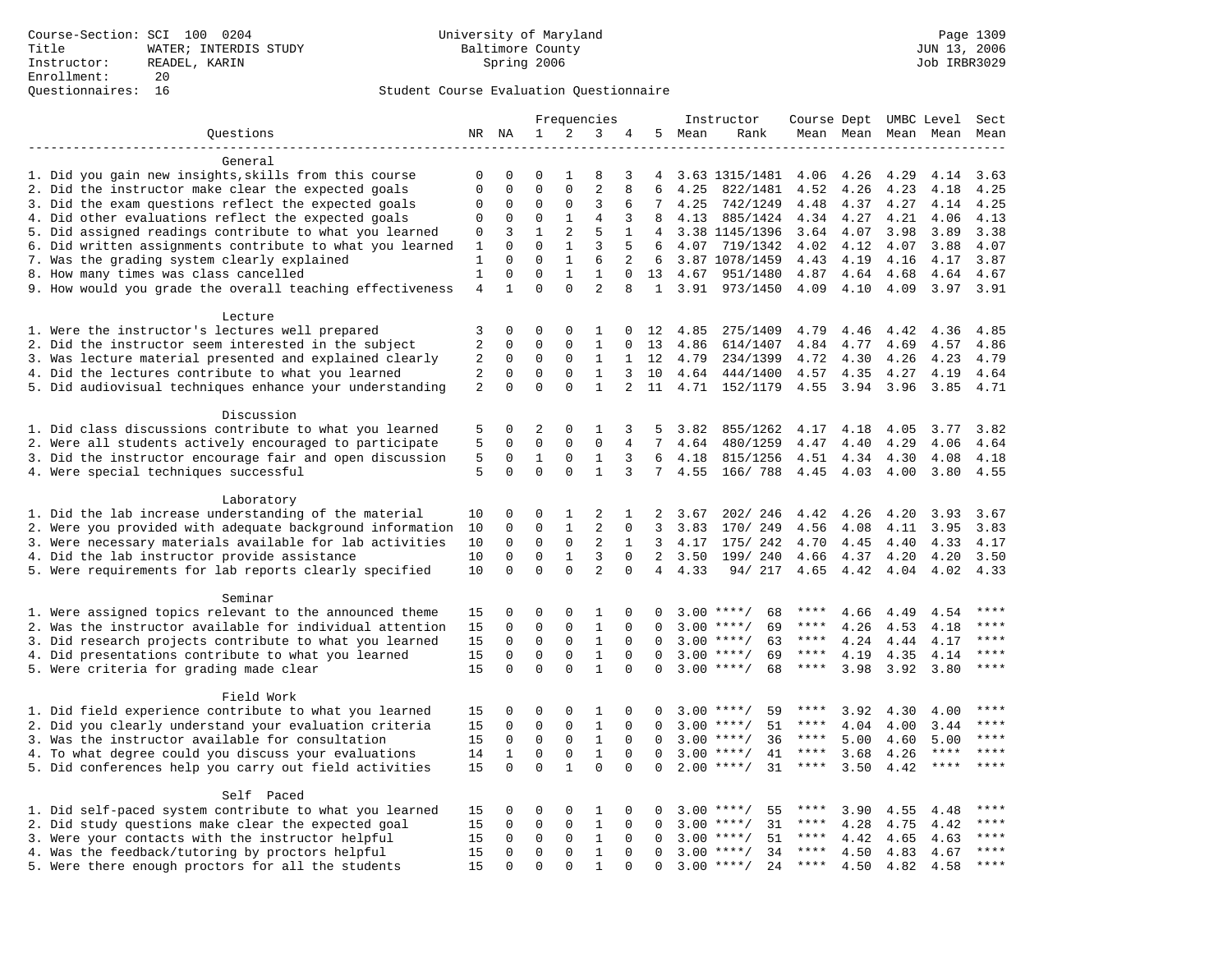| Course-Section: SCI 100 0204 |                       | University of Maryland                  | Page 1309    |
|------------------------------|-----------------------|-----------------------------------------|--------------|
| Title                        | WATER; INTERDIS STUDY | Baltimore County                        | JUN 13, 2006 |
| Instructor:                  | READEL, KARIN         | Spring 2006                             | Job IRBR3029 |
| Enrollment:                  | 20                    |                                         |              |
| Ouestionnaires: 16           |                       | Student Course Evaluation Questionnaire |              |

| Credits Earned |   | Cum. GPA      |          | Expected Grades |          | Reasons             |        | Type                        |    | Majors                            |    |
|----------------|---|---------------|----------|-----------------|----------|---------------------|--------|-----------------------------|----|-----------------------------------|----|
| $00 - 27$      |   | $0.00 - 0.99$ | $\Omega$ | Α               | 4        | Required for Majors |        | Graduate                    | 0  | Major                             |    |
| $28 - 55$      |   | $1.00 - 1.99$ | $\Omega$ | В               |          |                     |        |                             |    |                                   |    |
| $56 - 83$      |   | $2.00 - 2.99$ | 2        | C               | 2        | General             |        | Under-grad                  | 16 | Non-major                         | 10 |
| $84 - 150$     | 2 | $3.00 - 3.49$ |          | D               | $\Omega$ |                     |        |                             |    |                                   |    |
| Grad.          |   | $3.50 - 4.00$ | $\Omega$ | F               | $\Omega$ | Electives           |        |                             |    | #### - Means there are not enough |    |
|                |   |               |          | Ρ               | 0        |                     |        | responses to be significant |    |                                   |    |
|                |   |               |          |                 | $\Omega$ | Other               | $\sim$ |                             |    |                                   |    |
|                |   |               |          |                 | $\Omega$ |                     |        |                             |    |                                   |    |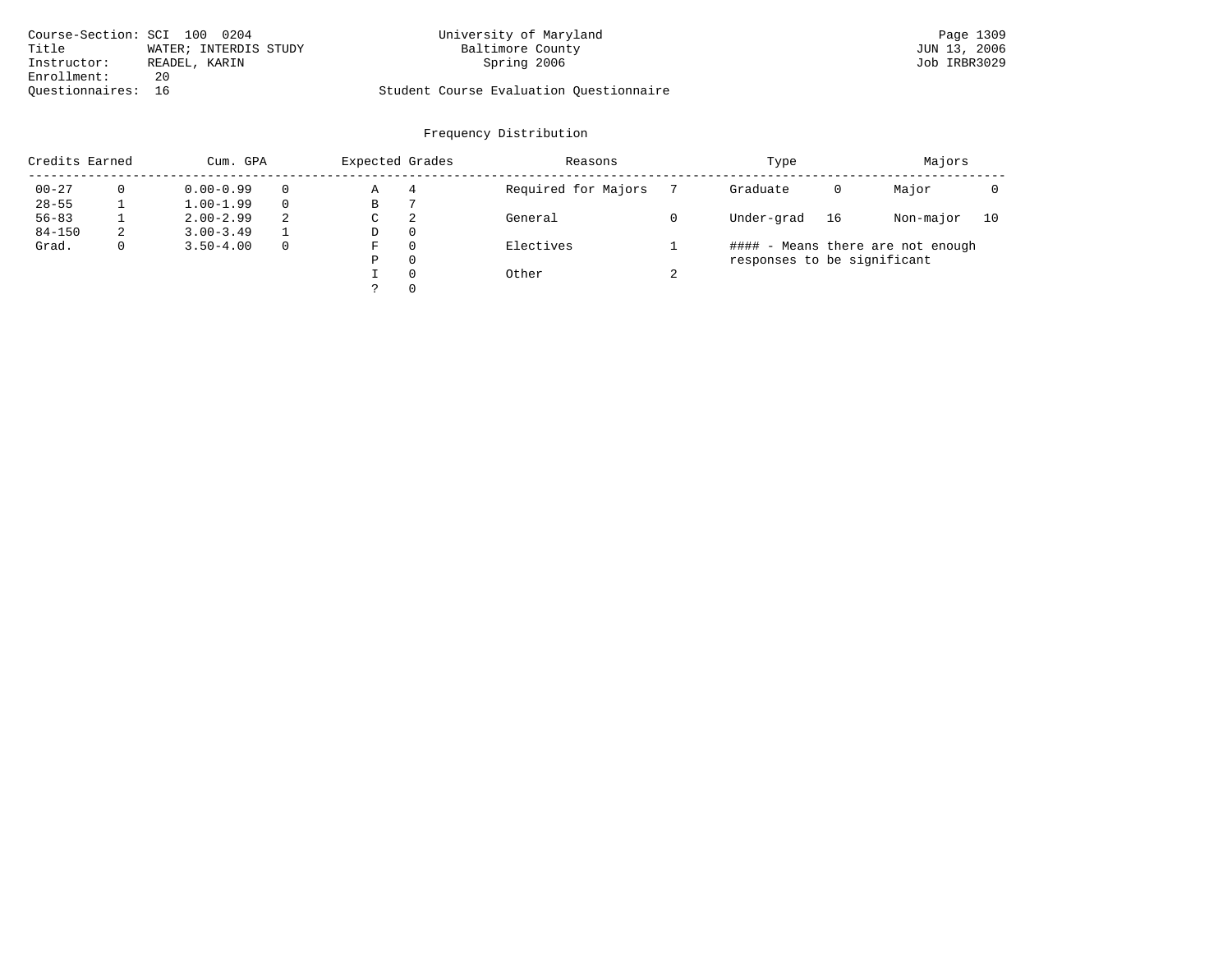|                                                           |              |              |                |                | Frequencies    |          |               |      | Instructor         | Course Dept |           |      | UMBC Level               | Sect  |
|-----------------------------------------------------------|--------------|--------------|----------------|----------------|----------------|----------|---------------|------|--------------------|-------------|-----------|------|--------------------------|-------|
| Questions                                                 | NR           | ΝA           | $\mathbf{1}$   | 2              | 3              |          | 5             | Mean | Rank               |             |           |      | Mean Mean Mean Mean Mean |       |
|                                                           |              |              |                |                |                |          |               |      |                    |             |           |      |                          |       |
| General                                                   |              |              |                |                |                |          |               |      |                    |             |           |      |                          |       |
| 1. Did you gain new insights, skills from this course     | $\cap$       |              | ∩              |                |                |          |               |      | 4.11 1006/1481     | 4.06        | 4.26      | 4.29 | 4.14                     | 4.11  |
| 2. Did the instructor make clear the expected goals       | $\Omega$     | $\Omega$     | $\mathbf 0$    | $\mathbf{0}$   | $\overline{2}$ |          | 11            | 4.47 | 560/1481           | 4.52        | 4.26      | 4.23 | 4.18                     | 4.47  |
| 3. Did the exam questions reflect the expected goals      | $\Omega$     | $\mathbf{0}$ | $\mathbf 0$    | $\mathbf 0$    | $\overline{2}$ |          | 9             | 4.37 | 655/1249           | 4.48        | 4.37      | 4.27 | 4.14                     | 4.37  |
| 4. Did other evaluations reflect the expected goals       | $\Omega$     | $\Omega$     | $\Omega$       | $\Omega$       | $\overline{4}$ |          | 8             | 4.21 | 784/1424           | 4.34        | 4.27      | 4.21 | 4.06                     | 4.21  |
| 5. Did assigned readings contribute to what you learned   | $\mathbf{0}$ | 3            | $\overline{2}$ | $\overline{a}$ | 6              | 3        | 3             |      | 3.19 1228/1396     | 3.64 4.07   |           | 3.98 | 3.89                     | 3.19  |
| 6. Did written assignments contribute to what you learned | $\mathbf{0}$ | $\Omega$     | $\Omega$       | $\Omega$       | 6              | 7        | 6             | 4.00 | 755/1342           | 4.02        | 4.12      | 4.07 | 3.88                     | 4.00  |
| 7. Was the grading system clearly explained               | $\mathbf{0}$ | $\Omega$     |                | $\Omega$       | 3              | 4        | 11            | 4.26 | 766/1459           | 4.43        | 4.19      | 4.16 | 4.17                     | 4.26  |
| 8. How many times was class cancelled                     | $\mathbf{0}$ |              | $\Omega$       | $\Omega$       | $\Omega$       |          | 17            | 4.94 | 421/1480           | 4.87        | 4.64      | 4.68 | 4.64                     | 4.94  |
| 9. How would you grade the overall teaching effectiveness | 3            | $\mathbf{1}$ | $\Omega$       | $\cap$         | $\mathbf{3}$   | б.       | 6             | 4.20 | 692/1450           | 4.09        | 4.10      | 4.09 | 3.97                     | 4.20  |
| Lecture                                                   |              |              |                |                |                |          |               |      |                    |             |           |      |                          |       |
| 1. Were the instructor's lectures well prepared           | 0            | 0            | $\Omega$       | $\mathbf 0$    | $\Omega$       |          | 17            | 4.89 | 202/1409           | 4.79        | 4.46      | 4.42 | 4.36                     | 4.89  |
| 2. Did the instructor seem interested in the subject      | 0            | $\mathbf 0$  | $\Omega$       | $\Omega$       | $\Omega$       |          | 17            | 4.89 | 522/1407           | 4.84        | 4.77      | 4.69 | 4.57                     | 4.89  |
| 3. Was lecture material presented and explained clearly   | 0            | $\mathbf 0$  | $\Omega$       | $\Omega$       | $\Omega$       |          | 12            | 4.63 | 417/1399           | 4.72        | 4.30      | 4.26 | 4.23                     | 4.63  |
| 4. Did the lectures contribute to what you learned        | 1            | $\Omega$     | $\Omega$       | $\Omega$       | $\mathbf{1}$   |          | 10            | 4.50 | 591/1400           | 4.57        | 4.35      | 4.27 | 4.19                     | 4.50  |
| 5. Did audiovisual techniques enhance your understanding  | $\mathbf 0$  | $\Omega$     | $\Omega$       | $\Omega$       | $\overline{a}$ |          | 12            | 4.53 | 248/1179           | 4.55        | 3.94 3.96 |      | 3.85                     | 4.53  |
|                                                           |              |              |                |                |                |          |               |      |                    |             |           |      |                          |       |
| Discussion                                                |              |              |                |                |                |          |               |      |                    |             |           |      |                          |       |
| 1. Did class discussions contribute to what you learned   | 8            | 0            | $\Omega$       | $\Omega$       | 2              | 3        |               | 4.36 | 477/1262           | 4.17        | 4.18      | 4.05 | 3.77                     | 4.36  |
| 2. Were all students actively encouraged to participate   | 8            | $\Omega$     | $\mathbf 0$    | $\mathbf{0}$   | $\mathbf 0$    | 2        | 9             | 4.82 | 294/1259           | 4.47        | 4.40      | 4.29 | 4.06                     | 4.82  |
| 3. Did the instructor encourage fair and open discussion  | 8            | $\mathbf 0$  | $\mathbf 0$    | $\mathbf{0}$   | $\mathbf{1}$   |          | 8             | 4.64 | 486/1256           |             | 4.51 4.34 | 4.30 | 4.08                     | 4.64  |
| 4. Were special techniques successful                     | 8            | $\Omega$     | $\Omega$       | $\Omega$       | $\Omega$       | 3        | 8             | 4.73 | 114/ 788           | 4.45 4.03   |           | 4.00 | 3.80                     | 4.73  |
| Laboratory                                                |              |              |                |                |                |          |               |      |                    |             |           |      |                          |       |
| 1. Did the lab increase understanding of the material     | 6            | 0            |                | $\Omega$       | 0              |          |               | 4.38 | 104/246            | 4.42        | 4.26      | 4.20 | 3.93                     | 4.38  |
| 2. Were you provided with adequate background information | 6            | $\Omega$     | $\mathbf 0$    | $\mathbf 0$    | $\mathbf{0}$   |          | 8             | 4.62 | 61/ 249            | 4.56        | 4.08      | 4.11 | 3.95                     | 4.62  |
| 3. Were necessary materials available for lab activities  | 6            | $\Omega$     | $\Omega$       | $\mathbf 0$    | $\mathbf 0$    | 2        | 11            | 4.85 | 47/ 242            | 4.70        | 4.45      | 4.40 | 4.33                     | 4.85  |
| 4. Did the lab instructor provide assistance              | 6            | $\Omega$     | $\Omega$       | $\mathbf{0}$   | $\mathbf{0}$   | 3        | 10            | 4.77 | 62/240             | 4.66        | 4.37      | 4.20 | 4.20                     | 4.77  |
| 5. Were requirements for lab reports clearly specified    | 6            | $\Omega$     | $\Omega$       | $\Omega$       | $\Omega$       |          | $\mathsf{R}$  | 4.62 | 55/ 217            | 4.65        | 4.42      | 4.04 | 4.02                     | 4.62  |
|                                                           |              |              |                |                |                |          |               |      |                    |             |           |      |                          |       |
| Field Work                                                |              |              |                |                |                |          |               |      |                    |             |           |      |                          |       |
| 1. Did field experience contribute to what you learned    | 17           | 0            | 0              | $\mathbf 0$    | $\Omega$       |          |               |      | $5.00$ ****/<br>59 | ****        | 3.92      | 4.30 | 4.00                     | ****  |
| 2. Did you clearly understand your evaluation criteria    | 17           | $\Omega$     | $\mathbf 0$    | $\mathbf 0$    | $\Omega$       | $\Omega$ |               |      | $5.00$ ****/<br>51 | ****        | 4.04      | 4.00 | 3.44                     | ****  |
| 3. Was the instructor available for consultation          | 17           | $\Omega$     | $\Omega$       | $\Omega$       | $\Omega$       | $\Omega$ |               |      | $5.00$ ****/<br>36 | $***$ * *   | 5.00      | 4.60 | 5.00                     | ****  |
| 4. To what degree could you discuss your evaluations      | 17           | $\Omega$     | $\Omega$       | $\Omega$       | $\Omega$       | $\Omega$ |               |      | $5.00$ ****/<br>41 | ****        | 3.68      | 4.26 | $***$ * * *              | $***$ |
| 5. Did conferences help you carry out field activities    | 17           | $\cap$       | $\Omega$       | $\cap$         | $\cap$         |          | $\mathcal{D}$ |      | 31<br>$5.00$ ****/ | ****        | 3.50      | 4.42 | ****                     | $***$ |

| Credits Earned |   | Cum. GPA      |          |   | Expected Grades | Reasons                | Type                        |    | Majors                            |  |
|----------------|---|---------------|----------|---|-----------------|------------------------|-----------------------------|----|-----------------------------------|--|
| $00 - 27$      |   | $0.00 - 0.99$ |          | Α | -6              | Required for Majors 16 | Graduate                    | 0  | Major                             |  |
| $28 - 55$      | 4 | $1.00 - 1.99$ | $\Omega$ | B | 12              |                        |                             |    |                                   |  |
| $56 - 83$      |   | $2.00 - 2.99$ |          | C | 0               | General                | Under-grad                  | 19 | Non-major                         |  |
| $84 - 150$     |   | $3.00 - 3.49$ | 7        | D | 0               |                        |                             |    |                                   |  |
| Grad.          |   | $3.50 - 4.00$ | 5        | F | 0               | Electives              |                             |    | #### - Means there are not enough |  |
|                |   |               |          | Ρ | $\Omega$        |                        | responses to be significant |    |                                   |  |
|                |   |               |          |   | 0               | Other                  |                             |    |                                   |  |
|                |   |               |          |   |                 |                        |                             |    |                                   |  |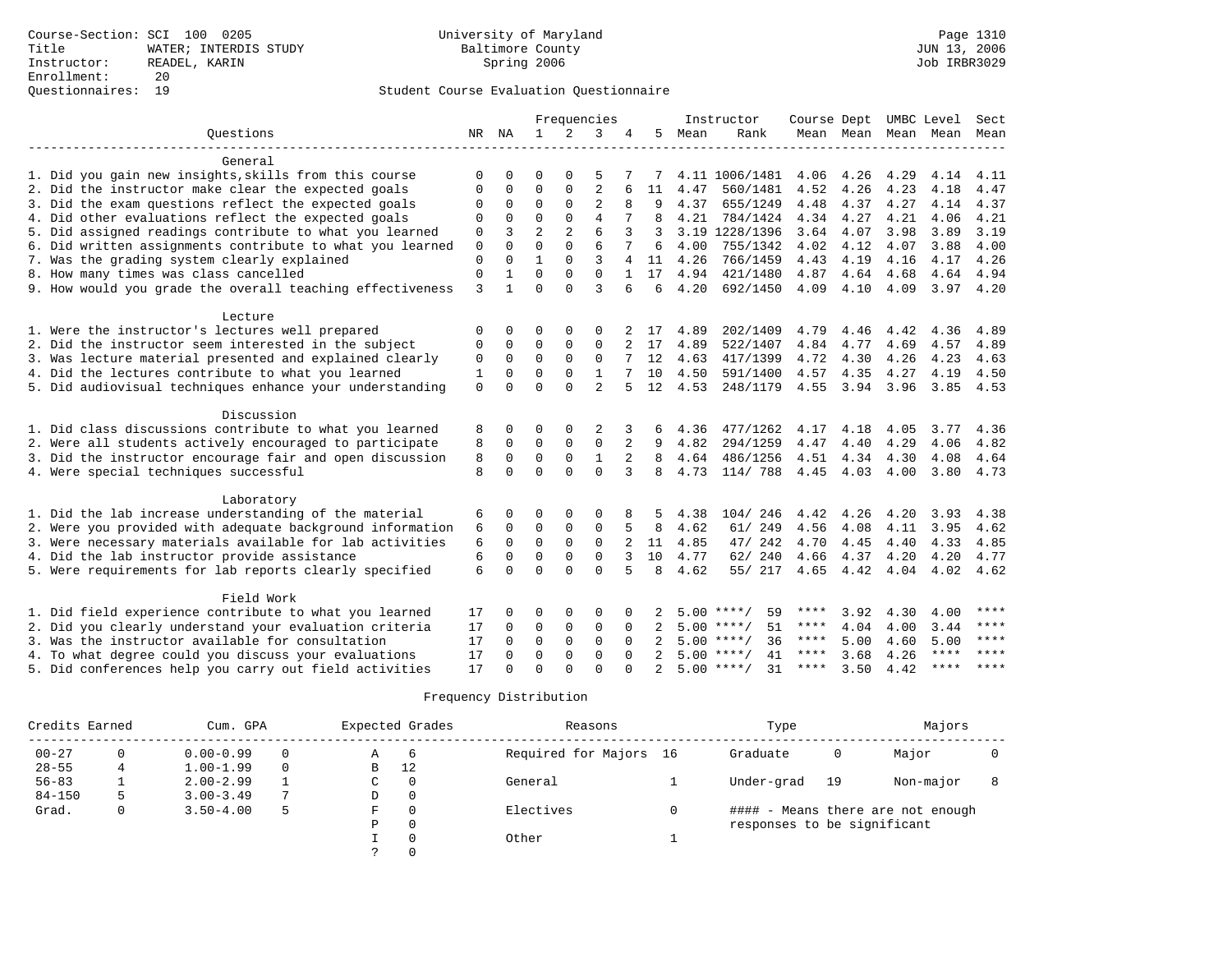|                                                           |                |                | Frequencies  |               |                |          |    | Instructor | Course Dept      |      | UMBC Level |      | Sect |             |
|-----------------------------------------------------------|----------------|----------------|--------------|---------------|----------------|----------|----|------------|------------------|------|------------|------|------|-------------|
| Ouestions                                                 | NR             | ΝA             | $\mathbf{1}$ | $\mathcal{L}$ | 3              |          | 5. | Mean       | Rank             |      | Mean Mean  | Mean | Mean | Mean        |
| General                                                   |                |                |              |               |                |          |    |            |                  |      |            |      |      |             |
| 1. Did you gain new insights, skills from this course     |                |                |              |               |                |          |    |            | 4.07 1024/1481   | 4.06 | 4.26       | 4.29 | 4.14 | 4.07        |
| 2. Did the instructor make clear the expected goals       |                | $\Omega$       | $\Omega$     | $\Omega$      | 1              |          | 10 | 4.64       | 349/1481         | 4.52 | 4.26       | 4.23 | 4.18 | 4.64        |
| 3. Did the exam questions reflect the expected goals      |                | $\Omega$       | $\Omega$     | $\Omega$      | 3              | 3        |    | 4.36       | 663/1249         | 4.48 | 4.37       | 4.27 | 4.14 | 4.36        |
| 4. Did other evaluations reflect the expected goals       |                | $\mathfrak{D}$ | $\Omega$     | $\Omega$      | 5              |          |    | 4.00       | 959/1424         | 4.34 | 4.27       | 4.21 | 4.06 | 4.00        |
| 5. Did assigned readings contribute to what you learned   |                | 3              | 1            | 0             | 3              | 4        | 3  | 3.73       | 942/1396         | 3.64 | 4.07       | 3.98 | 3.89 | 3.73        |
| 6. Did written assignments contribute to what you learned | 1              | ζ              | $\Omega$     | $\mathbf{1}$  | $\overline{4}$ | 2        | 4  | 3.82       | 948/1342         | 4.02 | 4.12       | 4.07 | 3.88 | 3.82        |
| 7. Was the grading system clearly explained               | $\mathbf{1}$   | $\Omega$       | $\Omega$     | $\Omega$      | 3              | 3        | 8  | 4.36       | 671/1459         | 4.43 | 4.19       | 4.16 | 4.17 | 4.36        |
| 8. How many times was class cancelled                     | 1              |                | $\Omega$     | $\Omega$      | $\Omega$       |          | 11 | 4.85       | 784/1480         | 4.87 | 4.64       | 4.68 | 4.64 | 4.85        |
| 9. How would you grade the overall teaching effectiveness | 6              |                | $\Omega$     | $\cap$        | $\mathbf{1}$   | 3        | 4  | 4.38       | 504/1450         | 4.09 | 4.10       | 4.09 | 3.97 | 4.38        |
| Lecture                                                   |                |                |              |               |                |          |    |            |                  |      |            |      |      |             |
| 1. Were the instructor's lectures well prepared           | 2              | <sup>0</sup>   | O            | $\Omega$      |                |          |    | 4.77       | 400/1409         | 4.79 | 4.46       | 4.42 | 4.36 | 4.77        |
| 2. Did the instructor seem interested in the subject      | 2              | $\Omega$       | $\mathbf{1}$ | $\Omega$      | $\Omega$       |          | 11 |            | 4.62 1019/1407   | 4.84 | 4.77       | 4.69 | 4.57 | 4.62        |
| 3. Was lecture material presented and explained clearly   | 2              | $\Omega$       | $\Omega$     |               | $\mathbf{1}$   |          | 10 | 4.54       | 534/1399         | 4.72 | 4.30       | 4.26 | 4.23 | 4.54        |
| 4. Did the lectures contribute to what you learned        | 2              |                | $\Omega$     | $\Omega$      | $\mathbf{1}$   |          | 9  | 4.67       | 421/1400         | 4.57 | 4.35       | 4.27 | 4.19 | 4.67        |
| 5. Did audiovisual techniques enhance your understanding  | $\overline{a}$ | <sup>n</sup>   | 1            | $\cap$        |                | 3        | 8  | 4.31       | 404/1179         | 4.55 | 3.94       | 3.96 | 3.85 | 4.31        |
| Discussion                                                |                |                |              |               |                |          |    |            |                  |      |            |      |      |             |
| 1. Did class discussions contribute to what you learned   | 10             | <sup>0</sup>   |              | $\Omega$      |                |          |    | 3.60       | 958/1262         | 4.17 | 4.18       | 4.05 | 3.77 | 3.60        |
| 2. Were all students actively encouraged to participate   | 10             | $\Omega$       | $\Omega$     |               | $\Omega$       | 2        | 2  | 4.00       | 895/1259         | 4.47 | 4.40       | 4.29 | 4.06 | 4.00        |
| 3. Did the instructor encourage fair and open discussion  | 10             | $\Omega$       | $\Omega$     | $\mathbf{1}$  | $\Omega$       | $\Omega$ | 4  | 4.40       | 680/1256         | 4.51 | 4.34       | 4.30 | 4.08 | 4.40        |
| 4. Were special techniques successful                     | 10             | $\mathfrak{D}$ | 1            | $\Omega$      | 1              | $\Omega$ |    |            | $3.00$ ****/ 788 | 4.45 | 4.03       | 4.00 | 3.80 | $***$ * * * |
| Laboratory                                                |                |                |              |               |                |          |    |            |                  |      |            |      |      |             |
| 1. Did the lab increase understanding of the material     | 14             | <sup>0</sup>   | O            | $\Omega$      | $\Omega$       |          |    |            | $5.00$ ****/ 246 | 4.42 | 4.26       | 4.20 | 3.93 | ****        |
| 2. Were you provided with adequate background information | 14             | 0              | 0            | $\mathbf 0$   | $\mathbf 0$    | $\Omega$ |    |            | $5.00$ ****/ 249 | 4.56 | 4.08       | 4.11 | 3.95 | ****        |
| 3. Were necessary materials available for lab activities  | 14             | $\Omega$       | $\Omega$     | $\Omega$      | $\Omega$       | $\Omega$ |    |            | $5.00$ ****/ 242 | 4.70 | 4.45       | 4.40 | 4.33 | ****        |
| 4. Did the lab instructor provide assistance              | 14             | $\Omega$       | $\Omega$     | $\Omega$      | $\Omega$       | $\Omega$ |    |            | $5.00$ ****/ 240 | 4.66 | 4.37       | 4.20 | 4.20 | ****        |
| 5. Were requirements for lab reports clearly specified    | 14             |                | $\Omega$     | $\cap$        | $\Omega$       | ∩        |    |            | $5.00$ ****/ 217 | 4.65 | 4.42       | 4.04 | 4.02 | ****        |

| Credits Earned |   | Cum. GPA      |          | Expected Grades |   | Reasons             |    | Type                        |    | Majors                            |  |
|----------------|---|---------------|----------|-----------------|---|---------------------|----|-----------------------------|----|-----------------------------------|--|
| $00 - 27$      |   | $0.00 - 0.99$ | $\Omega$ | Α               | 6 | Required for Majors | -8 | Graduate                    | 0  | Major                             |  |
| $28 - 55$      |   | $1.00 - 1.99$ | $\Omega$ | В               |   |                     |    |                             |    |                                   |  |
| $56 - 83$      |   | $2.00 - 2.99$ | 2        | C               |   | General             |    | Under-grad                  | 15 | Non-major                         |  |
| $84 - 150$     | 2 | $3.00 - 3.49$ | 4        | D               |   |                     |    |                             |    |                                   |  |
| Grad.          | 0 | $3.50 - 4.00$ |          | F               |   | Electives           |    |                             |    | #### - Means there are not enough |  |
|                |   |               |          | P               |   |                     |    | responses to be significant |    |                                   |  |
|                |   |               |          |                 |   | Other               |    |                             |    |                                   |  |
|                |   |               |          |                 |   |                     |    |                             |    |                                   |  |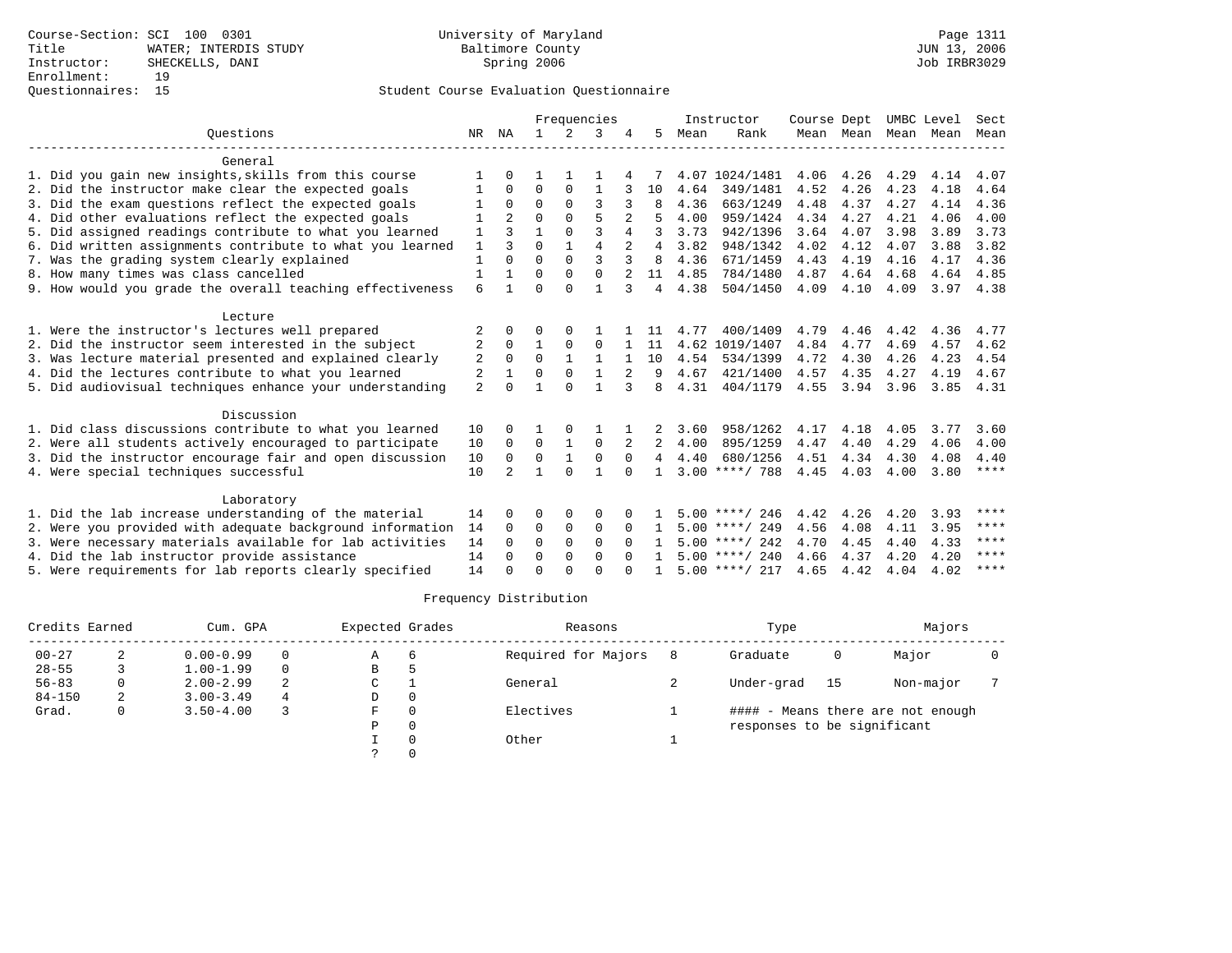|                                                                    |                     |                             |                         |                          | Frequencies             |                   |                 |        | Instructor         | Course Dept UMBC Level |      |                     |             | Sect        |
|--------------------------------------------------------------------|---------------------|-----------------------------|-------------------------|--------------------------|-------------------------|-------------------|-----------------|--------|--------------------|------------------------|------|---------------------|-------------|-------------|
| Questions                                                          |                     | NR NA                       | 1                       | 2                        | 3                       | 4                 |                 | 5 Mean | Rank               |                        |      | Mean Mean Mean Mean |             | Mean        |
|                                                                    |                     |                             |                         |                          |                         |                   |                 |        |                    |                        |      |                     |             |             |
| General                                                            |                     |                             |                         |                          |                         |                   |                 |        |                    |                        |      |                     |             |             |
| 1. Did you gain new insights, skills from this course              | 2                   | $\mathbf 0$                 | 1                       | $\Omega$                 | 1                       | 5                 | 6               | 4.15   | 957/1481           | 4.06                   | 4.26 | 4.29                | 4.14        | 4.15        |
| 2. Did the instructor make clear the expected goals                | 3                   | $\mathbf 0$                 | $\mathbf 0$             | $\Omega$                 | $\mathbf 0$             | 4                 | 8               | 4.67   | 324/1481           | 4.52                   | 4.26 | 4.23                | 4.18        | 4.67        |
| 3. Did the exam questions reflect the expected goals               | $\overline{c}$      | $\Omega$                    | $\Omega$                | $\Omega$                 | 1                       | 4                 | 8               | 4.54   | 470/1249           | 4.48                   | 4.37 | 4.27                | 4.14        | 4.54        |
| 4. Did other evaluations reflect the expected goals                | 2                   | $\mathbf 0$                 | $\mathbf 0$             | $\mathbf 0$              | $\overline{2}$          | 4                 | $7\overline{ }$ | 4.38   | 582/1424           | 4.34                   | 4.27 | 4.21                | 4.06        | 4.38        |
| 5. Did assigned readings contribute to what you learned            | 2                   | $\mathbf{1}$                | $\overline{2}$          | $\mathbf 0$              | $\mathbf{1}$            | 5                 | 4               | 3.75   | 918/1396           | 3.64                   | 4.07 | 3.98                | 3.89        | 3.75        |
| 6. Did written assignments contribute to what you learned          | 2                   | $\mathbf 0$                 | $\mathbf{1}$            | 1                        | $\mathbf{0}$            | 6                 | 5               | 4.00   | 755/1342           | 4.02                   | 4.12 | 4.07                | 3.88        | 4.00        |
| 7. Was the grading system clearly explained                        | 2<br>$\overline{2}$ | $\Omega$                    | $\Omega$<br>$\mathbf 0$ | $\Omega$                 | $\mathbf 0$<br>$\Omega$ | 4                 | 9               | 4.69   | 242/1459           | 4.43                   | 4.19 | 4.16                | 4.17        | 4.69        |
| 8. How many times was class cancelled                              | 8                   | $\mathbf 0$<br>$\mathbf{1}$ | $\Omega$                | $\mathbf{0}$<br>$\Omega$ | $\mathbf{1}$            | $\mathbf{1}$<br>5 | 12<br>$\Omega$  | 4.92   | 561/1480           | 4.87                   | 4.64 | 4.68                | 4.64        | 4.92        |
| 9. How would you grade the overall teaching effectiveness          |                     |                             |                         |                          |                         |                   |                 |        | 3.83 1030/1450     | 4.09                   | 4.10 | 4.09                | 3.97        | 3.92        |
| Lecture                                                            |                     |                             |                         |                          |                         |                   |                 |        |                    |                        |      |                     |             |             |
| 1. Were the instructor's lectures well prepared                    | 6                   | $\mathbf 0$                 | 0                       | $\mathbf 0$              | 0                       | 2                 | 7               | 4.78   | 383/1409           | 4.79                   | 4.46 | 4.42                | 4.36        | 4.89        |
| 2. Did the instructor seem interested in the subject               | 6                   | $\mathbf 0$                 | 0                       | $\mathbf 0$              | $\mathbf 0$             | 3                 | 6               | 4.67   | 963/1407           | 4.84                   | 4.77 | 4.69                | 4.57        | 4.83        |
| 3. Was lecture material presented and explained clearly            | 6                   | 0                           | 0                       | 0                        | $\mathbf 0$             | $\overline{a}$    | $7\phantom{.0}$ | 4.78   | 245/1399           | 4.72                   | 4.30 | 4.26                | 4.23        | 4.82        |
| 4. Did the lectures contribute to what you learned                 | 6                   | $\Omega$                    | $\mathbf 0$             | $\Omega$                 | $\Omega$                | 4                 | $5^{\circ}$     | 4.56   | 541/1400           | 4.57                   | 4.35 | 4.27                | 4.19        | 4.63        |
| 5. Did audiovisual techniques enhance your understanding           | 6                   | $\mathbf 0$                 | $\mathbf 0$             | $\mathbf 0$              | $\mathbf 0$             | 3                 | 6               | 4.67   | 177/1179           | 4.55                   | 3.94 | 3.96                | 3.85        | 4.73        |
|                                                                    |                     |                             |                         |                          |                         |                   |                 |        |                    |                        |      |                     |             |             |
| Discussion                                                         |                     |                             |                         |                          |                         |                   |                 |        |                    |                        |      |                     |             |             |
| 1. Did class discussions contribute to what you learned            | 7                   | $\mathbf 0$                 | 0                       | $\mathbf 0$              | 0                       | 6                 | 2               | 4.25   | 570/1262           | 4.17                   | 4.18 | 4.05                | 3.77        | 4.25        |
| 2. Were all students actively encouraged to participate            | 7                   | $\mathbf 0$                 | $\mathbf 0$             | $\mathbf 0$              | $\Omega$                | 4                 | $\overline{4}$  | 4.50   | 588/1259           | 4.47                   | 4.40 | 4.29                | 4.06        | 4.50        |
| 3. Did the instructor encourage fair and open discussion           | 7                   | $\mathbf 0$                 | $\mathbf 0$             | $\mathbf{0}$             | $\mathbf 0$             | 5                 | 3               | 4.38   | 698/1256           | 4.51                   | 4.34 | 4.30                | 4.08        | 4.38        |
| 4. Were special techniques successful                              | 7                   | 3                           | $\Omega$                | $\Omega$                 | $\Omega$                | $\overline{2}$    | 3               | 4.60   | 152/ 788           | 4.45                   | 4.03 | 4.00                | 3.80        | 4.60        |
|                                                                    |                     |                             |                         |                          |                         |                   |                 |        |                    |                        |      |                     |             |             |
| Laboratory                                                         |                     |                             |                         |                          |                         |                   |                 |        |                    |                        |      |                     |             |             |
| 1. Did the lab increase understanding of the material              | 6                   | $\mathbf 0$                 | 0                       | $\mathbf 0$              | $\mathbf 0$             | 2                 | 7               | 4.78   | 40/ 246            | 4.42                   | 4.26 | 4.20                | 3.93        | 4.78        |
| 2. Were you provided with adequate background information          | 6                   | $\mathbf 0$                 | $\mathbf 0$             | $\mathbf 0$              | $\mathbf{0}$            | 2                 | 7               | 4.78   | 37/ 249            | 4.56                   | 4.08 | 4.11                | 3.95        | 4.78        |
| 3. Were necessary materials available for lab activities           | 6                   | $\mathbf 0$                 | $\mathbf 0$             | $\mathbf 0$              | $\mathbf 0$             | 2                 | $7\overline{ }$ | 4.78   | 58/ 242            | 4.70                   | 4.45 | 4.40                | 4.33        | 4.78        |
| 4. Did the lab instructor provide assistance                       | 6                   | $\mathbf 0$                 | $\mathbf 0$             | $\mathbf{0}$             | $\mathbf 0$             | 2                 | $7^{\circ}$     | 4.78   | 59/ 240            | 4.66                   | 4.37 | 4.20                | 4.20        | 4.78        |
| 5. Were requirements for lab reports clearly specified             | 6                   | $\mathbf 0$                 | $\mathbf 0$             | $\Omega$                 | $\mathbf 0$             | 2                 | $7^{\circ}$     | 4.78   | 36/ 217            | 4.65                   | 4.42 | 4.04                | 4.02        | 4.78        |
|                                                                    |                     |                             |                         |                          |                         |                   |                 |        |                    |                        |      |                     |             |             |
| Seminar<br>1. Were assigned topics relevant to the announced theme | 13                  | $\mathbf 0$                 | 0                       | $\mathbf{0}$             | $\Omega$                | 1                 | 1               |        | 68<br>$4.50$ ****/ | ****                   | 4.66 | 4.49                | 4.54        | ****        |
| 2. Was the instructor available for individual attention           | 13                  | $\mathbf 0$                 | $\mathbf 0$             | $\mathbf 0$              | $\mathbf 0$             | $\mathbf{1}$      | 1               | 4.50   | $***$ /<br>69      | ****                   | 4.26 | 4.53                | 4.18        | ****        |
| 3. Did research projects contribute to what you learned            | 13                  | $\mathbf 0$                 | $\mathbf 0$             | $\mathsf 0$              | $\mathbf 0$             | 1                 | $\mathbf{1}$    |        | $4.50$ ****/<br>63 | $***$ * * *            | 4.24 | 4.44                | 4.17        | ****        |
| 4. Did presentations contribute to what you learned                | 13                  | $\mathbf 0$                 | $\mathbf 0$             | $\mathbf 0$              | $\mathbf 0$             | $\mathbf{1}$      | $\mathbf{1}$    | 4.50   | $***$ /<br>69      | $***$ * * *            | 4.19 | 4.35                | 4.14        | $***$       |
| 5. Were criteria for grading made clear                            | 13                  | $\mathbf 0$                 | $\Omega$                | $\Omega$                 | $\Omega$                | $\mathbf{1}$      | $\mathbf{1}$    |        | $4.50$ ****/<br>68 | ****                   | 3.98 | 3.92                | 3.80        | $***$       |
|                                                                    |                     |                             |                         |                          |                         |                   |                 |        |                    |                        |      |                     |             |             |
| Field Work                                                         |                     |                             |                         |                          |                         |                   |                 |        |                    |                        |      |                     |             |             |
| 1. Did field experience contribute to what you learned             | 13                  | $\mathbf 0$                 | 0                       | $\mathbf 0$              | 0                       | -1                | 1.              |        | $4.50$ ****/<br>59 | ****                   | 3.92 | 4.30                | 4.00        | * * * *     |
| 2. Did you clearly understand your evaluation criteria             | 13                  | $\Omega$                    | $\mathbf 0$             | $\mathsf 0$              | $\Omega$                | $\mathbf{1}$      | $\mathbf{1}$    | 4.50   | 51<br>$***/$       | ****                   | 4.04 | 4.00                | 3.44        | $***$       |
| 3. Was the instructor available for consultation                   | 13                  | $\mathbf 0$                 | $\mathbf 0$             | $\mathsf 0$              | $\mathbf 0$             | $\mathbf{1}$      | $\mathbf{1}$    |        | $4.50$ ****/<br>36 | $***$ * *              | 5.00 | 4.60                | 5.00        | $***$       |
| 4. To what degree could you discuss your evaluations               | 13                  | $\mathbf 0$                 | $\mathbf 0$             | $\mathbf 0$              | $\mathbf 0$             | 1                 | 1               |        | $4.50$ ****/<br>41 | $***$ * * *            | 3.68 | 4.26                | $***$ * * * | $***$       |
| 5. Did conferences help you carry out field activities             | 13                  | $\Omega$                    | $\Omega$                | $\Omega$                 | $\Omega$                | $\mathbf{1}$      | $\mathbf{1}$    | 4.50   | 31<br>$***/$       | $***$ * *              | 3.50 | 4.42                | $***$ * * * | ****        |
|                                                                    |                     |                             |                         |                          |                         |                   |                 |        |                    |                        |      |                     |             |             |
| Self Paced                                                         |                     |                             |                         |                          |                         |                   |                 |        |                    |                        |      |                     |             |             |
| 1. Did self-paced system contribute to what you learned            | 13                  | $\mathbf 0$                 | $\mathbf 0$             | 0                        | 0                       | 1                 | $\mathbf{1}$    |        | $4.50$ ****/<br>55 | ****                   | 3.90 | 4.55                | 4.48        | $***$ * * * |
| 2. Did study questions make clear the expected goal                | 13                  | $\mathbf 0$                 | 0                       | $\mathsf 0$              | $\mathbf 0$             | $\mathbf{1}$      | $\mathbf{1}$    | 4.50   | $***$ /<br>31      | $***$ * * *            | 4.28 | 4.75                | 4.42        | $***$ * * * |
| 3. Were your contacts with the instructor helpful                  | 13                  | $\mathbf 0$                 | $\mathbf 0$             | $\mathbf 0$              | 0                       | 1                 | 1               | 4.50   | 51<br>$***/$       | $***$ * *              | 4.42 | 4.65                | 4.63        | ****        |
| 4. Was the feedback/tutoring by proctors helpful                   | 13                  | $\mathbf 0$                 | $\mathbf 0$             | $\mathbf 0$              | $\mathbf 0$             | $\mathbf{1}$      | $\mathbf{1}$    | 4.50   | $***/$<br>34       | ****                   | 4.50 | 4.83                | 4.67        | ****        |
| 5. Were there enough proctors for all the students                 | 13                  | $\mathbf 0$                 | $\Omega$                | $\Omega$                 | $\Omega$                | $\mathbf{1}$      | $\mathbf{1}$    |        | $4.50$ ****/<br>24 | $***$ * * *            | 4.50 | 4.82                | 4.58        | ****        |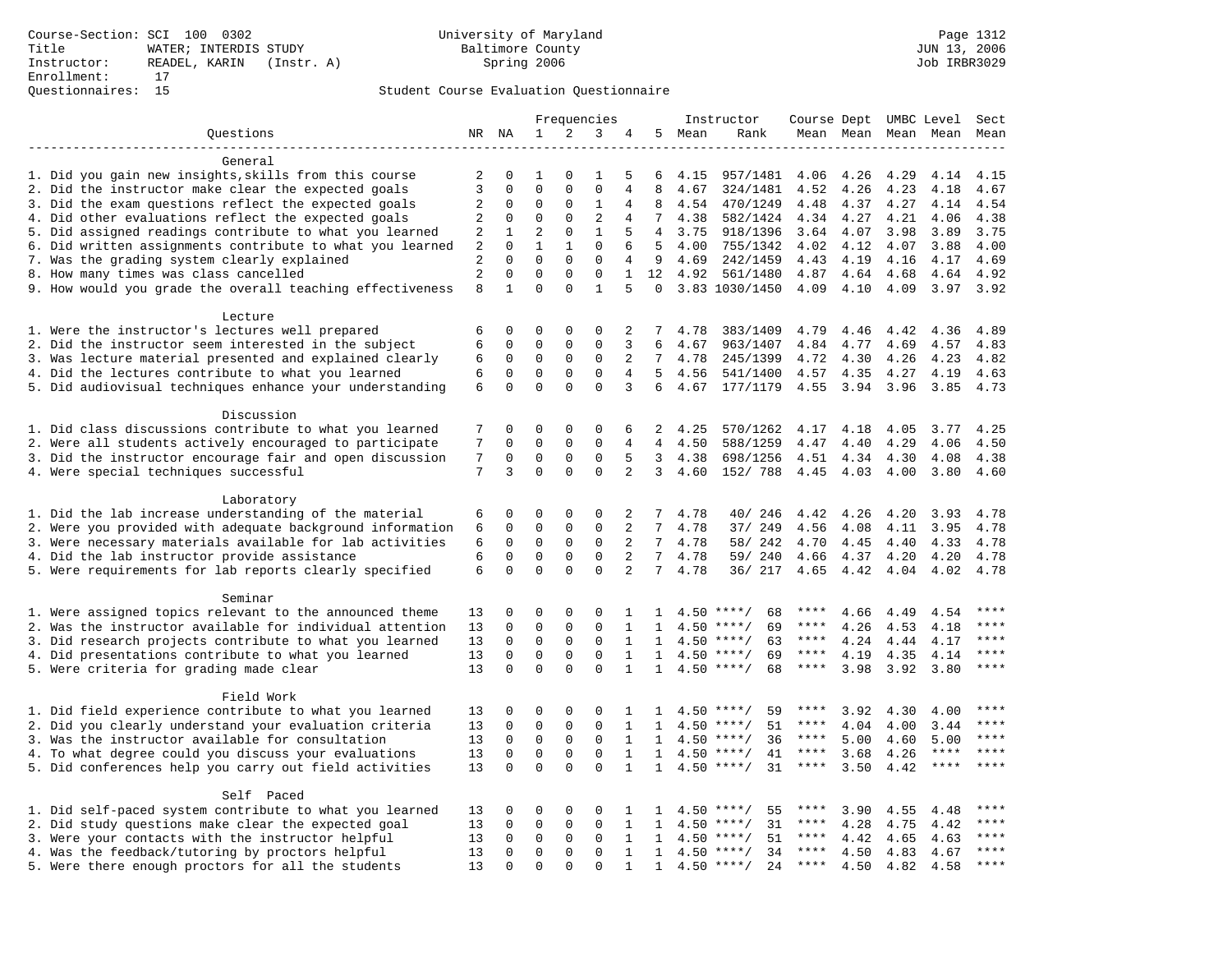| Course-Section: SCI 100 0302 |                              | University of Maryland                  | Page 1312    |
|------------------------------|------------------------------|-----------------------------------------|--------------|
| Title                        | WATER; INTERDIS STUDY        | Baltimore County                        | JUN 13, 2006 |
| Instructor:                  | READEL, KARIN<br>(Insert: A) | Spring 2006                             | Job IRBR3029 |
| Enrollment:                  |                              |                                         |              |
| Ouestionnaires: 15           |                              | Student Course Evaluation Questionnaire |              |

| Credits Earned |   | Cum. GPA      | Expected Grades |             | Reasons  | Type                   | Majors                      |    |                                   |   |
|----------------|---|---------------|-----------------|-------------|----------|------------------------|-----------------------------|----|-----------------------------------|---|
| $00 - 27$      |   | $0.00 - 0.99$ |                 | Α           | 6        | Required for Majors 11 | Graduate                    | 0  | Major                             |   |
| $28 - 55$      |   | $1.00 - 1.99$ |                 | В           | 8        |                        |                             |    |                                   |   |
| $56 - 83$      | 0 | $2.00 - 2.99$ | 5               | $\sim$<br>◡ |          | General                | Under-grad                  | 15 | Non-major                         | 6 |
| $84 - 150$     |   | $3.00 - 3.49$ |                 | D           | 0        |                        |                             |    |                                   |   |
| Grad.          | 0 | $3.50 - 4.00$ | 2               | F           | 0        | Electives              |                             |    | #### - Means there are not enough |   |
|                |   |               |                 | Ρ           | 0        |                        | responses to be significant |    |                                   |   |
|                |   |               |                 |             | $\Omega$ | Other                  |                             |    |                                   |   |
|                |   |               |                 | っ           | 0        |                        |                             |    |                                   |   |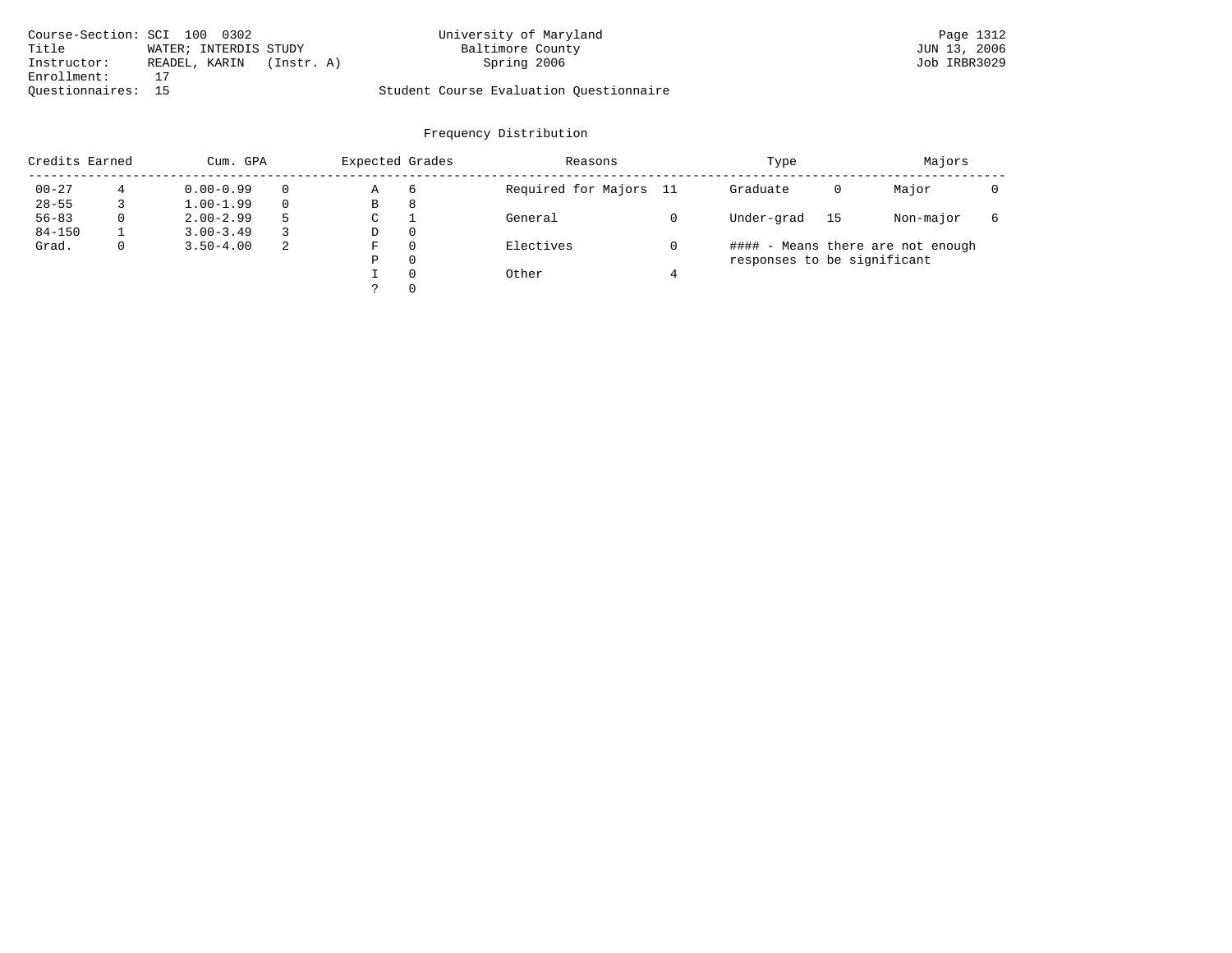|                                                           |                |                  |                  |                            | Frequencies                |                     |                              |      | Instructor                               | Course Dept UMBC Level |      |      |             | Sect    |
|-----------------------------------------------------------|----------------|------------------|------------------|----------------------------|----------------------------|---------------------|------------------------------|------|------------------------------------------|------------------------|------|------|-------------|---------|
| Ouestions                                                 |                | NR NA            | $\mathbf{1}$     | 2                          | 3                          |                     | 5                            | Mean | Rank                                     | Mean Mean              |      |      | Mean Mean   | Mean    |
|                                                           |                |                  |                  |                            |                            |                     |                              |      |                                          |                        |      |      |             |         |
| General                                                   |                |                  |                  |                            |                            |                     |                              |      |                                          |                        |      |      |             |         |
| 1. Did you gain new insights, skills from this course     | 2              | 0                | 1                | $\Omega$                   | 1                          | 5                   | 6                            | 4.15 | 957/1481                                 | 4.06                   | 4.26 | 4.29 | 4.14        | 4.15    |
| 2. Did the instructor make clear the expected goals       | 3              | $\mathbf 0$      | $\mathbf 0$      | $\mathbf{0}$               | $\mathbf 0$                | 4                   | 8                            | 4.67 | 324/1481                                 | 4.52                   | 4.26 | 4.23 | 4.18        | 4.67    |
| 3. Did the exam questions reflect the expected goals      | 2              | 0                | 0                | 0                          | 1                          | 4                   | 8                            | 4.54 | 470/1249                                 | 4.48                   | 4.37 | 4.27 | 4.14        | 4.54    |
| 4. Did other evaluations reflect the expected goals       | 2              | 0                | $\mathbf 0$      | $\mathbf{0}$               | 2                          | 4                   | 7                            | 4.38 | 582/1424                                 | 4.34                   | 4.27 | 4.21 | 4.06        | 4.38    |
| 5. Did assigned readings contribute to what you learned   | $\sqrt{2}$     | 1                | $\overline{2}$   | $\mathbf{0}$               | $\mathbf{1}$               | 5                   | 4                            | 3.75 | 918/1396                                 | 3.64                   | 4.07 | 3.98 | 3.89        | 3.75    |
| 6. Did written assignments contribute to what you learned | 2              | $\mathbf 0$      | $\mathbf{1}$     | $\mathbf{1}$               | $\mathbf 0$                | 6                   | 5                            | 4.00 | 755/1342                                 | 4.02                   | 4.12 | 4.07 | 3.88        | 4.00    |
| 7. Was the grading system clearly explained               | 2              | $\Omega$         | $\Omega$         | $\Omega$                   | $\mathbf{0}$               | 4                   | 9                            | 4.69 | 242/1459                                 | 4.43                   | 4.19 | 4.16 | 4.17        | 4.69    |
| 8. How many times was class cancelled                     | $\overline{2}$ | $\mathbf 0$      | $\mathbf 0$      | $\mathbf{0}$               | $\mathbf{0}$               | $\mathbf{1}$        | 12                           | 4.92 | 561/1480                                 | 4.87                   | 4.64 | 4.68 | 4.64        | 4.92    |
| 9. How would you grade the overall teaching effectiveness | 10             | $\mathbf{1}$     | $\Omega$         | $\Omega$                   | $\mathbf{1}$               | $\overline{a}$      | $\mathbf{1}$                 | 4.00 | 836/1450                                 | 4.09                   | 4.10 | 4.09 | 3.97        | 3.92    |
|                                                           |                |                  |                  |                            |                            |                     |                              |      |                                          |                        |      |      |             |         |
| Lecture                                                   |                |                  |                  |                            |                            |                     |                              |      |                                          |                        |      |      |             |         |
| 1. Were the instructor's lectures well prepared           | 8              | 0                | $\mathbf 0$      | $\mathbf{0}$               | $\mathbf{0}$               | $\mathbf 0$         | 7                            | 5.00 | 1/1409                                   | 4.79                   | 4.46 | 4.42 | 4.36        | 4.89    |
| 2. Did the instructor seem interested in the subject      | 8              | 0                | 0                | 0                          | 0                          | $\mathbf 0$         | 7                            | 5.00 | 1/1407                                   | 4.84                   | 4.77 | 4.69 | 4.57        | 4.83    |
| 3. Was lecture material presented and explained clearly   | 8              | 0                | 0                | 0                          | $\mathbf 0$                | 1                   | 6                            | 4.86 | 170/1399                                 | 4.72                   | 4.30 | 4.26 | 4.23        | 4.82    |
| 4. Did the lectures contribute to what you learned        | 8              | 0                | $\mathbf 0$      | 0                          | $\mathbf{0}$               | 2                   | 5                            | 4.71 | 361/1400                                 | 4.57                   | 4.35 | 4.27 | 4.19        | 4.63    |
| 5. Did audiovisual techniques enhance your understanding  | 10             | $\mathbf 0$      | $\mathbf 0$      | $\Omega$                   | $\Omega$                   | $\mathbf{1}$        | $\overline{4}$               | 4.80 | 111/1179                                 | 4.55                   | 3.94 | 3.96 | 3.85        | 4.73    |
|                                                           |                |                  |                  |                            |                            |                     |                              |      |                                          |                        |      |      |             |         |
| Discussion                                                |                |                  |                  |                            |                            |                     |                              |      |                                          |                        |      |      |             |         |
| 1. Did class discussions contribute to what you learned   | 7<br>7         | 0                | 0                | $\mathbf{0}$               | 0<br>$\mathbf 0$           | 6                   | 2<br>$\overline{4}$          | 4.25 | 570/1262                                 | 4.17                   | 4.18 | 4.05 | 3.77        | 4.25    |
| 2. Were all students actively encouraged to participate   |                | $\mathbf 0$      | $\mathbf 0$      | $\mathbf 0$                |                            | 4                   |                              | 4.50 | 588/1259                                 | 4.47                   | 4.40 | 4.29 | 4.06        | 4.50    |
| 3. Did the instructor encourage fair and open discussion  | 7<br>7         | 0<br>3           | 0<br>$\mathbf 0$ | $\mathsf 0$<br>$\Omega$    | $\mathsf 0$<br>$\mathbf 0$ | 5<br>$\overline{2}$ | 3<br>3                       | 4.38 | 698/1256                                 | 4.51                   | 4.34 | 4.30 | 4.08        | 4.38    |
| 4. Were special techniques successful                     |                |                  |                  |                            |                            |                     |                              | 4.60 | 152/ 788                                 | 4.45                   | 4.03 | 4.00 | 3.80        | 4.60    |
| Laboratory                                                |                |                  |                  |                            |                            |                     |                              |      |                                          |                        |      |      |             |         |
| 1. Did the lab increase understanding of the material     | 6              | 0                | 0                | 0                          | 0                          | 2                   | 7                            | 4.78 | 40/ 246                                  | 4.42                   | 4.26 | 4.20 | 3.93        | 4.78    |
| 2. Were you provided with adequate background information | 6              | 0                | 0                | $\mathbf 0$                | $\mathbf 0$                | 2                   | 7                            | 4.78 | 37/ 249                                  | 4.56                   | 4.08 | 4.11 | 3.95        | 4.78    |
| 3. Were necessary materials available for lab activities  | 6              | 0                | $\mathbf 0$      | $\mathbf 0$                | $\mathbf 0$                | 2                   | 7                            | 4.78 | 58/ 242                                  | 4.70                   | 4.45 | 4.40 | 4.33        | 4.78    |
| 4. Did the lab instructor provide assistance              | 6              | $\mathbf 0$      | $\mathbf 0$      | $\mathbf{0}$               | $\mathbf 0$                | 2                   | 7                            | 4.78 | 59/ 240                                  | 4.66                   | 4.37 | 4.20 | 4.20        | 4.78    |
| 5. Were requirements for lab reports clearly specified    | 6              | $\mathbf 0$      | $\mathbf 0$      | $\Omega$                   | $\mathbf 0$                | $\overline{a}$      | 7                            | 4.78 | 36/ 217                                  | 4.65                   | 4.42 | 4.04 | 4.02        | 4.78    |
|                                                           |                |                  |                  |                            |                            |                     |                              |      |                                          |                        |      |      |             |         |
| Seminar                                                   |                |                  |                  |                            |                            |                     |                              |      |                                          |                        |      |      |             |         |
| 1. Were assigned topics relevant to the announced theme   | 13             | 0                | 0                | $\mathbf{0}$               | $\mathbf{0}$               | 1                   | 1                            | 4.50 | $***/$<br>68                             | ****                   | 4.66 | 4.49 | 4.54        | $***$   |
| 2. Was the instructor available for individual attention  | 13             | 0                | 0                | $\mathsf 0$                | $\mathsf 0$                | $\mathbf{1}$        | 1                            | 4.50 | 69<br>****/                              | $***$ * *              | 4.26 | 4.53 | 4.18        |         |
| 3. Did research projects contribute to what you learned   | 13             | 0                | $\mathbf 0$      | $\mathsf 0$                | $\mathsf 0$                | 1                   | 1                            | 4.50 | $***/$<br>63                             | ****                   | 4.24 | 4.44 | 4.17        | ****    |
| 4. Did presentations contribute to what you learned       | 13             | $\mathbf 0$      | 0                | $\mathbf 0$                | $\mathbf 0$                | $\mathbf{1}$        | 1                            |      | $4.50$ ****/<br>69                       | $***$ * * *            | 4.19 | 4.35 | 4.14        | $***$   |
| 5. Were criteria for grading made clear                   | 13             | $\Omega$         | $\Omega$         | $\Omega$                   | $\Omega$                   | $\mathbf{1}$        | 1                            |      | $4.50$ ****/<br>68                       | ****                   | 3.98 | 3.92 | 3.80        | ****    |
|                                                           |                |                  |                  |                            |                            |                     |                              |      |                                          |                        |      |      |             |         |
| Field Work                                                |                |                  |                  |                            |                            |                     |                              |      |                                          |                        |      |      |             |         |
| 1. Did field experience contribute to what you learned    | 13             | 0                | 0                | $\mathbf 0$                | $\mathbf 0$                | 1                   | 1                            |      | $4.50$ ****/<br>59                       | ****                   | 3.92 | 4.30 | 4.00        | * * * * |
| 2. Did you clearly understand your evaluation criteria    | 13             | $\mathbf 0$      | $\mathbf 0$      | $\mathbf 0$                | $\mathbf{0}$               | $\mathbf{1}$        | $\mathbf{1}$                 |      | 51<br>$4.50$ ****/                       | ****                   | 4.04 | 4.00 | 3.44        | ****    |
| 3. Was the instructor available for consultation          | 13             | 0                | $\mathsf 0$      | $\mathsf 0$                | $\mathsf 0$                | $\mathbf{1}$        | $\mathbf{1}$                 |      | $4.50$ ****/<br>36                       | ****                   | 5.00 | 4.60 | 5.00        | ****    |
| 4. To what degree could you discuss your evaluations      | 13             | 0                | $\mathbf 0$      | $\mathsf 0$                | $\mathsf 0$                | $\mathbf{1}$        | $\mathbf{1}$                 | 4.50 | $***/$<br>41                             | $***$ * *              | 3.68 | 4.26 | $***$ * * * | ****    |
| 5. Did conferences help you carry out field activities    | 13             | $\mathbf 0$      | $\mathbf 0$      | $\Omega$                   | $\mathbf 0$                | $\mathbf{1}$        | $\mathbf{1}$                 |      | 31<br>$4.50$ ****/                       | $***$ * * *            | 3.50 | 4.42 | $***$ * * * | ****    |
|                                                           |                |                  |                  |                            |                            |                     |                              |      |                                          |                        |      |      |             |         |
| Self Paced                                                |                |                  |                  | $\mathbf 0$                | $\mathbf 0$                |                     |                              |      | $***$ /                                  |                        |      |      |             |         |
| 1. Did self-paced system contribute to what you learned   | 13             | 0<br>$\mathbf 0$ | 0<br>$\mathbf 0$ | $\mathbf 0$                | $\mathbf 0$                | 1<br>$\mathbf{1}$   | 1                            | 4.50 | 55<br>31                                 | ****                   | 3.90 | 4.55 | 4.48        | ****    |
| 2. Did study questions make clear the expected goal       | 13             | $\Omega$         | $\mathbf 0$      |                            | $\mathbf 0$                |                     | 1                            |      | $4.50$ ****/<br>$***$ /                  | $***$ * * *            | 4.28 | 4.75 | 4.42        | $***$   |
| 3. Were your contacts with the instructor helpful         | 13             | $\Omega$         | $\mathbf 0$      | $\mathbf 0$<br>$\mathbf 0$ | $\mathbf 0$                | 1<br>$\mathbf{1}$   | 1                            | 4.50 | 51                                       | ****                   | 4.42 | 4.65 | 4.63        | ****    |
| 4. Was the feedback/tutoring by proctors helpful          | 13<br>13       | $\Omega$         | $\Omega$         | $\Omega$                   | $\Omega$                   | 1                   | $\mathbf{1}$<br>$\mathbf{1}$ |      | $4.50$ ****/<br>34<br>$4.50$ ****/<br>24 | $***$ * *              | 4.50 | 4.83 | 4.67        | $***$   |
| 5. Were there enough proctors for all the students        |                |                  |                  |                            |                            |                     |                              |      |                                          |                        | 4.50 | 4.82 | 4.58        |         |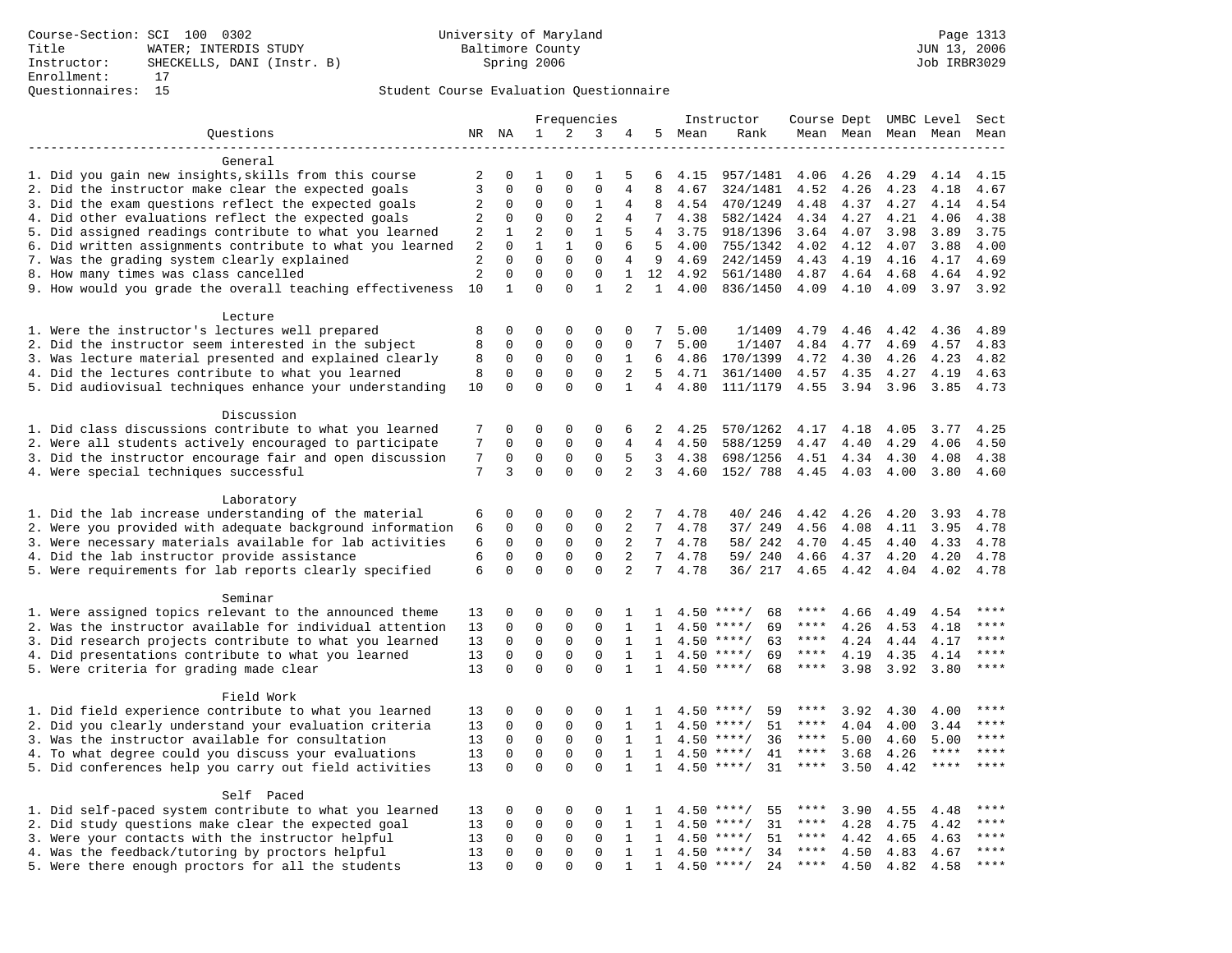| Course-Section: SCI 100 0302 |                            | University of Maryland                  | Page 1313    |
|------------------------------|----------------------------|-----------------------------------------|--------------|
| Title                        | WATER; INTERDIS STUDY      | Baltimore County                        | JUN 13, 2006 |
| Instructor:                  | SHECKELLS, DANI (Instr. B) | Spring 2006                             | Job IRBR3029 |
| Enrollment:                  |                            |                                         |              |
| Ouestionnaires: 15           |                            | Student Course Evaluation Ouestionnaire |              |

|            | Credits Earned |               | Cum. GPA | Expected Grades |          | Reasons                | Type                        | Majors |                                   |  |
|------------|----------------|---------------|----------|-----------------|----------|------------------------|-----------------------------|--------|-----------------------------------|--|
| $00 - 27$  |                | $0.00 - 0.99$ |          | Α               | 6        | Required for Majors 11 | Graduate                    | 0      | Major                             |  |
| $28 - 55$  |                | $1.00 - 1.99$ |          | В               | 8        |                        |                             |        |                                   |  |
| $56 - 83$  | 0              | $2.00 - 2.99$ |          | $\sim$<br>◡     |          | General                | Under-grad                  | 15     | Non-major                         |  |
| $84 - 150$ |                | $3.00 - 3.49$ |          | D               | 0        |                        |                             |        |                                   |  |
| Grad.      | 0              | $3.50 - 4.00$ | 2        | F               | 0        | Electives              |                             |        | #### - Means there are not enough |  |
|            |                |               |          | Ρ               | 0        |                        | responses to be significant |        |                                   |  |
|            |                |               |          |                 | $\Omega$ | Other                  |                             |        |                                   |  |
|            |                |               |          |                 | 0        |                        |                             |        |                                   |  |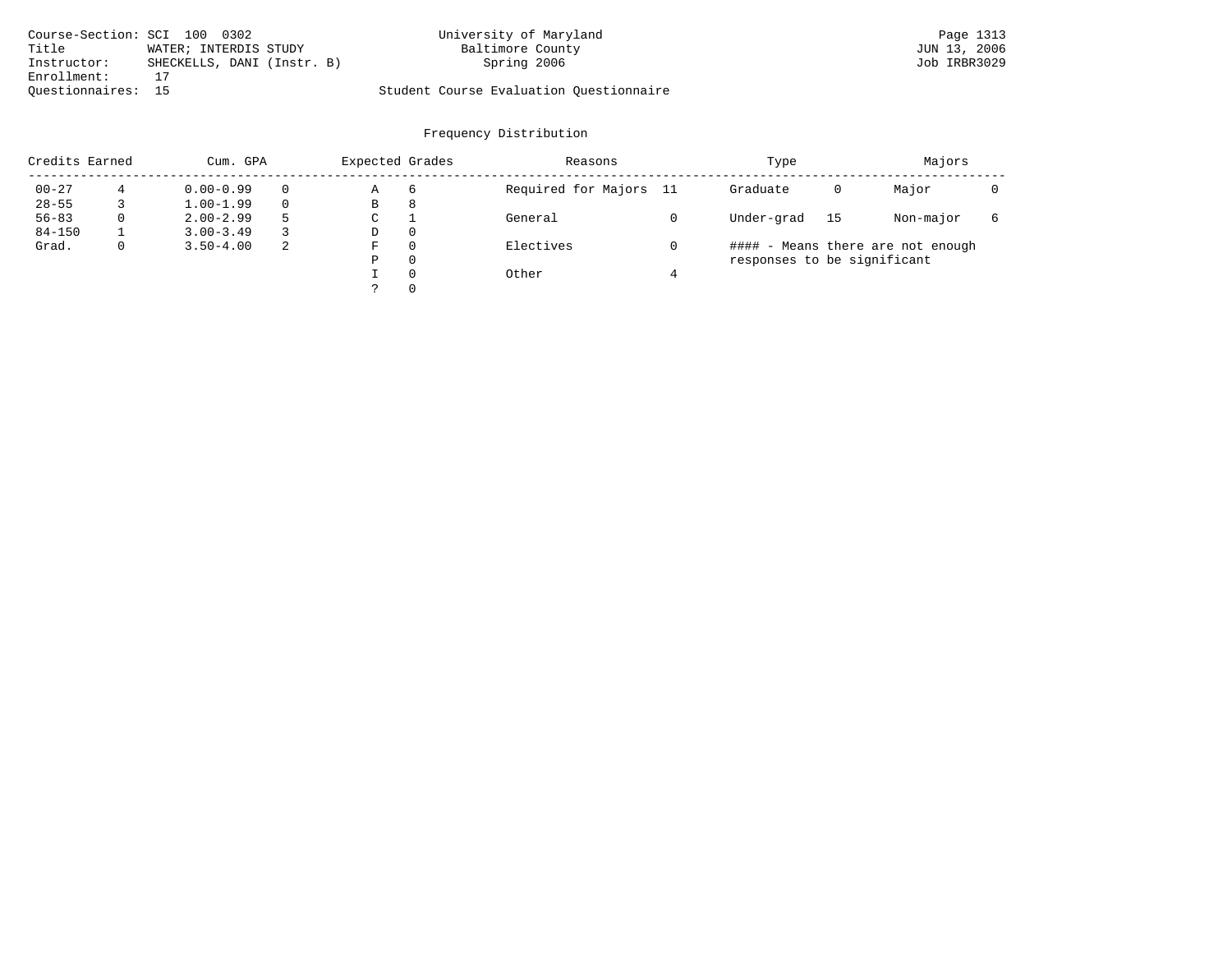|                                                           |                |                |              |                | Frequencies    |              |                |      | Instructor         | Course Dept |      |                     | UMBC Level | Sect        |
|-----------------------------------------------------------|----------------|----------------|--------------|----------------|----------------|--------------|----------------|------|--------------------|-------------|------|---------------------|------------|-------------|
| Ouestions                                                 |                | NR NA          | $\mathbf{1}$ | 2              | 3              |              | 5              | Mean | Rank               |             |      | Mean Mean Mean Mean |            | Mean        |
|                                                           |                |                |              |                |                |              |                |      |                    |             |      |                     |            |             |
| General                                                   |                |                |              |                |                |              |                |      |                    |             |      |                     |            |             |
| 1. Did you gain new insights, skills from this course     |                | U              | U            |                | 3              |              | 10             | 4.31 | 769/1481           | 4.06        | 4.26 | 4.29                | 4.14       | 4.31        |
| 2. Did the instructor make clear the expected goals       | 1              | $\Omega$       | $\Omega$     | 0              | 1              | 4            | 11             | 4.63 | 374/1481           | 4.52        | 4.26 | 4.23                | 4.18       | 4.63        |
| 3. Did the exam questions reflect the expected goals      | 2              | 0              | $\Omega$     | 0              | $\mathbf{1}$   |              | 12             | 4.73 | 261/1249           | 4.48        | 4.37 | 4.27                | 4.14       | 4.73        |
| 4. Did other evaluations reflect the expected goals       | 1              | $\overline{2}$ | $\Omega$     | $\Omega$       | $\Omega$       |              | q              | 4.64 | 302/1424           | 4.34        | 4.27 | 4.21                | 4.06       | 4.64        |
| 5. Did assigned readings contribute to what you learned   | 1              |                | $\Omega$     | 3              | 5              | 3            | $\overline{4}$ |      | 3.53 1065/1396     | 3.64        | 4.07 | 3.98                | 3.89       | 3.53        |
| 6. Did written assignments contribute to what you learned | $\mathbf{1}$   | $\Omega$       | $\Omega$     | $\overline{2}$ | $\overline{4}$ |              | .5             | 3.81 | 948/1342           | 4.02        | 4.12 | 4.07                | 3.88       | 3.81        |
| 7. Was the grading system clearly explained               | $\mathbf{1}$   | $\Omega$       | $\Omega$     | $\Omega$       | $\mathbf{1}$   |              | 1.5            | 4.88 | 119/1459           | 4.43        | 4.19 | 4.16                | 4.17       | 4.88        |
| 8. How many times was class cancelled                     | $\mathbf{1}$   | $\Omega$       | $\Omega$     | $\mathbf 0$    | $\mathbf 0$    |              | 15             | 4.94 | 491/1480           | 4.87        | 4.64 | 4.68                | 4.64       | 4.94        |
| 9. How would you grade the overall teaching effectiveness | $\overline{4}$ | $\Omega$       | $\Omega$     | 1              | $\mathbf{1}$   | 5            | 6              | 4.23 | 651/1450           | 4.09        | 4.10 | 4.09                | 3.97 4.23  |             |
|                                                           |                |                |              |                |                |              |                |      |                    |             |      |                     |            |             |
| Lecture                                                   |                |                |              |                |                |              |                |      |                    |             |      |                     |            |             |
| 1. Were the instructor's lectures well prepared           | 2              | 0              | 0            | 0              | $\Omega$       |              | 12             | 4.80 | 334/1409           | 4.79        | 4.46 | 4.42                | 4.36       | 4.80        |
| 2. Did the instructor seem interested in the subject      | 2              | 0              | $\Omega$     | $\Omega$       | $\mathbf 0$    |              | 14             | 4.93 | 350/1407           | 4.84        | 4.77 | 4.69                | 4.57       | 4.93        |
| 3. Was lecture material presented and explained clearly   | 2              | $\Omega$       | $\Omega$     | $\Omega$       | $\Omega$       |              | 12             | 4.80 | 212/1399           | 4.72        | 4.30 | 4.26                | 4.23       | 4.80        |
| 4. Did the lectures contribute to what you learned        | $\overline{2}$ | 0              | 0            | 0              | $\Omega$       | 4            | 11             | 4.73 | 336/1400           | 4.57        | 4.35 | 4.27                | 4.19       | 4.73        |
| 5. Did audiovisual techniques enhance your understanding  | $\overline{2}$ | $\Omega$       | $\Omega$     | $\Omega$       | 1              | 4            | 10             | 4.60 | 208/1179           | 4.55        | 3.94 | 3.96                | 3.85       | 4.60        |
| Discussion                                                |                |                |              |                |                |              |                |      |                    |             |      |                     |            |             |
| 1. Did class discussions contribute to what you learned   | 12             | 0              | 0            | $\Omega$       |                |              |                | 4.40 | 437/1262           | 4.17        | 4.18 | 4.05                | 3.77       | 4.40        |
| 2. Were all students actively encouraged to participate   | 12             | $\Omega$       | 0            | $\mathbf{1}$   | $\mathbf 0$    | $\Omega$     | 4              | 4.40 | 680/1259           | 4.47        | 4.40 | 4.29                | 4.06       | 4.40        |
| 3. Did the instructor encourage fair and open discussion  | 12             | 0              | 0            | $\mathsf 0$    | $\mathbf 0$    |              | 4              | 4.80 | 296/1256           | 4.51        | 4.34 | 4.30                | 4.08       | 4.80        |
| 4. Were special techniques successful                     | 12             | $\mathbf{1}$   | $\Omega$     | $\Omega$       | $\Omega$       | $\mathbf{1}$ | 3              |      | $4.75$ ****/ 788   | 4.45        | 4.03 | 4.00                | 3.80       | $***$ * * * |
|                                                           |                |                |              |                |                |              |                |      |                    |             |      |                     |            |             |
| Laboratory                                                |                |                |              |                |                |              |                |      |                    |             |      |                     |            |             |
| 1. Did the lab increase understanding of the material     | 6              | 0              | O            | $\Omega$       | 1              |              | 6              | 4.45 | 87/ 246            | 4.42        | 4.26 | 4.20                | 3.93       | 4.45        |
| 2. Were you provided with adequate background information | 6              | $\Omega$       | $\Omega$     | $\Omega$       | $\Omega$       | 2            | 9              | 4.82 | 31/ 249            | 4.56        | 4.08 | 4.11                | 3.95       | 4.82        |
| 3. Were necessary materials available for lab activities  | 6              | $\mathbf 0$    | $\Omega$     | $\Omega$       | $\mathbf 0$    | $\mathbf{1}$ | 10             | 4.91 | 40/242             | 4.70        | 4.45 | 4.40                | 4.33       | 4.91        |
| 4. Did the lab instructor provide assistance              | 6              | 0              | 0            | $\mathbf 0$    | $\mathbf{1}$   |              | 9              | 4.73 | 71/ 240            | 4.66        | 4.37 | 4.20                | 4.20       | 4.73        |
| 5. Were requirements for lab reports clearly specified    | 6              | $\Omega$       | $\Omega$     | $\Omega$       | $\Omega$       | 2            | 9              | 4.82 | 31/ 217            | 4.65        | 4.42 | 4.04                | 4.02       | 4.82        |
|                                                           |                |                |              |                |                |              |                |      |                    |             |      |                     |            |             |
| Seminar                                                   |                |                |              |                |                |              |                |      |                    |             |      |                     |            |             |
| 1. Were assigned topics relevant to the announced theme   | 16             | 0              | O            | $\Omega$       | $\Omega$       |              |                | 5.00 | 68<br>****/        | ****        | 4.66 | 4.49                | 4.54       | ****        |
| 2. Was the instructor available for individual attention  | 16             | 0              | $\Omega$     | 0              | $\mathbf 0$    |              | 0              |      | 69<br>$4.00$ ****/ | ****        | 4.26 | 4.53                | 4.18       | ****        |
| 3. Did research projects contribute to what you learned   | 16             | 0              | $\Omega$     | $\Omega$       | $\Omega$       | $\Omega$     |                |      | $5.00$ ****/<br>63 | ****        | 4.24 | 4.44                | 4.17       | $***$ * * * |
| 5. Were criteria for grading made clear                   | 16             | $\cap$         | $\cap$       | $\cap$         | $\Omega$       |              | 1              |      | $5.00$ ****/<br>68 | ****        | 3.98 | 3.92                | 3.80       | $* * * * *$ |

|            | Credits Earned<br>Cum. GPA |               |   | Expected Grades |          | Reasons                | Type                        |    | Majors                            |  |  |
|------------|----------------------------|---------------|---|-----------------|----------|------------------------|-----------------------------|----|-----------------------------------|--|--|
| $00 - 27$  |                            | $0.00 - 0.99$ |   | Α               | -6       | Required for Majors 11 | Graduate                    | 0  | Major                             |  |  |
| $28 - 55$  |                            | $1.00 - 1.99$ |   | В               | 8        |                        |                             |    |                                   |  |  |
| $56 - 83$  | 2                          | $2.00 - 2.99$ | 5 | C               | 2        | General                | Under-grad                  | 17 | Non-major                         |  |  |
| $84 - 150$ |                            | $3.00 - 3.49$ | 4 | D               | 0        |                        |                             |    |                                   |  |  |
| Grad.      | 0                          | $3.50 - 4.00$ | 2 | F               | $\Omega$ | Electives              |                             |    | #### - Means there are not enough |  |  |
|            |                            |               |   | Ρ               | 0        |                        | responses to be significant |    |                                   |  |  |
|            |                            |               |   |                 |          | Other                  |                             |    |                                   |  |  |
|            |                            |               |   |                 |          |                        |                             |    |                                   |  |  |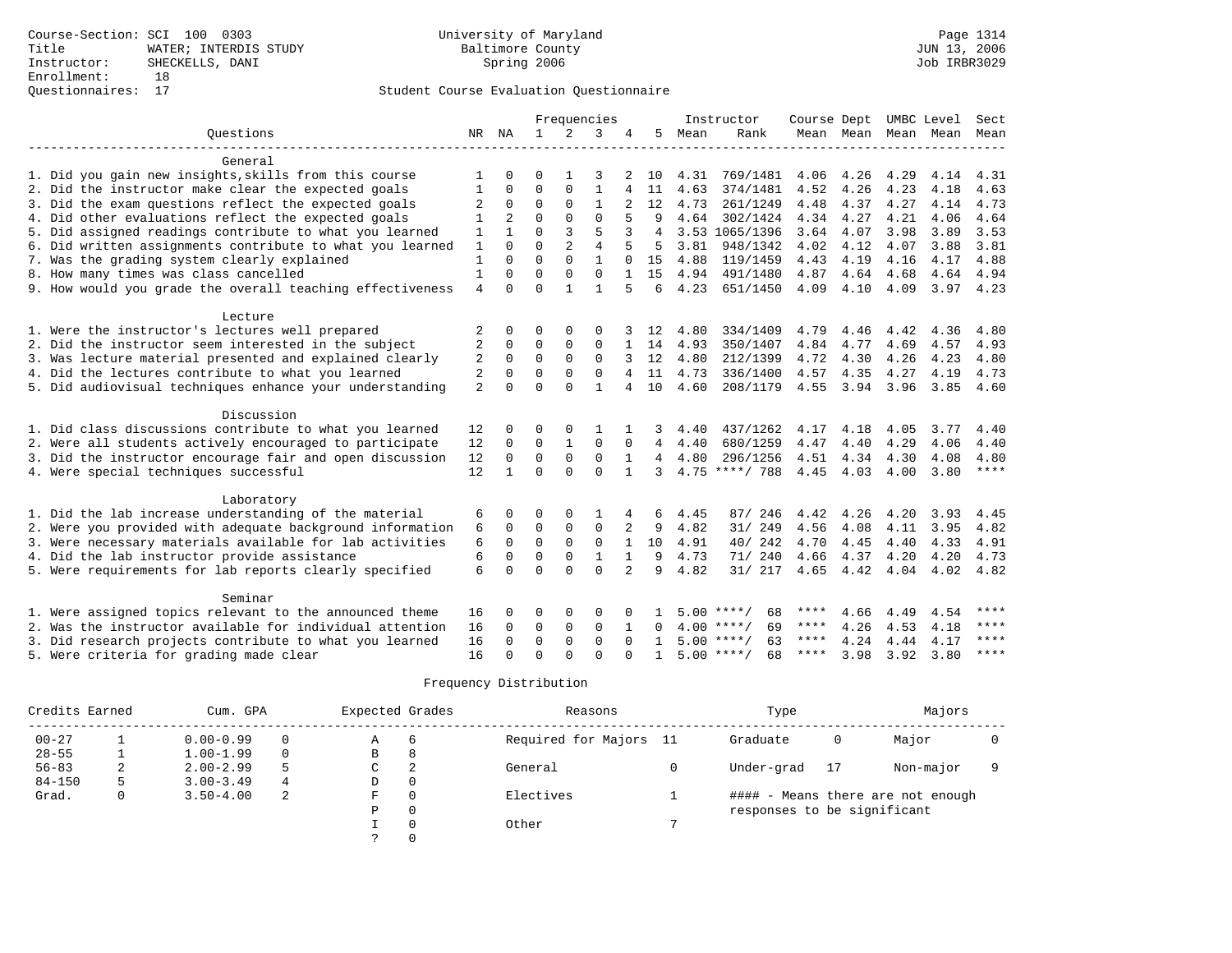|                                                           |       |              |                            | Frequencies                 |                             |                |                 |      | Instructor         |             |           |      | Course Dept UMBC Level   | Sect        |
|-----------------------------------------------------------|-------|--------------|----------------------------|-----------------------------|-----------------------------|----------------|-----------------|------|--------------------|-------------|-----------|------|--------------------------|-------------|
| Ouestions                                                 |       | NR NA        | $\mathbf{1}$               | 2                           | 3                           | 4              | 5               | Mean | Rank               |             |           |      | Mean Mean Mean Mean Mean |             |
|                                                           |       |              |                            |                             |                             |                |                 |      |                    |             |           |      |                          |             |
| General                                                   |       |              |                            |                             |                             |                |                 |      |                    |             |           |      |                          |             |
| 1. Did you gain new insights, skills from this course     | 3     | $\Omega$     | $\Omega$                   | $\cap$                      | 3                           |                |                 |      | 4.07 1024/1481     | 4.06        | 4.26      | 4.29 | 4.14                     | 4.07        |
| 2. Did the instructor make clear the expected goals       | 2     | 0            | $\mathbf 0$<br>$\mathbf 0$ | $\mathbf{0}$<br>$\mathbf 0$ | $\mathbf 0$<br>$\mathbf{1}$ | 6              | 9               | 4.60 | 399/1481           | 4.52        | 4.26      | 4.23 | 4.18                     | 4.60        |
| 3. Did the exam questions reflect the expected goals      | 3     | $\mathbf 0$  |                            |                             |                             |                | 8               | 4.50 | 498/1249           | 4.48        | 4.37      | 4.27 | 4.14                     | 4.50        |
| 4. Did other evaluations reflect the expected goals       | 3     |              | $\Omega$                   | $\Omega$                    | $\mathbf{1}$                | 3              | 9               | 4.62 | 326/1424           | 4.34        | 4.27      | 4.21 | 4.06                     | 4.62        |
| 5. Did assigned readings contribute to what you learned   | $\,4$ | $\mathbf{1}$ | $\Omega$<br>$\mathbf{1}$   | $\overline{2}$              | $\overline{4}$              |                | 4               | 3.67 | 985/1396           | 3.64        | 4.07      | 3.98 | 3.89                     | 3.67        |
| 6. Did written assignments contribute to what you learned | 3     | $\Omega$     |                            | $\Omega$                    | 1                           | 7              | .5              | 4.07 | 713/1342           | 4.02        | 4.12      | 4.07 | 3.88                     | 4.07        |
| 7. Was the grading system clearly explained               | 3     | $\Omega$     | $\Omega$<br>$\Omega$       |                             | $\Omega$                    | 4              | 9               | 4.50 | 460/1459           | 4.43        | 4.19      | 4.16 | 4.17                     | 4.50        |
| 8. How many times was class cancelled                     | 3     | $\Omega$     |                            | $\Omega$                    | $\Omega$                    | 4              | 10              | 4.71 | 912/1480           | 4.87        | 4.64      | 4.68 | 4.64                     | 4.71        |
| 9. How would you grade the overall teaching effectiveness | 5     | $\cap$       | $\cap$                     | $\cap$                      | $\Omega$                    | 8              | $\overline{4}$  | 4.33 | 546/1450           | 4.09        | 4.10      | 4.09 | $3.97$ 4.33              |             |
| Lecture                                                   |       |              |                            |                             |                             |                |                 |      |                    |             |           |      |                          |             |
| 1. Were the instructor's lectures well prepared           | 3     | 0            | 0                          | $\mathbf 0$                 | $\Omega$                    |                | 13              | 4.93 | 150/1409           | 4.79        | 4.46      | 4.42 | 4.36                     | 4.93        |
| 2. Did the instructor seem interested in the subject      | 2     | $\mathbf 0$  | $\mathbf{1}$               | $\Omega$                    | $\Omega$                    | $\Omega$       | 14              | 4.73 | 861/1407           | 4.84        | 4.77      | 4.69 | 4.57                     | 4.73        |
| 3. Was lecture material presented and explained clearly   | 3     | $\Omega$     | $\Omega$                   | $\Omega$                    | $\Omega$                    | $\overline{4}$ | 10              | 4.71 | 311/1399           | 4.72        | 4.30      | 4.26 | 4.23                     | 4.71        |
| 4. Did the lectures contribute to what you learned        | 3     | $\Omega$     | $\Omega$                   | $\Omega$                    | $\Omega$                    | 6              | 8               | 4.57 | 521/1400           | 4.57        | 4.35      | 4.27 | 4.19                     | 4.57        |
| 5. Did audiovisual techniques enhance your understanding  | 3     | $\Omega$     | $\Omega$                   | $\Omega$                    |                             |                | 10              | 4.64 | 187/1179           | 4.55        | 3.94 3.96 |      | 3.85                     | 4.64        |
|                                                           |       |              |                            |                             |                             |                |                 |      |                    |             |           |      |                          |             |
| Discussion                                                |       |              |                            |                             |                             |                |                 |      |                    |             |           |      |                          |             |
| 1. Did class discussions contribute to what you learned   | 9     | $\Omega$     | $\Omega$                   |                             |                             |                | 3               | 4.00 | 708/1262           | 4.17        | 4.18      | 4.05 | 3.77                     | 4.00        |
| 2. Were all students actively encouraged to participate   | 9     | $\Omega$     | $\Omega$                   | $\mathbf 0$                 | $\overline{2}$              |                | $\overline{4}$  | 4.25 | 783/1259           | 4.47        | 4.40      | 4.29 | 4.06                     | 4.25        |
| 3. Did the instructor encourage fair and open discussion  | 9     | $\Omega$     | $\mathbf 0$                | $\mathbf 0$                 | $\overline{c}$              |                | $4\overline{ }$ | 4.25 | 773/1256           | 4.51        | 4.34      | 4.30 | 4.08                     | 4.25        |
| 4. Were special techniques successful                     | 9     | $\mathbf{1}$ | $\Omega$                   | $\Omega$                    | $\overline{2}$              | $\mathbf{1}$   | $\overline{4}$  | 4.29 | 278/788            | 4.45 4.03   |           | 4.00 | 3.80                     | 4.29        |
| Laboratory                                                |       |              |                            |                             |                             |                |                 |      |                    |             |           |      |                          |             |
| 1. Did the lab increase understanding of the material     | 8     |              | $\Omega$                   | $\Omega$                    | $\Omega$                    |                |                 | 4.78 | 40/ 246            | 4.42        | 4.26      | 4.20 | 3.93                     | 4.78        |
| 2. Were you provided with adequate background information | 8     | $\Omega$     | $\mathbf 0$                | 0                           | $\mathbf 0$                 |                | 7               | 4.78 | 37/ 249            | 4.56        | 4.08      | 4.11 | 3.95                     | 4.78        |
| 3. Were necessary materials available for lab activities  | 8     | $\Omega$     | $\Omega$                   | $\Omega$                    | $\Omega$                    | $\Omega$       | 9               | 5.00 | 1/242              | 4.70        | 4.45      | 4.40 | 4.33                     | 5.00        |
| 4. Did the lab instructor provide assistance              | 8     | $\Omega$     | $\Omega$                   | $\mathbf 0$                 | $\mathbf 0$                 | $\Omega$       | 9               | 5.00 | 1/240              | 4.66        | 4.37      | 4.20 | 4.20                     | 5.00        |
| 5. Were requirements for lab reports clearly specified    | 8     | $\Omega$     | $\Omega$                   | $\cap$                      | $\Omega$                    |                | $\mathsf{R}$    | 4.89 | 24/ 217            |             | 4.65 4.42 | 4.04 | 4.02                     | 4.89        |
|                                                           |       |              |                            |                             |                             |                |                 |      |                    |             |           |      |                          |             |
| Field Work                                                |       |              |                            |                             |                             |                |                 |      |                    |             |           |      |                          |             |
| 1. Did field experience contribute to what you learned    | 13    | $\Omega$     | 0                          | 0                           | 0                           |                |                 |      | $4.75$ ****/<br>59 | ****        | 3.92      | 4.30 | 4.00                     | ****        |
| 2. Did you clearly understand your evaluation criteria    | 13    | 0            | 0                          | 0                           | 1                           |                |                 |      | $4.25$ ****/<br>51 | ****        | 4.04      | 4.00 | 3.44                     | $***$ * * * |
| 3. Was the instructor available for consultation          | 14    | $\Omega$     | $\Omega$                   | $\Omega$                    | $\Omega$                    | $\Omega$       | 3               |      | $5.00$ ****/<br>36 | $***$ * * * | 5.00      | 4.60 | 5.00                     | $* * * * *$ |
| 4. To what degree could you discuss your evaluations      | 15    | $\Omega$     | $\Omega$                   | $\Omega$                    | $\Omega$                    |                | $\mathbf{1}$    |      | $4.50$ ****/<br>41 | $***$ * *   | 3.68      | 4.26 | $***$ * * *              | $***$       |
| 5. Did conferences help you carry out field activities    | 14    | $\cap$       | $\Omega$                   | $\cap$                      | $\cap$                      |                | $\mathfrak{D}$  |      | $4.67$ ****/<br>31 | $***$ * * * | 3.50      | 4.42 | $***$ * * *              | $***$       |

|            | Credits Earned |               | Cum. GPA | Expected Grades |          | Reasons             | Type                        | Majors |                                   |  |
|------------|----------------|---------------|----------|-----------------|----------|---------------------|-----------------------------|--------|-----------------------------------|--|
| $00 - 27$  |                | $0.00 - 0.99$ | $\Omega$ | Α               | 6        | Required for Majors | Graduate                    | 0      | Major                             |  |
| $28 - 55$  |                | $1.00 - 1.99$ | $\Omega$ | B               | ל        |                     |                             |        |                                   |  |
| $56 - 83$  |                | $2.00 - 2.99$ |          | C               |          | General             | Under-grad                  | 17     | Non-major                         |  |
| $84 - 150$ | 2              | $3.00 - 3.49$ |          | D               | $\circ$  |                     |                             |        |                                   |  |
| Grad.      | 0              | $3.50 - 4.00$ |          | F               | $\Omega$ | Electives           |                             |        | #### - Means there are not enough |  |
|            |                |               |          | D               |          |                     | responses to be significant |        |                                   |  |
|            |                |               |          |                 | $\Omega$ | Other               |                             |        |                                   |  |
|            |                |               |          |                 | $\Omega$ |                     |                             |        |                                   |  |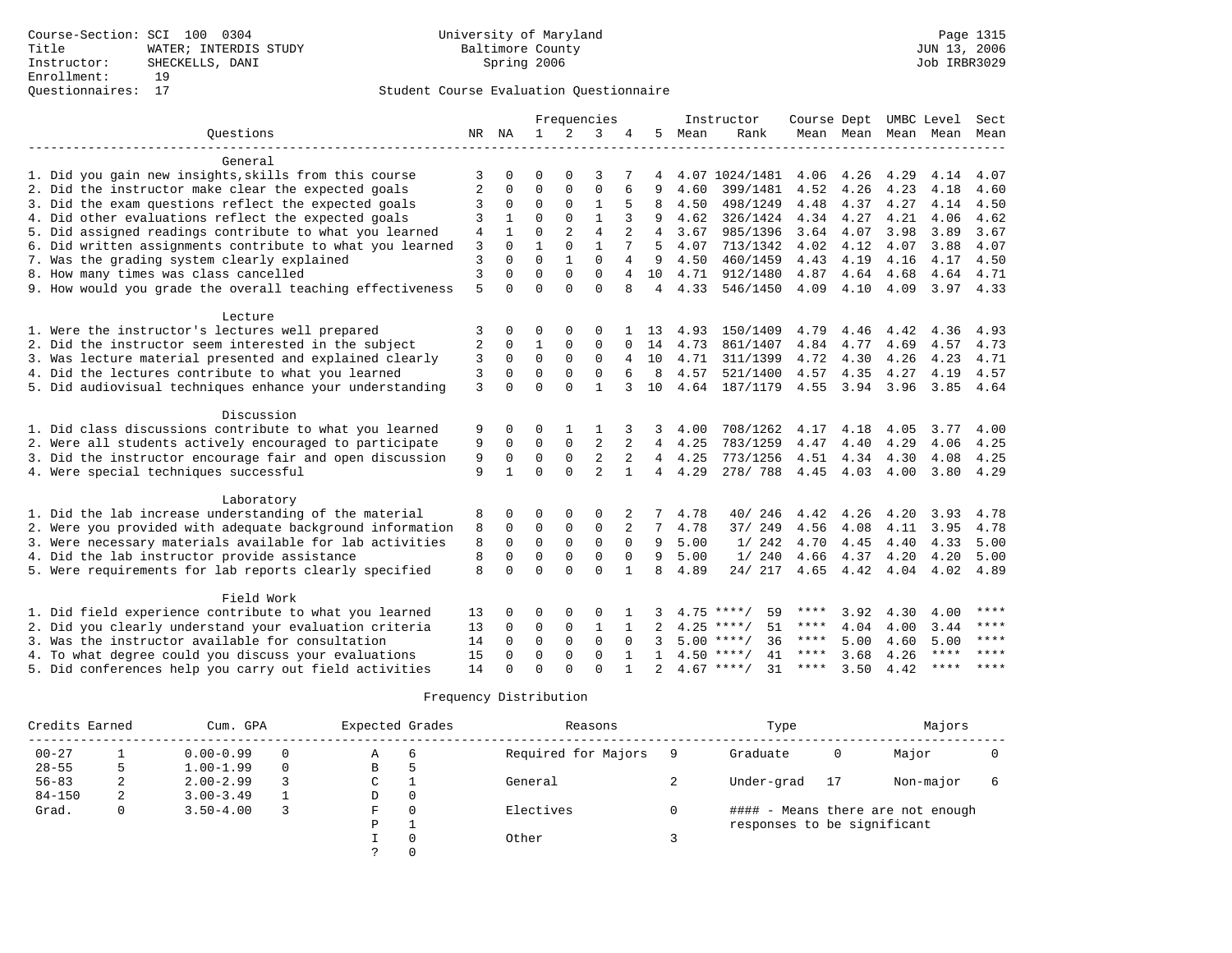|                                                           |                |                |              |                | Frequencies    |                |     |      | Instructor         | Course Dept |      | UMBC Level          |             | Sect        |
|-----------------------------------------------------------|----------------|----------------|--------------|----------------|----------------|----------------|-----|------|--------------------|-------------|------|---------------------|-------------|-------------|
| Ouestions                                                 |                | NR NA          | $\mathbf{1}$ | $\mathfrak{D}$ | 3              |                | 5   | Mean | Rank               |             |      | Mean Mean Mean Mean |             | Mean        |
|                                                           |                |                |              |                |                |                |     |      |                    |             |      |                     |             |             |
| General                                                   |                |                |              |                |                |                |     |      |                    |             |      |                     |             |             |
| 1. Did you gain new insights, skills from this course     | 3              | <sup>0</sup>   | 2            | $\Omega$       | 3              |                |     |      | 3.63 1315/1481     | 4.06        | 4.26 | 4.29                | 4.14        | 3.63        |
| 2. Did the instructor make clear the expected goals       | 3              | $\Omega$       | $\Omega$     | 0              | $\mathbf 0$    |                | 10  | 4.63 | 374/1481           | 4.52        | 4.26 | 4.23                | 4.18        | 4.63        |
| 3. Did the exam questions reflect the expected goals      | 3              | $\Omega$       | $\Omega$     | 0              | $\overline{2}$ | 6              | 8   | 4.38 | 647/1249           | 4.48        | 4.37 | 4.27                | 4.14        | 4.38        |
| 4. Did other evaluations reflect the expected goals       | 3              | 1              | $\Omega$     | $\Omega$       | $\mathbf{1}$   | 5              | 9   | 4.53 | 406/1424           | 4.34        | 4.27 | 4.21                | 4.06        | 4.53        |
| 5. Did assigned readings contribute to what you learned   | 3              | $\overline{2}$ | $\mathbf{1}$ | $\mathbf{1}$   | $\overline{a}$ | $\overline{4}$ | 6   | 3.93 | 782/1396           | 3.64        | 4.07 | 3.98                | 3.89        | 3.93        |
| 6. Did written assignments contribute to what you learned | $\overline{4}$ |                | 0            | 0              | $\overline{2}$ |                | 10  | 4.62 | 230/1342           | 4.02        | 4.12 | 4.07                | 3.88        | 4.62        |
| 7. Was the grading system clearly explained               | 3              | $\Omega$       | $\Omega$     | $\Omega$       | $\mathbf{1}$   | 6              | 9   | 4.50 | 460/1459           | 4.43        | 4.19 | 4.16                | 4.17        | 4.50        |
| 8. How many times was class cancelled                     | 3              | $\Omega$       | $\Omega$     | $\mathbf 0$    | $\mathbf 0$    |                | 15  | 4.94 | 491/1480           | 4.87        | 4.64 | 4.68                | 4.64        | 4.94        |
| 9. How would you grade the overall teaching effectiveness | 5              | $\cap$         | 1            | $\Omega$       | $\mathcal{D}$  | 8              | 3   |      | 3.86 1014/1450     | 4.09        | 4.10 | 4.09                | 3.97        | 3.86        |
|                                                           |                |                |              |                |                |                |     |      |                    |             |      |                     |             |             |
| Lecture                                                   |                |                |              |                |                |                |     |      |                    |             |      |                     |             |             |
| 1. Were the instructor's lectures well prepared           | 3              | 0              | O            | 0              | $\Omega$       |                | 14  | 4.88 | 231/1409           | 4.79        | 4.46 | 4.42                | 4.36        | 4.88        |
| 2. Did the instructor seem interested in the subject      | 3              | 0              | 0            | 0              | $\mathbf 0$    |                | 15  | 4.94 | 350/1407           | 4.84        | 4.77 | 4.69                | 4.57        | 4.94        |
| 3. Was lecture material presented and explained clearly   | 4              | 0              | $\Omega$     | $\Omega$       | $\Omega$       |                | 13  | 4.87 | 162/1399           | 4.72        | 4.30 | 4.26                | 4.23        | 4.87        |
| 4. Did the lectures contribute to what you learned        | 3              | 0              | $\Omega$     | $\Omega$       | $\mathbf{1}$   | 3              | 12  | 4.69 | 397/1400           | 4.57        | 4.35 | 4.27                | 4.19        | 4.69        |
| 5. Did audiovisual techniques enhance your understanding  | $\overline{4}$ | $\Omega$       | $\Omega$     | $\Omega$       | $\Omega$       |                | 13  | 4.87 | 97/1179            | 4.55        | 3.94 | 3.96                | 3.85        | 4.87        |
|                                                           |                |                |              |                |                |                |     |      |                    |             |      |                     |             |             |
| Discussion                                                |                |                |              |                |                |                |     |      |                    |             |      |                     |             |             |
| 1. Did class discussions contribute to what you learned   | 9              | 0              |              | $\Omega$       | 2              | 3              |     | 3.90 | 797/1262           | 4.17        | 4.18 | 4.05                | 3.77        | 3.90        |
| 2. Were all students actively encouraged to participate   | 10             | 0              | $\mathbf{1}$ | $\Omega$       | $\mathbf 0$    |                |     | 4.44 | 643/1259           | 4.47        | 4.40 | 4.29                | 4.06        | 4.44        |
| 3. Did the instructor encourage fair and open discussion  | 10             | 0              | $\mathbf{1}$ | 0              | $\mathbf 0$    | 1              |     | 4.44 | 636/1256           | 4.51        | 4.34 | 4.30                | 4.08        | 4.44        |
| 4. Were special techniques successful                     | 10             | $\mathfrak{D}$ | $\mathbf{1}$ | $\Omega$       | $\Omega$       | $\mathfrak{D}$ | 4   | 4.14 | 347/788            | 4.45 4.03   |      | 4.00                | 3.80        | 4.14        |
|                                                           |                |                |              |                |                |                |     |      |                    |             |      |                     |             |             |
| Laboratory                                                |                |                |              |                |                |                |     |      |                    |             |      |                     |             |             |
| 1. Did the lab increase understanding of the material     | 13             | $\Omega$       | O            |                | $\Omega$       |                |     | 4.33 | 116/ 246           | 4.42        | 4.26 | 4.20                | 3.93        | 4.33        |
| 2. Were you provided with adequate background information | 13             | 0              | 0            | 0              | $\mathbf 0$    | 1              | 5.  | 4.83 | 27/249             | 4.56        | 4.08 | 4.11                | 3.95        | 4.83        |
| 3. Were necessary materials available for lab activities  | 13             | 0              | $\mathbf 0$  | $\mathbf 0$    | $\mathbf 0$    | $\mathbf 0$    | 6   | 5.00 | 1/242              | 4.70        | 4.45 | 4.40                | 4.33        | 5.00        |
| 4. Did the lab instructor provide assistance              | 13             | $\Omega$       | 0            | 0              | $\mathbf 0$    |                | 5   | 4.83 | 47/240             | 4.66        | 4.37 | 4.20                | 4.20        | 4.83        |
| 5. Were requirements for lab reports clearly specified    | 13             | $\Omega$       | $\Omega$     | $\Omega$       | $\Omega$       | $\mathbf{1}$   | 5   | 4.83 | 29/ 217            | 4.65        | 4.42 | 4.04                | 4.02        | 4.83        |
|                                                           |                |                |              |                |                |                |     |      |                    |             |      |                     |             |             |
| Field Work                                                |                |                |              |                |                |                |     |      |                    |             |      |                     |             |             |
| 1. Did field experience contribute to what you learned    | 18             | 0              | O            | $\Omega$       | $\Omega$       | $\Omega$       |     | 5.00 | ****/<br>59        | ****        | 3.92 | 4.30                | 4.00        | $* * * * *$ |
| 2. Did you clearly understand your evaluation criteria    | 18             | 0              | 0            | $\mathbf 0$    | $\mathbf 0$    | $\Omega$       | -1. |      | $5.00$ ****/<br>51 | $***$ * * * | 4.04 | 4.00                | 3.44        | $***$ * * * |
| 3. Was the instructor available for consultation          | 18             | $\Omega$       | $\mathbf 0$  | $\mathbf 0$    | $\mathbf 0$    | $\Omega$       |     |      | $5.00$ ****/<br>36 | ****        | 5.00 | 4.60                | 5.00        | $* * * *$   |
| 4. To what degree could you discuss your evaluations      | 18             |                | $\Omega$     | $\cap$         | $\Omega$       |                | 1   |      | $5.00$ ****/<br>41 | $***$ * * * | 3.68 | 4.26                | $***$ * * * | $* * * * *$ |

| Credits Earned |   | Cum. GPA      |          |   | Expected Grades | Reasons             | Type                        | Majors |                                   |  |
|----------------|---|---------------|----------|---|-----------------|---------------------|-----------------------------|--------|-----------------------------------|--|
| $00 - 27$      |   | $0.00 - 0.99$ | 0        | Α | 10              | Required for Majors | Graduate                    | 0      | Major                             |  |
| $28 - 55$      |   | $1.00 - 1.99$ | $\Omega$ | В | 4               |                     |                             |        |                                   |  |
| $56 - 83$      |   | $2.00 - 2.99$ | 2        | C |                 | General             | Under-grad                  | 19     | Non-major                         |  |
| $84 - 150$     | 8 | $3.00 - 3.49$ | 5        | D | 0               |                     |                             |        |                                   |  |
| Grad.          | 0 | $3.50 - 4.00$ | 2        | F |                 | Electives           |                             |        | #### - Means there are not enough |  |
|                |   |               |          | Ρ |                 |                     | responses to be significant |        |                                   |  |
|                |   |               |          |   |                 | Other               |                             |        |                                   |  |
|                |   |               |          |   |                 |                     |                             |        |                                   |  |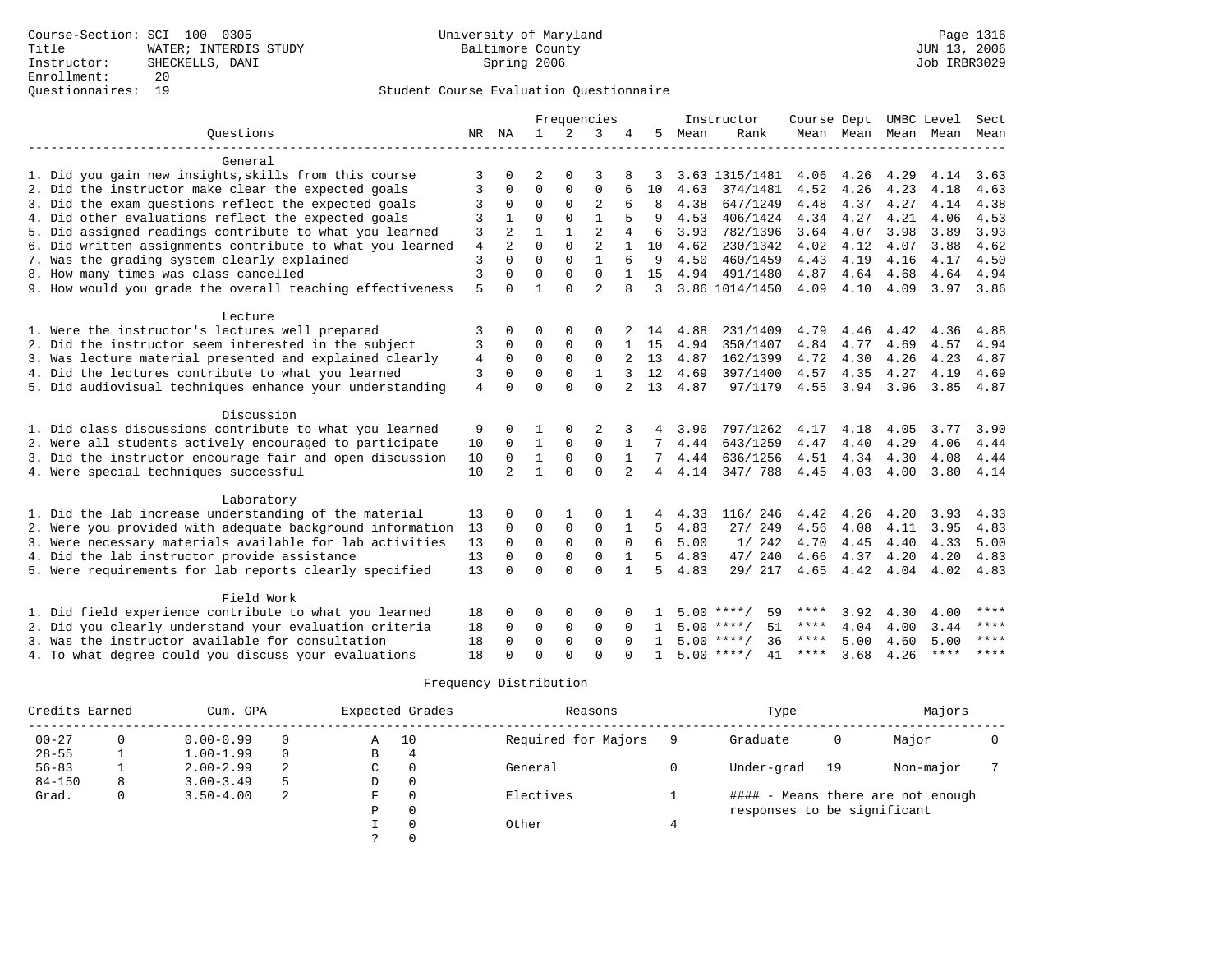|                                                                    |                |              | Frequencies          |                          |                |                |              | Instructor | Course Dept UMBC Level             |             |              |                     | Sect         |             |
|--------------------------------------------------------------------|----------------|--------------|----------------------|--------------------------|----------------|----------------|--------------|------------|------------------------------------|-------------|--------------|---------------------|--------------|-------------|
| Questions                                                          |                | NR NA        | 1                    | 2                        | 3              | 4              |              | 5 Mean     | Rank                               |             |              | Mean Mean Mean Mean |              | Mean        |
|                                                                    |                |              |                      |                          |                |                |              |            |                                    |             |              |                     |              |             |
| General                                                            |                |              |                      |                          |                |                |              |            |                                    |             |              |                     |              |             |
| 1. Did you gain new insights, skills from this course              | 1              | 0            | 1                    | $\Omega$                 | 3              | 6              | 5            |            | 3.93 1134/1481                     | 3.93        | 4.26         | 4.29                | 4.14         | 3.93        |
| 2. Did the instructor make clear the expected goals                | $\mathbf{1}$   | $\Omega$     | $\mathbf 0$          | $\overline{2}$           | $\mathbf{1}$   | 3              | 9            | 4.27       | 811/1481                           | 4.27        | 4.26         | 4.23                | 4.18         | 4.27        |
| 3. Did the exam questions reflect the expected goals               | 1              | $\Omega$     | $\mathbf{1}$         | $\overline{c}$           | 1              | 2              | 9            | 4.07       | 869/1249                           | 4.07        | 4.37         | 4.27                | 4.14         | 4.07        |
| 4. Did other evaluations reflect the expected goals                | 1              | $\mathbf{1}$ | $\mathbf 0$          | $\mathbf 0$              | 3              | 2              | 9            | 4.43       | 533/1424                           | 4.43        | 4.27         | 4.21                | 4.06         | 4.43        |
| 5. Did assigned readings contribute to what you learned            | 1              | $\mathbf{1}$ | $\overline{2}$       | $\mathbf 0$              | $\overline{2}$ | 6              | 4            |            | 3.71 950/1396                      | 3.71        | 4.07         | 3.98                | 3.89         | 3.71        |
| 6. Did written assignments contribute to what you learned          | 1              | $\mathbf 0$  | $\mathbf{1}$         | 2                        | 3              | 6              | 3            |            | 3.53 1101/1342                     | 3.53        | 4.12         | 4.07                | 3.88         | 3.53        |
| 7. Was the grading system clearly explained                        | 1              | $\Omega$     | $\Omega$             | $\Omega$                 | $\mathbf{1}$   | $\overline{4}$ | 10           | 4.60       | 344/1459                           | 4.60        | 4.19         | 4.16                | 4.17         | 4.60        |
| 8. How many times was class cancelled                              | $\mathbf{1}$   | $\mathbf 0$  | $\Omega$<br>$\Omega$ | $\Omega$<br>$\mathbf{1}$ | $\Omega$       | $\Omega$<br>9  | 15           | 5.00       | 1/1480                             | 5.00        | 4.64         | 4.68                | 4.64         | 5.00        |
| 9. How would you grade the overall teaching effectiveness          | $\overline{2}$ | $\mathbf{1}$ |                      |                          | $\overline{2}$ |                | $\mathbf{1}$ |            | 3.77 1089/1450                     | 3.77        | 4.10         | 4.09                | 3.97         | 3.77        |
| Lecture                                                            |                |              |                      |                          |                |                |              |            |                                    |             |              |                     |              |             |
| 1. Were the instructor's lectures well prepared                    | 1              | $\mathbf 0$  | 0                    | $\mathbf 0$              | 1              |                | 4 10         | 4.60       | 648/1409                           | 4.60        | 4.46         | 4.42                | 4.36         | 4.60        |
| 2. Did the instructor seem interested in the subject               | $\mathbf{1}$   | $\mathbf 0$  | $\Omega$             | $\Omega$                 | $\mathbf{0}$   | 2              | 13           | 4.87       | 591/1407                           | 4.87        | 4.77         | 4.69                | 4.57         | 4.87        |
| 3. Was lecture material presented and explained clearly            | 1              | $\mathbf 0$  | 0                    | $\mathsf 0$              | 2              | 2              | 11           | 4.60       | 459/1399                           | 4.60        | 4.30         | 4.26                | 4.23         | 4.60        |
| 4. Did the lectures contribute to what you learned                 | $\mathbf{1}$   | $\mathbf 0$  | $\mathbf{1}$         | $\mathbf{1}$             | 2              | $\mathbf{1}$   | 10           | 4.20       | 913/1400                           | 4.20        | 4.35         | 4.27                | 4.19         | 4.20        |
| 5. Did audiovisual techniques enhance your understanding           | $\mathbf{1}$   | $\mathbf 0$  | $\mathbf{1}$         | $\mathbf{1}$             | $\mathbf{1}$   | 4              | 8            | 4.13       | 533/1179                           | 4.13        | 3.94         | 3.96                | 3.85         | 4.13        |
|                                                                    |                |              |                      |                          |                |                |              |            |                                    |             |              |                     |              |             |
| Discussion                                                         |                |              |                      |                          |                |                |              |            |                                    |             |              |                     |              |             |
| 1. Did class discussions contribute to what you learned            | 6              | $\Omega$     | $\Omega$             | $\Omega$                 | 5              | 2              | 3            | 3.80       | 862/1262                           | 3.80        | 4.18         | 4.05                | 3.77         | 3.80        |
| 2. Were all students actively encouraged to participate            | 6              | $\mathbf 0$  | $\mathbf 0$          | $\mathbf 0$              | $\mathbf 0$    | 2              | 8            | 4.80       | 304/1259                           | 4.80        | 4.40         | 4.29                | 4.06         | 4.80        |
| 3. Did the instructor encourage fair and open discussion           | 6              | $\mathbf 0$  | $\mathbf 0$          | $\mathbf{0}$             | $\mathbf 0$    | 2              | 8            | 4.80       | 296/1256                           | 4.80        | 4.34         | 4.30                | 4.08         | 4.80        |
| 4. Were special techniques successful                              | 5              | $\mathbf{1}$ | $\Omega$             | $\Omega$                 | $\mathbf{1}$   | 3              | 6            | 4.50       | 176/ 788                           | 4.50        | 4.03         | 4.00                | 3.80         | 4.50        |
|                                                                    |                |              |                      |                          |                |                |              |            |                                    |             |              |                     |              |             |
| Laboratory                                                         |                |              |                      |                          |                |                |              |            |                                    |             |              |                     |              |             |
| 1. Did the lab increase understanding of the material              | 5              | 0            | $\Omega$             | $\Omega$                 | 2              | 3              | 6            | 4.36       | 109/ 246                           | 4.36        | 4.26         | 4.20                | 3.93         | 4.36        |
| 2. Were you provided with adequate background information          | 5              | $\mathbf 0$  | $\mathbf 0$          | $\mathbf 0$              | $\mathbf{1}$   | $\overline{4}$ | 6            | 4.45       | 89/ 249                            | 4.45        | 4.08         | 4.11                | 3.95         | 4.45        |
| 3. Were necessary materials available for lab activities           | 5              | $\mathbf 0$  | 1                    | $\mathbf 0$              | 0              | 2              | 8            | 4.45       | 128/ 242                           | 4.45        | 4.45         | 4.40                | 4.33         | 4.45        |
| 4. Did the lab instructor provide assistance                       | 5              | $\mathbf 0$  | $\mathbf 0$          | 1                        | $\mathbf{0}$   | $\Omega$       | 10           | 4.73       | 71/ 240                            | 4.73        | 4.37         | 4.20                | 4.20         | 4.73        |
| 5. Were requirements for lab reports clearly specified             | 5              | $\Omega$     | $\Omega$             | $\mathbf{1}$             | $\mathbf{1}$   | $\Omega$       | 9            | 4.55       | 62/ 217                            | 4.55        | 4.42         | 4.04                | 4.02         | 4.55        |
|                                                                    |                |              |                      |                          |                |                |              |            |                                    |             |              |                     |              |             |
| Seminar<br>1. Were assigned topics relevant to the announced theme |                | $\mathbf 0$  | $\mathbf 0$          | $\mathbf{1}$             | $\Omega$       | 0              |              |            |                                    | ****        |              |                     |              | $***$ * * * |
| 2. Was the instructor available for individual attention           | 14<br>14       | $\mathbf 0$  | 0                    | $\mathbf 0$              | 1              | 0              | 1<br>1       | 4.00       | $3.50$ ****/<br>68<br>$***/$<br>69 | ****        | 4.66<br>4.26 | 4.49<br>4.53        | 4.54<br>4.18 | ****        |
| 3. Did research projects contribute to what you learned            | 14             | $\mathbf 0$  | $\mathbf{1}$         | $\mathbf{0}$             | $\mathbf 0$    | $\Omega$       | $\mathbf{1}$ |            | $3.00$ ****/<br>63                 | $***$ * * * | 4.24         | 4.44                | 4.17         | ****        |
| 4. Did presentations contribute to what you learned                | 14             | $\Omega$     | $\Omega$             | $\mathbf{1}$             | $\Omega$       | $\Omega$       | 1            | 3.50       | $***/$<br>69                       | $***$ * *   | 4.19         | 4.35                | 4.14         | $***$       |
| 5. Were criteria for grading made clear                            | 14             | $\Omega$     | $\Omega$             | $\mathbf{1}$             | $\Omega$       | $\Omega$       | $\mathbf{1}$ |            | $3.50$ ****/<br>68                 | ****        | 3.98         | 3.92                | 3.80         | ****        |
|                                                                    |                |              |                      |                          |                |                |              |            |                                    |             |              |                     |              |             |
| Field Work                                                         |                |              |                      |                          |                |                |              |            |                                    |             |              |                     |              |             |
| 1. Did field experience contribute to what you learned             | 14             | 0            | 0                    | $\mathbf 0$              | 1              | $\Omega$       | 1.           |            | 59<br>$4.00$ ****/                 | ****        | 3.92         | 4.30                | 4.00         | * * * *     |
| 2. Did you clearly understand your evaluation criteria             | 14             | $\mathbf 0$  | $\mathbf 0$          | $\mathbf{1}$             | $\mathbf 0$    | $\Omega$       | $\mathbf{1}$ |            | 51<br>$3.50$ ****/                 | ****        | 4.04         | 4.00                | 3.44         | ****        |
| 3. Was the instructor available for consultation                   | 14             | $\mathbf{1}$ | $\mathbf 0$          | $\mathbf 0$              | $\mathbf 0$    | $\Omega$       | $\mathbf{1}$ | 5.00       | $***/$<br>36                       | $***$ * * * | 5.00         | 4.60                | 5.00         | ****        |
| 4. To what degree could you discuss your evaluations               | 14             | $\mathbf 0$  | $\mathbf 0$          | $\mathbf{1}$             | $\mathbf 0$    | $\mathbf{0}$   | $\mathbf{1}$ |            | $3.50$ ****/<br>41                 | $***$ * * * | 3.68         | 4.26                | $***$ * * *  | $***$       |
| 5. Did conferences help you carry out field activities             | 14             | $\mathbf 0$  | $\mathbf{1}$         | $\Omega$                 | $\Omega$       | $\Omega$       | 1            | 3.00       | $***$ /<br>31                      | $***$ * * * | 3.50         | 4.42                | $***$ * * *  | $***$       |
|                                                                    |                |              |                      |                          |                |                |              |            |                                    |             |              |                     |              |             |
| Self Paced                                                         |                |              |                      |                          |                |                |              |            |                                    |             |              |                     |              |             |
| 1. Did self-paced system contribute to what you learned            | 14             | $\mathbf 0$  | 0                    | 0                        | 1              | 0              | -1.          |            | $4.00$ ****/<br>55                 | ****        | 3.90         | 4.55                | 4.48         |             |
| 2. Did study questions make clear the expected goal                | 14             | $\mathbf{1}$ | 0                    | $\Omega$                 | $\Omega$       | $\Omega$       | $\mathbf{1}$ |            | $5.00$ ****/<br>31                 | $***$ * * * | 4.28         | 4.75                | 4.42         | ****        |
| 3. Were your contacts with the instructor helpful                  | 14             | $\mathbf{1}$ | $\mathbf 0$          | $\mathsf 0$              | $\mathbf 0$    | $\mathbf 0$    | 1            | 5.00       | 51<br>$***/$                       | $***$ * * * | 4.42         | 4.65                | 4.63         | ****        |
| 4. Was the feedback/tutoring by proctors helpful                   | 14             | 1            | $\mathbf 0$          | $\mathbf 0$              | $\mathbf 0$    | $\Omega$       | $\mathbf{1}$ |            | $5.00$ ****/<br>34                 | ****        | 4.50         | 4.83                | 4.67         | ****        |
| 5. Were there enough proctors for all the students                 | 14             | $\mathbf{1}$ | $\Omega$             | $\Omega$                 | $\Omega$       | $\Omega$       | $\mathbf{1}$ |            | $5.00$ ****/<br>24                 | $***$ * * * | 4.50         | 4.82                | 4.58         | ****        |
|                                                                    |                |              |                      |                          |                |                |              |            |                                    |             |              |                     |              |             |